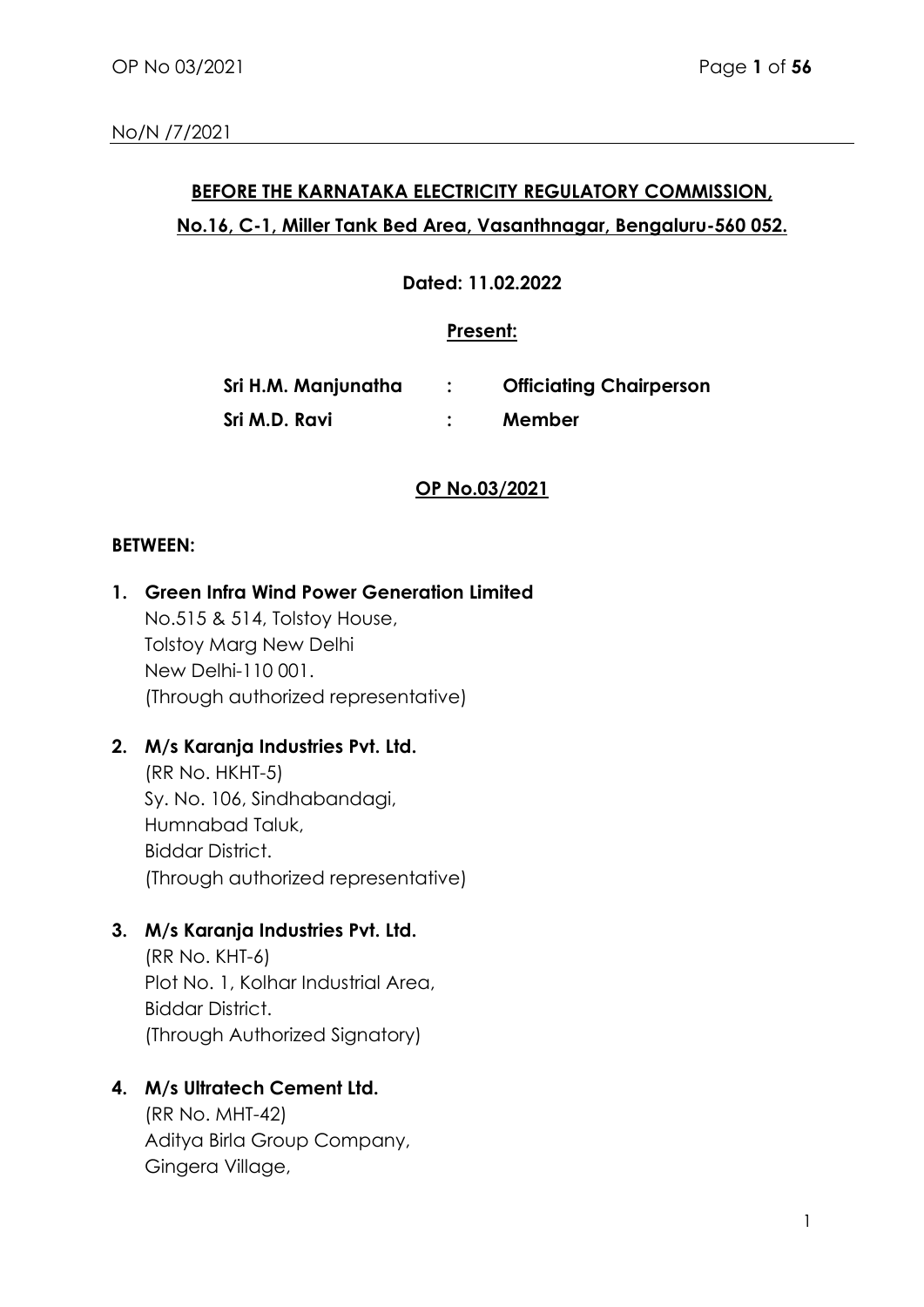Koppal Taluk & District-583228 (Through Authorized Signatory) **……..Petitioners**

(All the Petitioners are represented by Senior Advoctae Shri. Sanjay Sen for Sri. Hemant Singh for M/s Charter Law Chambers, New Delhi)

### **VERSUS**

## **5. Gulbarga Electricity Supply Company** Company Limited, Corporate Office GESCOM, Station Road, Kalaburagi (Through Chairman) **… Respondent**

[Represented by Advocate Sri. Shahbaaz Husain for Precinct Legal, Bengaluru.]

## **ORDER**

- 1. The present Petition is filed under Section 9(2), 42, 57, 60, 86(1)(c), 86(1)(f) and 86(1)(k) of the Electricity Act, 2003 and seeking for the following reliefs to:
	- a) Declare that the Harapanahalli CGP of the Petitioner No.1 is a captive generating plant for FY 2018-19;
	- b) Quash the impugned letters dated 20.05.2020, 02.06.2020, 03.06.2020 and 04.07.2020, and the invoice dated 01.07.2020 [Annexure-14 (Colly)], issued by the Respondent;
	- c) Devise and formulate a mechanism for the purpose of ascertaining the captive status of the Petitioner's Harapanahalli Captive Generating Plant;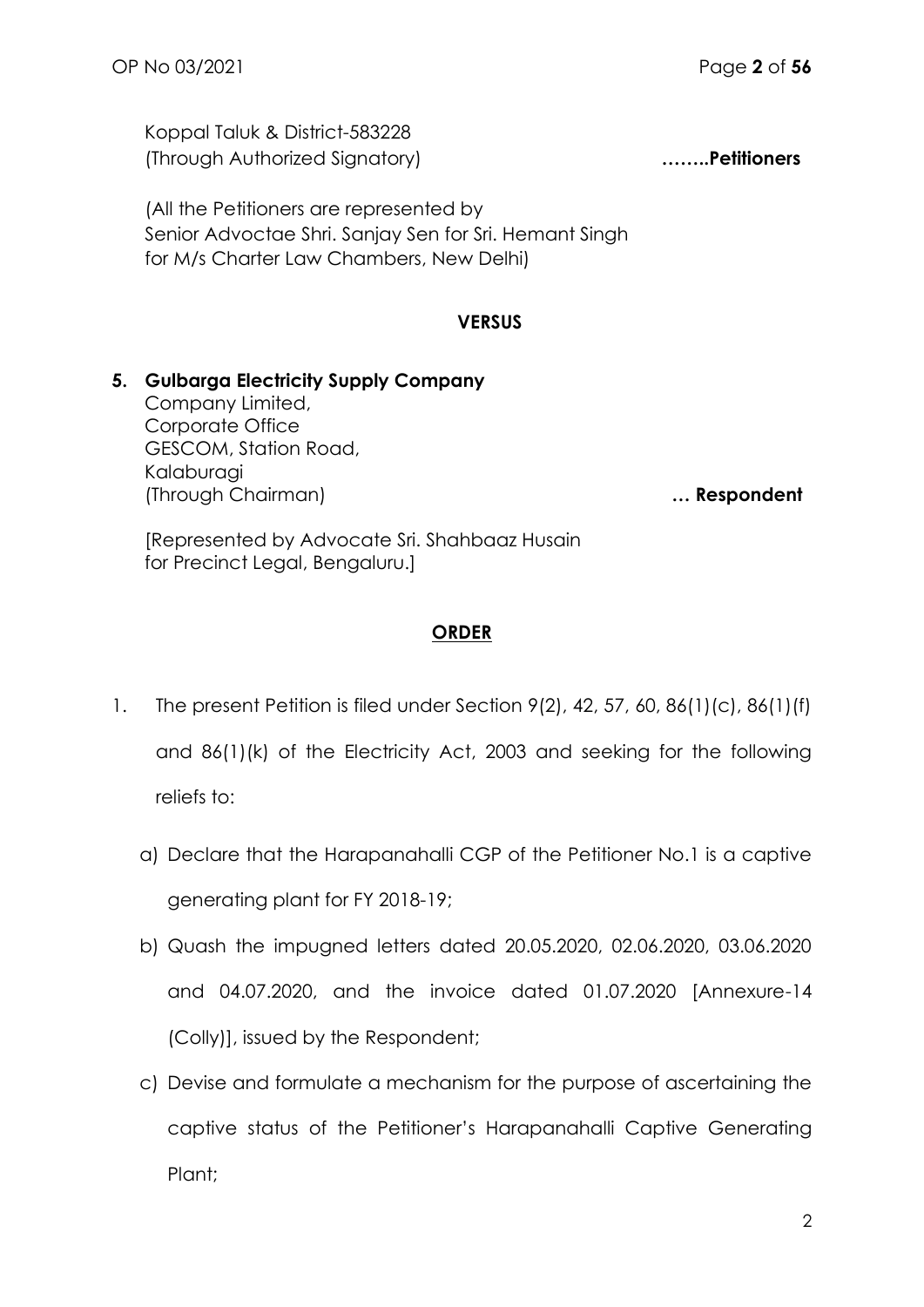- d) Declare that the Respondent has abused its dominant position, in terms stated in the present petition;
- e) The Petitioners crave leave to claim compensation from the Respondent, through a separate petition, in the event this Commission grants prayer (d) in favour of the said Petitioners; and
- f) Pass such other and further order or orders as this Commission deems fit and proper under the facts and circumstances of the present case.
- 2. The brief facts of the case urged by the Petitioner are as hereunder:
	- i. The Petitioner No.1 -Green Infra Wind Power Generation Limited (GIWPGL) is a company which owns and operates four wind based renewable power projects, including 36 MW of Harapanahalli power project which is identified as a captive generating plant in terms of a Government Order dated 04.03.2016. Power from the abovementioned CGP was consumed by 14 captive users for their selfconsumption during FY 2018-19.
	- ii. It is submitted that GESCOM has wrongfully imposed Cross-Subsidy Surcharge (CSS), Additional Surcharge (ASC) and Electricity Tax upon the captive users of the Harapanahalli CGP of the Petitioner No.1, for the FY 2018-19, vide letters dated 20.05.2020, 02.06.2020, 03.06.2020 and 04.07.2020, and invoice dated 01.07.2020, despite the fact that the said CGP, and its captive users, fulfilled the requirements of a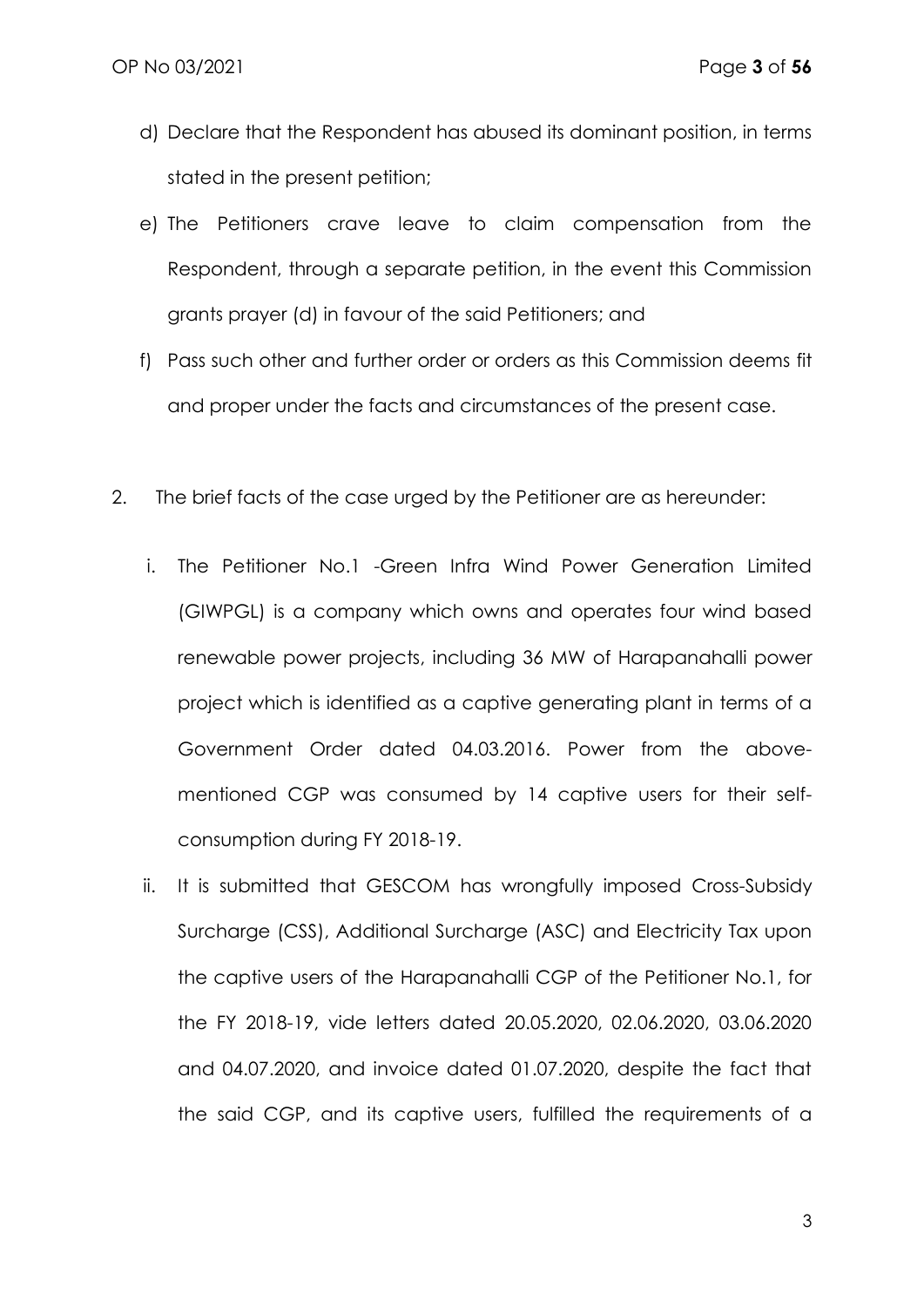captive generating plant, as provided under Rule 3 of the Electricity Rules, 2005.

iii. The Respondent has considered wrong data for assessing as to whether the Petitioners have fulfilled the mandate of Rule 3 of the Electricity Rules, 2005. It is submitted that the Respondent has considered 23 captive users of the Petitioner No.1 in FY 2018-19, as evident from letter dated 20.05.2020 issued by the said Respondent, whereas the correct number of captive users was 14, having 18 load centers/consumption points. Further, Respondent has also considered an equity share-capital of 36.50% of the captive users in FY 2018-19, whereas the correct equity share-capital with voting rights held by the group captive consumers was 28.07%, during the said financial year. It is submitted that even after being repeatedly pointed out by the petitioner No. 1 that the data considered by the Respondent is not correct, and also after furnishing the correct data, the Respondent failed to carry out an assessment with respect to the correct data. In fact, there is no response by the Respondent to a series of letters written by the Petitioner No. 1, thereby reminding and furnishing the correct data. This evidences that the Respondent has acted with a malafide intent, and with the pre-conceived mindset to somehow declare the Petitioners as non-captive and not fulfilling the tests contained in the Rule 3, so that CSS, ASC and enhanced Electricity Tax can be imposed upon the captive users.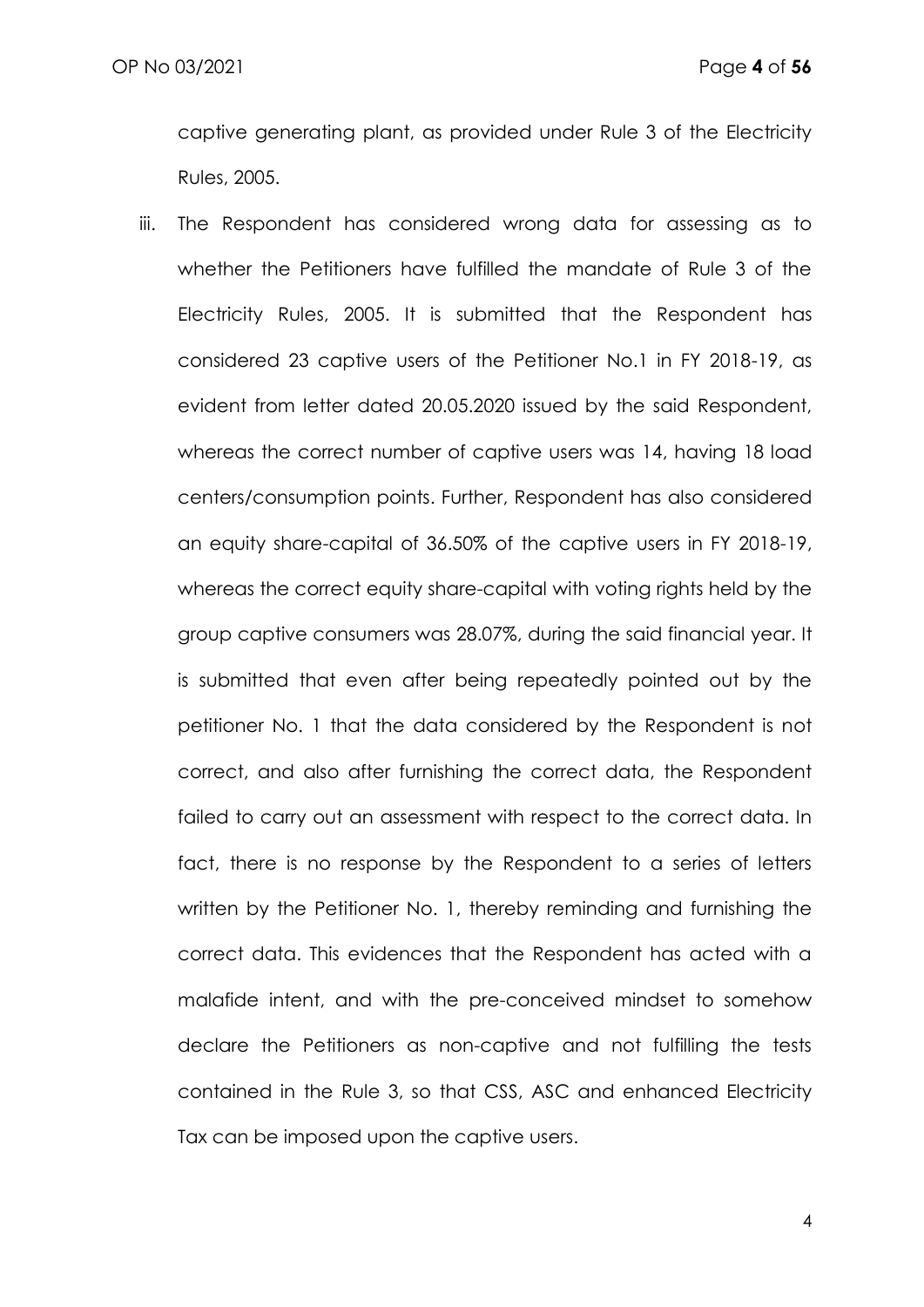- iv. The Petitioner No. 2 is M/s Karanja Industries Pvt. Ltd. (RR No. HKHT-5) the Petitioner No. 3 is M/s Karanja Industries Pvt. Ltd. (RR No. KHT-6), the Petitioner No. 4 is M/s Ultratech Cement Ltd. (RR No. MHT-42). The said Petitioner are companies registered in India under the provisions of the companies Act, 1956 (2013) and were the captive users of the Harapanahalli CGP for FY 2018-19.
- v. The Respondent, Gulbarga Electricity Supply Company Limited ("GESCOM"), is a Government company and is a distribution licensee in terms of Section 14 read with Section 2(17) of the Act.
- vi. The Respondent vide its letters dated 24.06.2016 (Annexure P-3) certified that the Harapanahalli CGP of the Petitioner No. 1 is not having any Power Purchase Agreement with the said Respondent. Further, the Respondent also concurred for wheeling of energy generated by the Petitioner No. 1 to the Petitioner No. 2 to 4 located in the Jurisdiction of the Respondent.
- vii. On 25.06.2016 (annexure P-4), Bangalore Electricity Supply Company Limited (BESCOM), granted its concurrence for execution of wheeling and Banking Agreement for supply of captive power by the Harapanahalli CGP of the Petitioner No. 1 to its captive users falling within the distribution area of the above licensee.
- viii. KPTCL vide its letter dated 18.07.2016 (Annexure P-5) accorded its approval for Wheeling and Banking Agreement so as to facilitate sourcing of captive power from the Harapanahalli CGP to the captive users of the said Petitioner.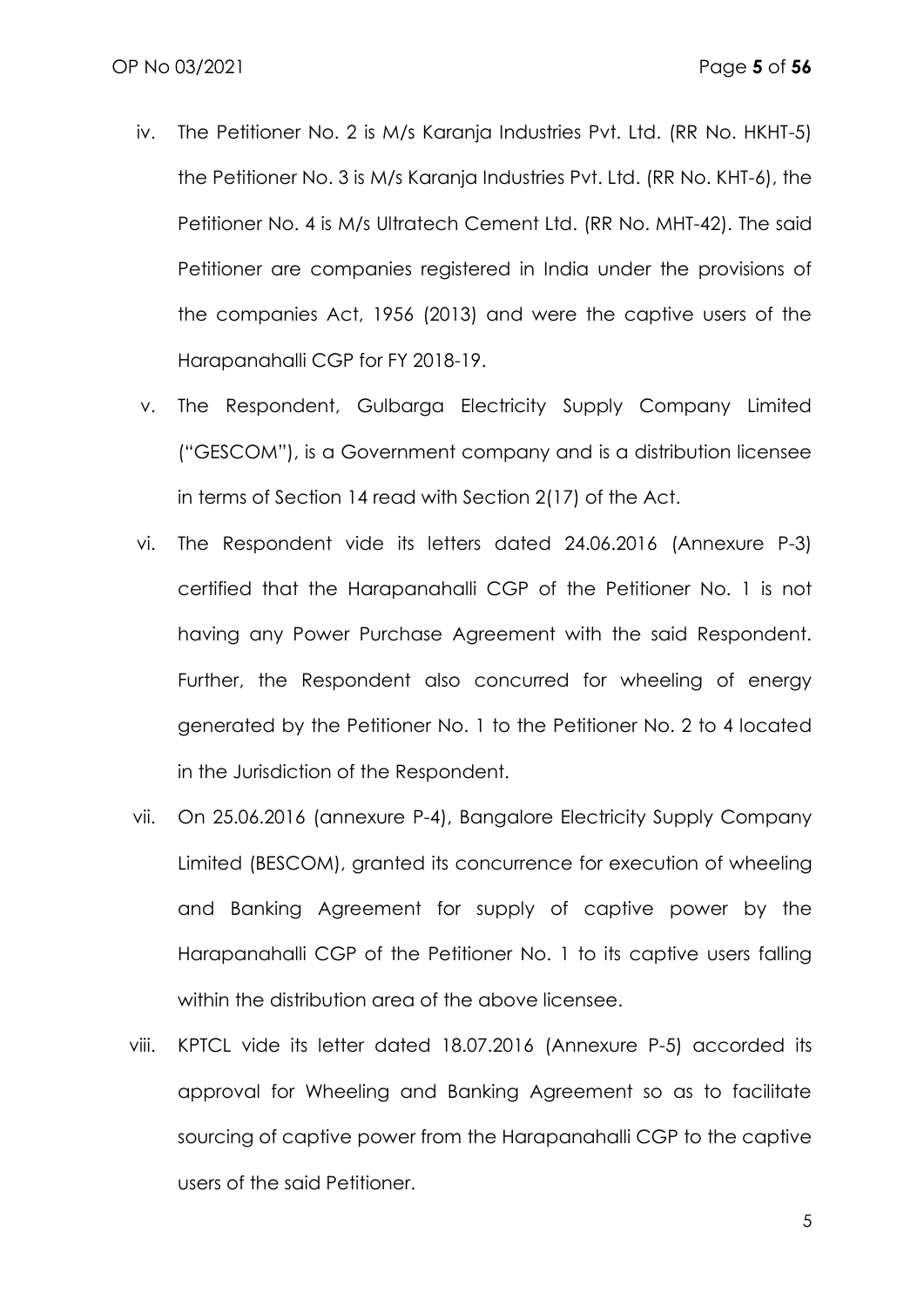- ix. On 01.08.2016 (annexure P-6), KPTCL executed the Wheeling and Banking Agreement (WBA) with the Petitioner No. 1 and the concerned distribution licensees, including the Respondent, within whose jurisdiction the captive users of the said Petitioner were situated with respect to the Harapanahalli CGP. As per Article 10 of the Agreement/WBA, the term of the said Agreement is 120 months, or 10 years.
- x. Respondent issued various Official Memorandums (OM) to the Petitioner No. 1 authorizing sourcing of captive Power to the captive users, in FY 2018-19.
- xi. Petitioner No.1 vide its letter dated 04.02.2020 (annexure P-8) informed the respondent about the shareholding details of the 36MW Harapanahalli CGP as on 31st March, 2019, by providing a certificate issued by the Chartered Accountant, which reflected 28.07% of equity share-capital held by the captive users for FY 2018-19.
- xii. The Respondent, vide its letter dated 20.05.2020(annexure P-9) wrongfully and arbitrarily, without providing any logical/legal reasoning decided to treat the captive consumption by the Petitioner No. 2 and 3 (M/s Karanja Industries Pvt. Ltd.) as non-captive for FY 2018-19, and accordingly raised the total demand of Rs. 1,10,61,700/ and Rs. 65,62,500/- respectively, towards CSS, ASC and Electricity Tax and required the aforesaid petitioners to make the payment of the said amount within 15 days from the date of issuance of the said letter.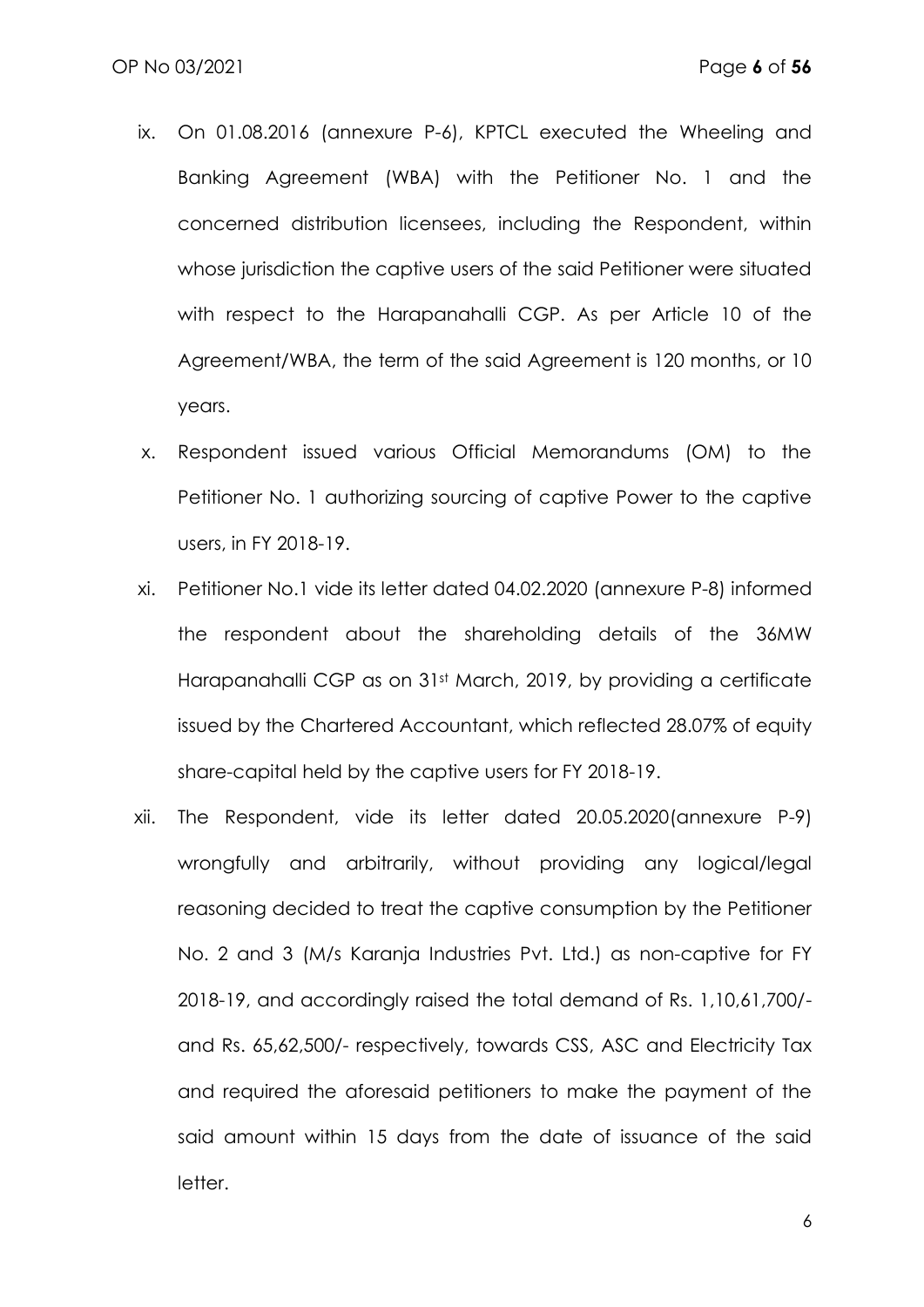xiii. The Petitioner No. 1 vide its aforesaid letter informed the Respondent that no data has been submitted for supporting any calculations indicating non-captive status of the said captive user i.e. Petitioner No. 2 and 3. Therefore, in the absence of documentary evidence, the Petitioner No. 2 and 3 refused to accede to the demand made in the aforesaid letter. Accordingly, the Petitioner No. 1 requested the Respondent to share the data or calculations on the basis of which the said Respondent arrived at the conclusion that the energy consumption of the Petitioner No. 2 and 3, in FY 2018-19, does not meet the criteria of captive consumption as per the provisions of the Electricity Rules, 2005. Petitioner Nos. 2 and 3 vide their letter dated 05.06.2020 (annexure P-11(colly.)), sought withdrawal of the letter dated 20.05.2020 (Annexure P-9) issued by the Respondent wrongfully levying CSS, ASC and Electricity Tax on the Petitioner No. 2 and 3. The Respondent vide its letter dated 04.07.2020 (annexure P-12) proceeded to issue disconnection notice against the Petitioner No. 3. vide the said letter, the Respondent informed the Petitioner No. 3 that in the event the payment of Rs.65,62,500/- is not made within a period of 7 days from the issuance of the disconnection notice, their connection would be disconnected. On 11.07.2020 (Annexure P-13), the Petitioner Nos. 2 and 3 again requested the respondent to withdraw its demand letter dated 20.05.2020 (Annexure P-9) on the basis of the fact that the Petitioner No. 1 provided the correct Shareholding details of its captive users vide its letter dated 25.05.2020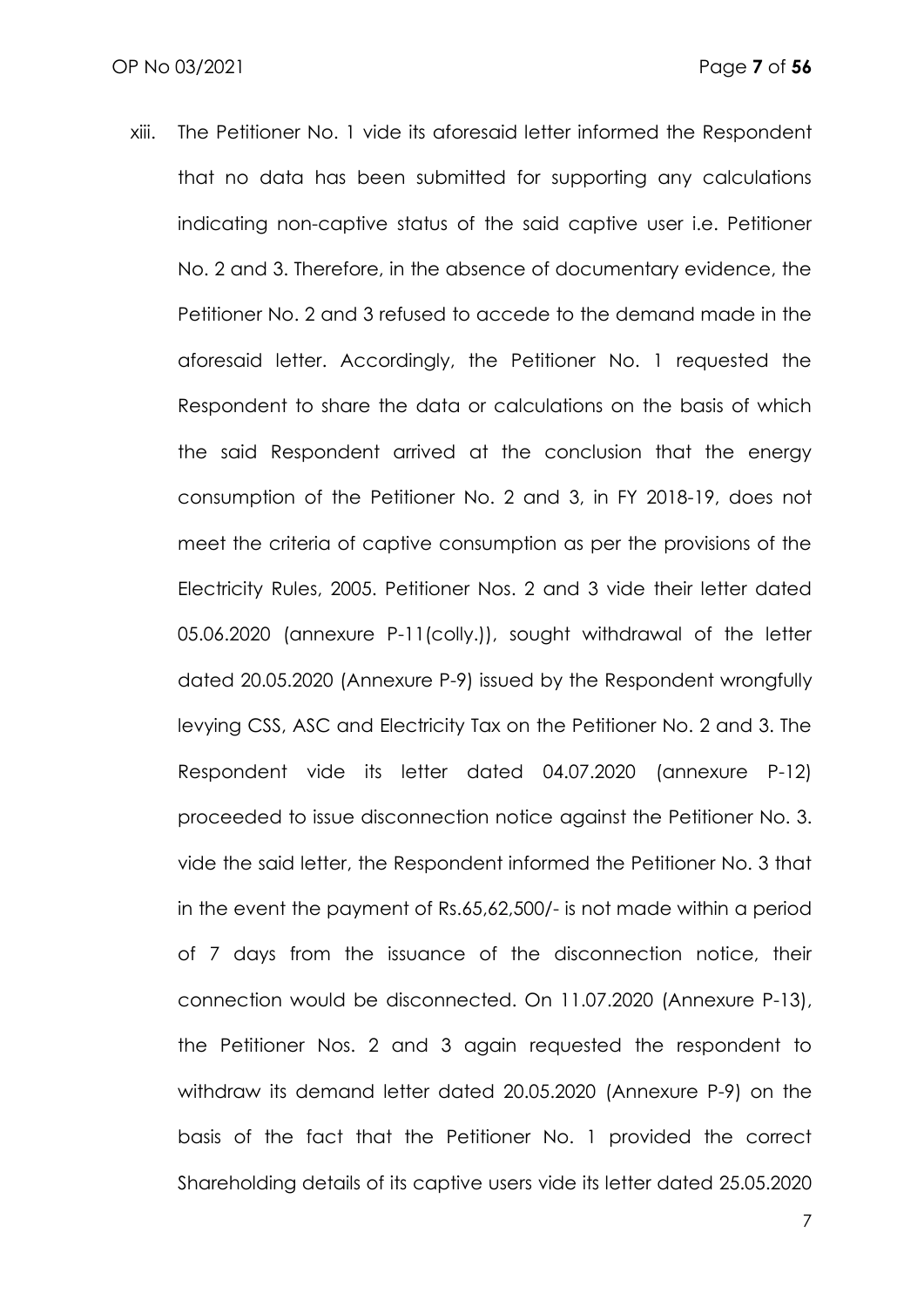(Annexure P-10), and that the shareholding is as per the group captive norms.

- xiv. The Respondent, vide invoice dated 01.07.2020, and letters dated 20.05.2020, 02.06.2020 and 03.06.2020 (annexure P-14 (colly.)), wrongfully and arbitrarily, without providing any logical/legal reasoning decided to treat the captive consumption by the Petitioner No. 4 i.e., M/s Ultra Tech Cement Limited as non-captive for FY 2018- 19, and accordingly, raised the demand of Rs.1,96,93,427- towards CSS, ASC and Electricity Tax. Pursuant to the issuance of aforesaid letter by the Respondent, the Petitioner No. 1 vide its letter dated 05.06.2020 (annexure P-11(colly.)), informed the Respondent to make reference to the earlier letter dated 25.05.2020 (annexure P-10), whereby the petitioner No. 1 contended that no data has been submitted for supporting any calculations indicating non-captive status of the said captive user i.e. Petitioner No. 4. Therefore, in the absence of documentary evidence the Petitioner No. 4 refused to accede to the demand made in the aforesaid letter. Accordingly, the petitioner no. 1 requested the Respondent to share the data or calculations on the basis of which the said Respondent arrived at the conclusion that the energy consumption of the Petitioner No. 4 did not meet the criteria of captive consumption as per the provisions of the Electricity Rules, 2005 for the FY 2018-19.
- xv. Petitioner No. 4 vide its letter dated 06.06.2020(annexure P-16) to the Respondent, reiterated that the understanding of the Respondent as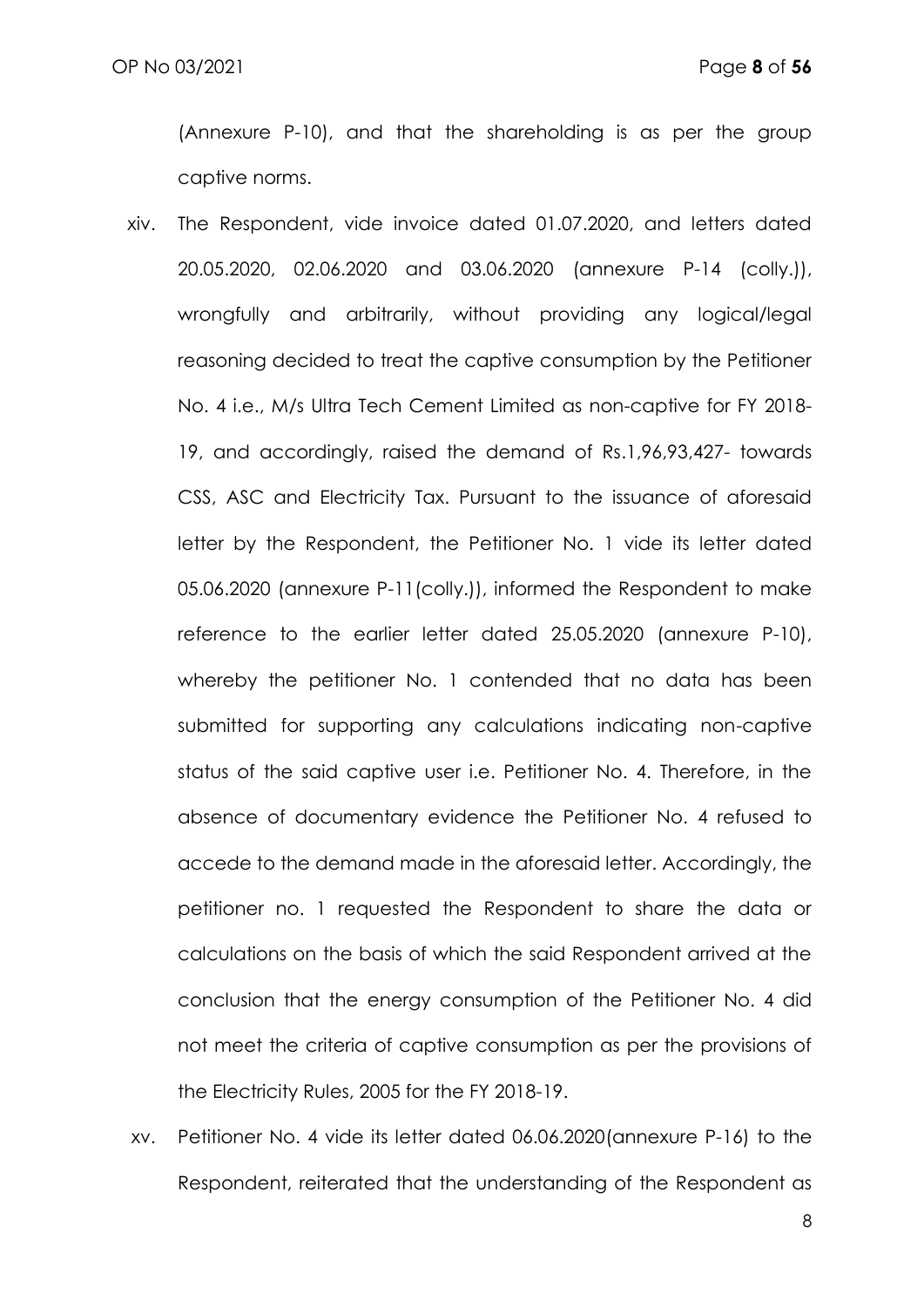regards the shareholding of the captive users is misconceived and misplaced and as such, the Petitioner No. 4 refuted the claim of the Respondent, and further asked the said Respondent to withdraw the said demand.

- xvi. Petitioner No. 4 vide its letters dated 15.06.2020 (annexure P-17), 18.06.2020(annexure P-18) and 29.06.2020(annexure P-19), requested the Respondent to withdraw its letter and confirm the same to the said Petitioner. Eventually, the Assistant Executive Engineer of the Respondent vide its letter dated 19.08.2020(annexure P-22) informed the Executive Engineer of the Respondent about the violation of the captive users as regards their shareholding. However, it was also mentioned in the above letter that the captive users have provided data to the Respondent claiming that the energy consumption pattern is not violated in any manner whatsoever.
- xvii. Upon a perusal of the provisions of Section 2(8) of the Act read with Rule 3 of the Rules, it is evident that the Act and the Rules provide for the setting up of captive generating plants for the purpose of consumption. Under the Rules, the captive structure can be either through a captive generating plant established by a person having self-consumption of power, or through an association of persons, or through formation of a Special Purpose Vehicle (SPV). In the present case, the captive structure is through the SPV model.
- xviii. The data provided by the Respondent to the Petitioner Nos. 2, 3, and 4, for payment of the aforesaid charges is wrongful and erroneous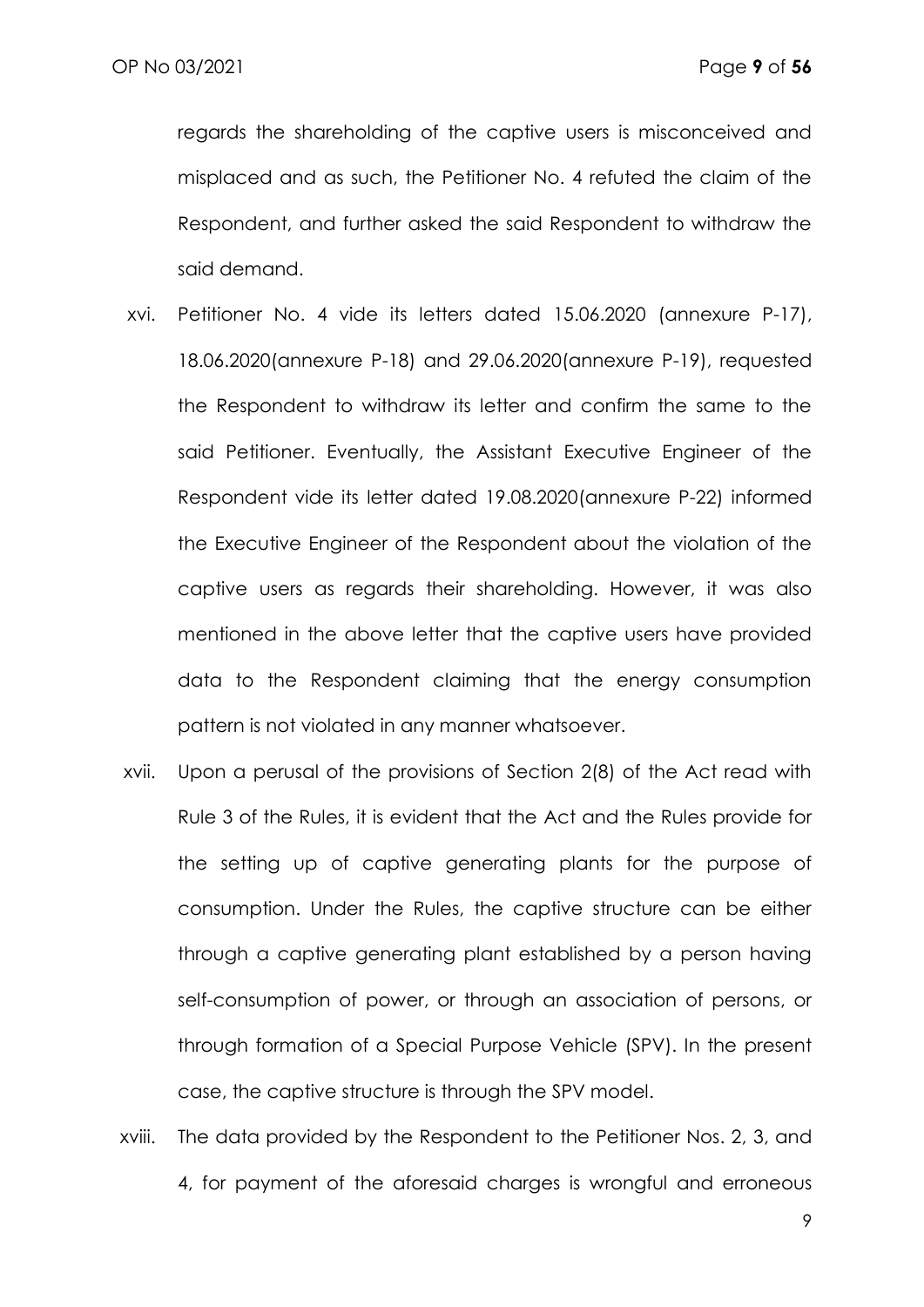owing to the fact that the said data is based on erroneous ownership / shareholding percentage. Further, there are severe discrepancies in the quantum of power sourced by the Petitioner No.1, as provided by the Respondent in its data.

- xix. The Respondent completely ignored the data provided by the Petitioner No.1 vide its email dated 04.02.2020 (annexure P-8) and without considering the accurate data/ information as provided by the said Petitioner, the Respondent proceeded on the wrong premises to declare the CGP of the Petitioner No. 1 as non-captive. Further, the respondent also failed to provide the complete details and source from where it sources its data, on the basis of which the respondent proceeded to treat Petitioner no. 1 as non-captive.
- xx. A part from the above, it is stated that as per Rule 3 of the Electricity Rules, 2005, the captive users have to hold minimum of 26% equity share capital with voting rights in the captive generating plant. Further, the said captive users constituting such 26% shareholding have to consume minimum 51% of the electricity generated by the captive generating plant, in proportion to their shareholding, within a variation of +10%.
- xxi. It is clear from the above provision that the above said proportionate consumption has to be maintained only up to 51% of total energy generated by the captive users constitution minimum 26% of equity shareholding in the Harapanahalli CGP.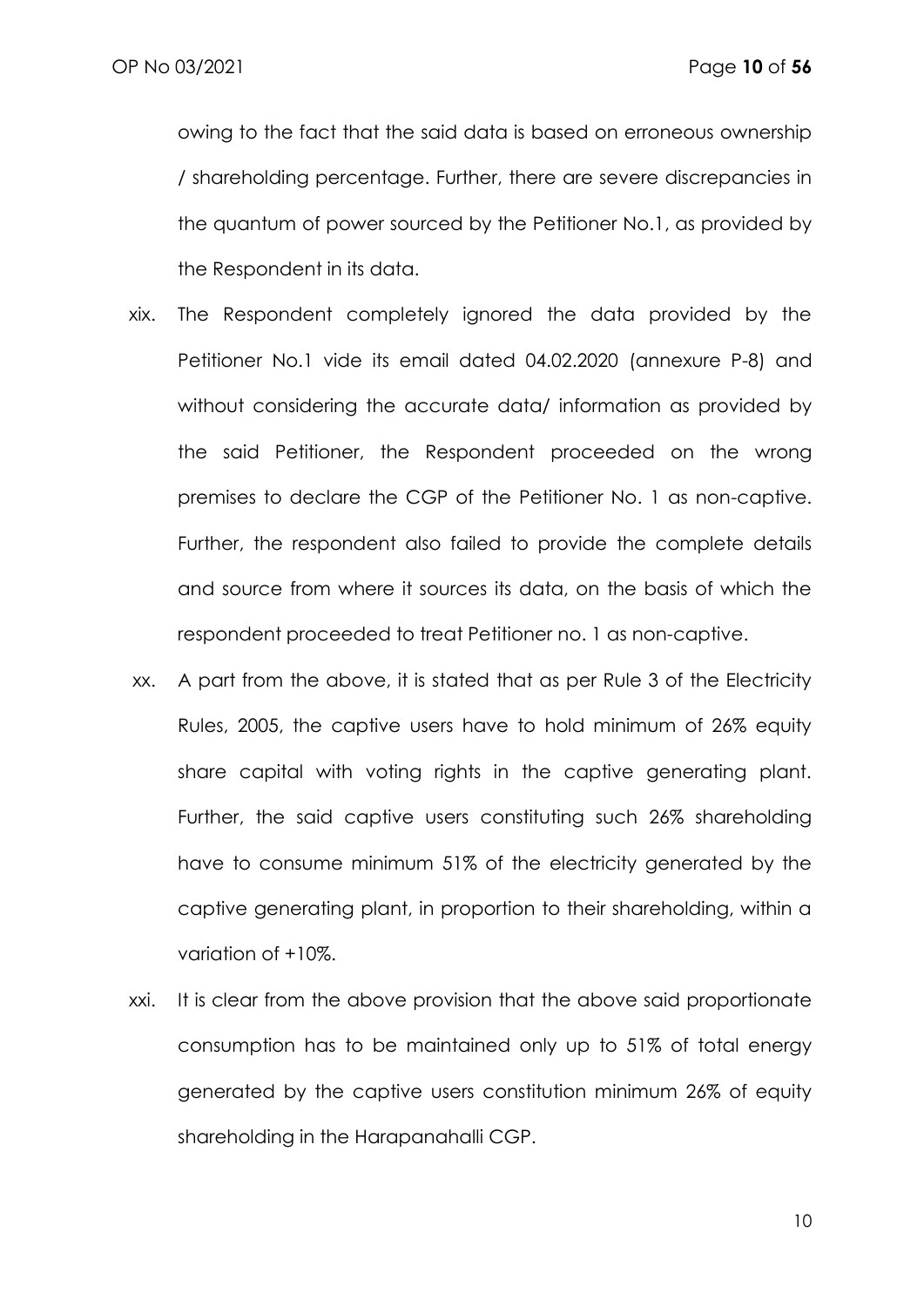- xxii. It is a settled principle of law that determination/verification of captive status can only be done by a State Commission. In this context, reference be made to the following judgments:
	- a. Appeal No. 270 of 2006 titled as Chhattisgarh State Power Distribution Co. Ltd. v. Shri J.P. Saboo, Urla Industries Association Ltd. & Ors. (refer Para 34 and 35); and
	- b. Appeal No. 116 of 2009 titled as Chhattisgarh State Power Distribution Co. Ltd. v. Hira Ferro Alloys Ltd. & Anr.

Hence, the Respondent exceeded its jurisdiction by straightaway issuing the impugned letters, and invoice, to the captive users thereby treating the Harapanahalli CGP as non-captive generating plant for FY 2018-19.

xxiii. As such, the present petition is filed under Sections 9(2), 42 (2) 4th proviso, 57, 60 and86 (1)(c), 86 (1)(f) and 86 (1)(k) of the Electricity Act, 2003, seeking quashing of the impugned communications / letters, and invoice. The Petitioners, through the present petition are also seeking declaration that the Respondent has abused its dominant position by wrongfully levying CSS, ASC and electricity tax with the sole intent to play with the market and coerce the captive users into compulsorily procuring power from the Respondent only and / or wrongfully collecting CSS, ASC and electricity tax. Accordingly, the Respondent is also liable to pay a compensation to the Petitioners against the above abuse of its dominant position in terms of Sections 57 and 60 of the Electricity Act, 2003.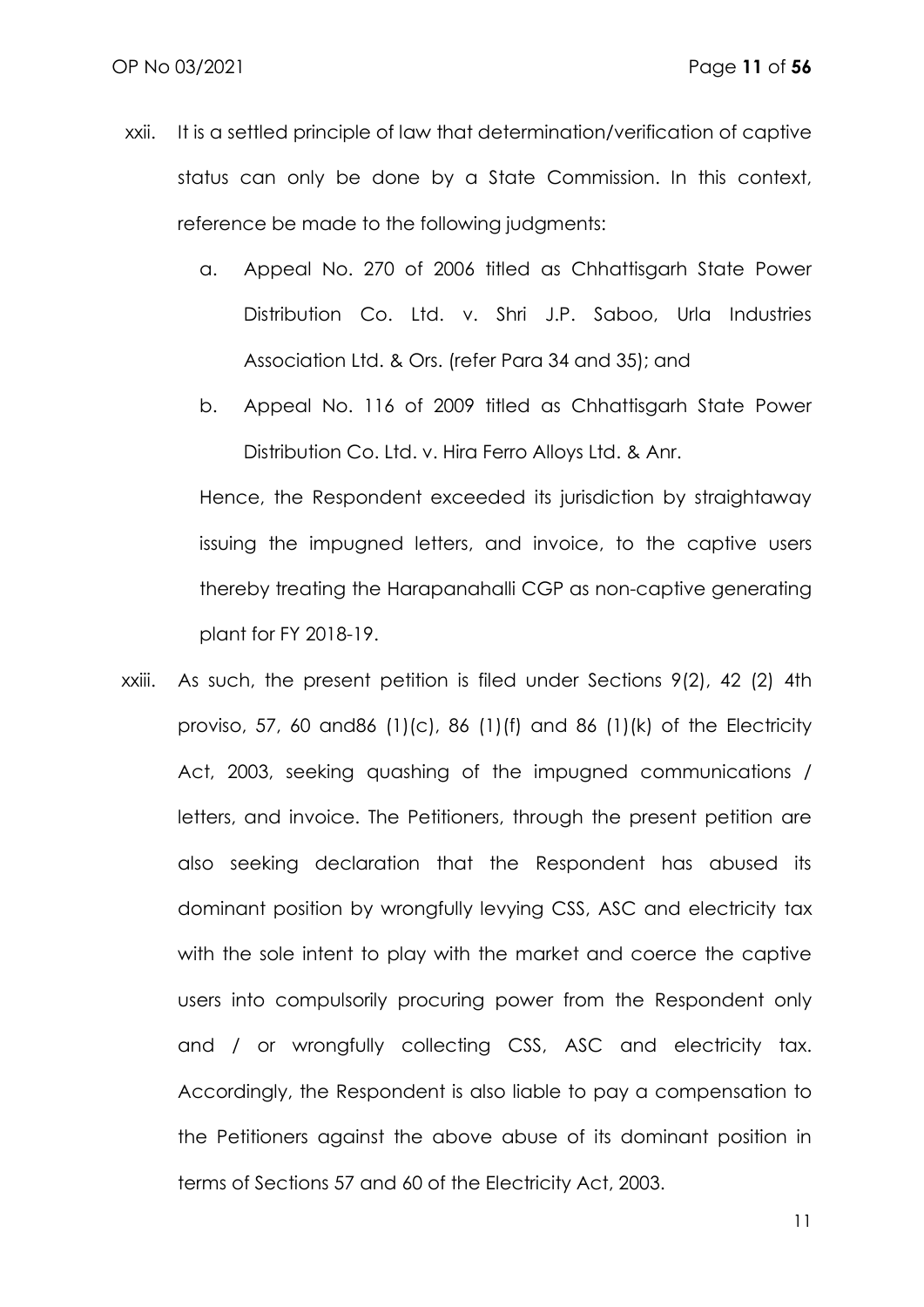- xxiv. Petitioner submitted that some protocol needs to be established as to how the distribution licensees have to monitor the captive status of captive generating plant in the State. It is further submitted that the determination of liability on account of loss of captive status can only be determined by a State Commission by validating the data collected and certified by an Independent Authority, such as the Chief Electrical Inspector. As such, the data ought to be collected by the Chief Electrical Inspector in order to determine the CGP status of a particular power plant. The distribution licensees cannot at all be allowed to decide or adjudicate upon the captive status of a captive generating plant, and that if the said licensee is of the opinion that a particular power plant does not qualify as a captive generating plant, then the only option available for the licensee is to approach the State Commission for deciding the said captive status.
- xxv. The above protocol was not followed by the Respondent in the present case, and the said Respondent took upon itself the adjudicatory / regulatory powers and wrongfully treated the Harapanahalli CGP of the Petitioner No. 1 as non-captive generating plant for FY 2018-19.
- xxvi. It is submitted that the State Commission has the necessary jurisdiction to adjudicate the present petition. In this context, reference may be made to Section 86 (1) (f) of the Act under which a generating company, including a CGP, can file a petition for adjudication of disputes against a licensee (Respondent). Since, the levy of CSS, ASC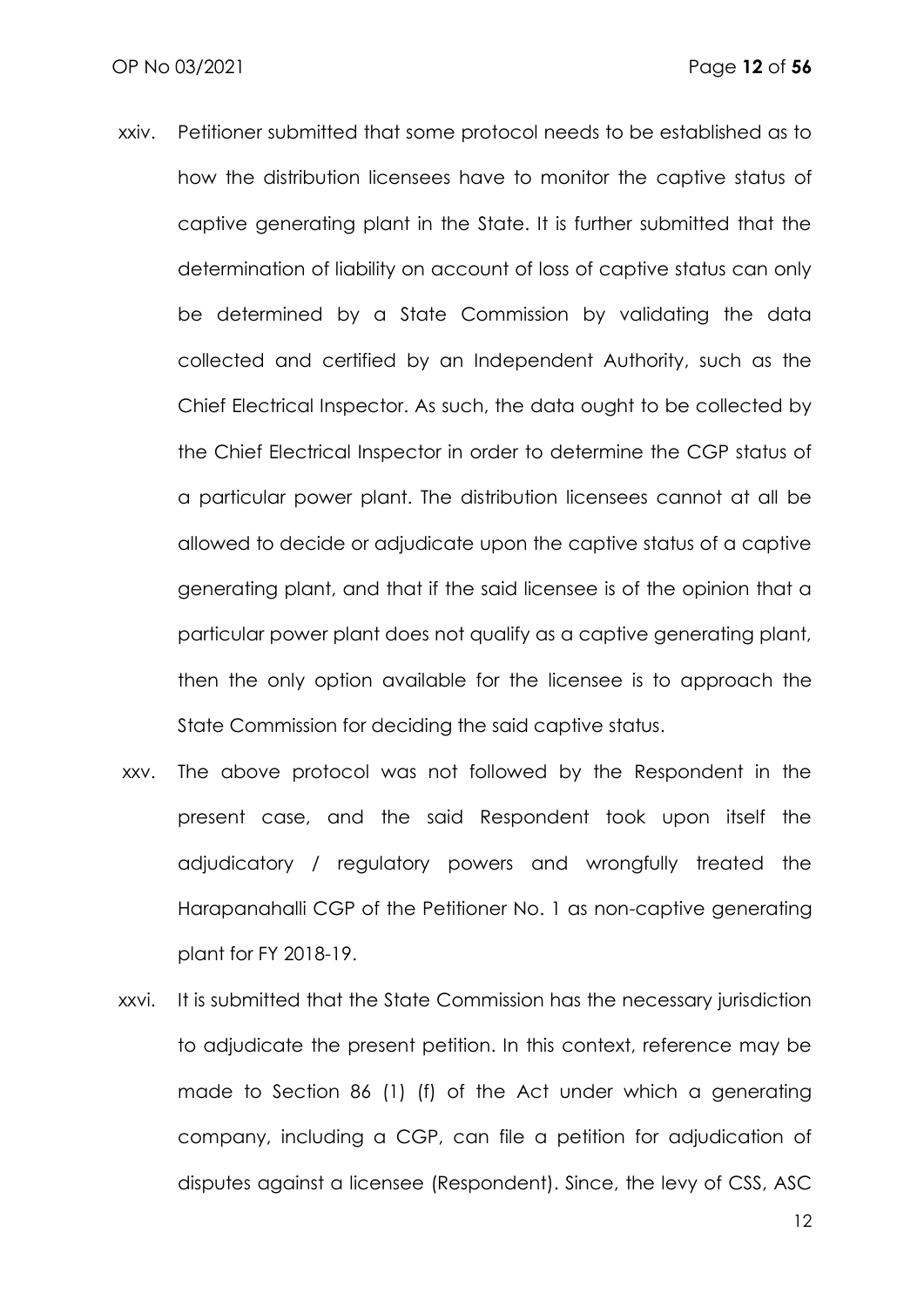and Electricity Tax on the captive users is essentially on account of the illegal ground of the Respondent that the Harapanahalli CGP does not qualify as a captive generating plant for FY 2018-19, the present petition raises a dispute between the Petitioner No.1 and the said Respondent. Further, under Sections 57 read with Section 60 of the Act, the Commission has the necessary jurisdiction to decide upon the abuse of dominant position by a licensee and to provide adequate compensation.

- xxvii. In view of the above, the petitioner prayed for allowing the prayer as stated above
- 3. In the meanwhile, the Petitioner had filed an interim application before the Hon'ble ATE with a request for granting interim relief in the matter. The Hon'ble ATE in its Order dated 01.02.2021 in DFR No. 32/2021 and IA No. 156 and 157/2021 had opined that DISCOMs not to take coercive steps of disconnection till the next date of hearing, however all other such legal dues, if any, have to be paid by the appellant. Further, the matter was taken up by the Hon'ble ATE on 10.02.2021 and the Hon'ble ATE continued the interim order till the next date of hearing on 15.03.2021. The Hon'ble ATE vide its Order dated 15.03.2021 disposed of the case since the case was listed for hearing before the Commission on 16.03.2021.
- 4. The Commission vide its interim Order dated 16.03.2021 directed the petitioner to deposit 25% of the demand of Rs. 196.93 Lakhs claimed by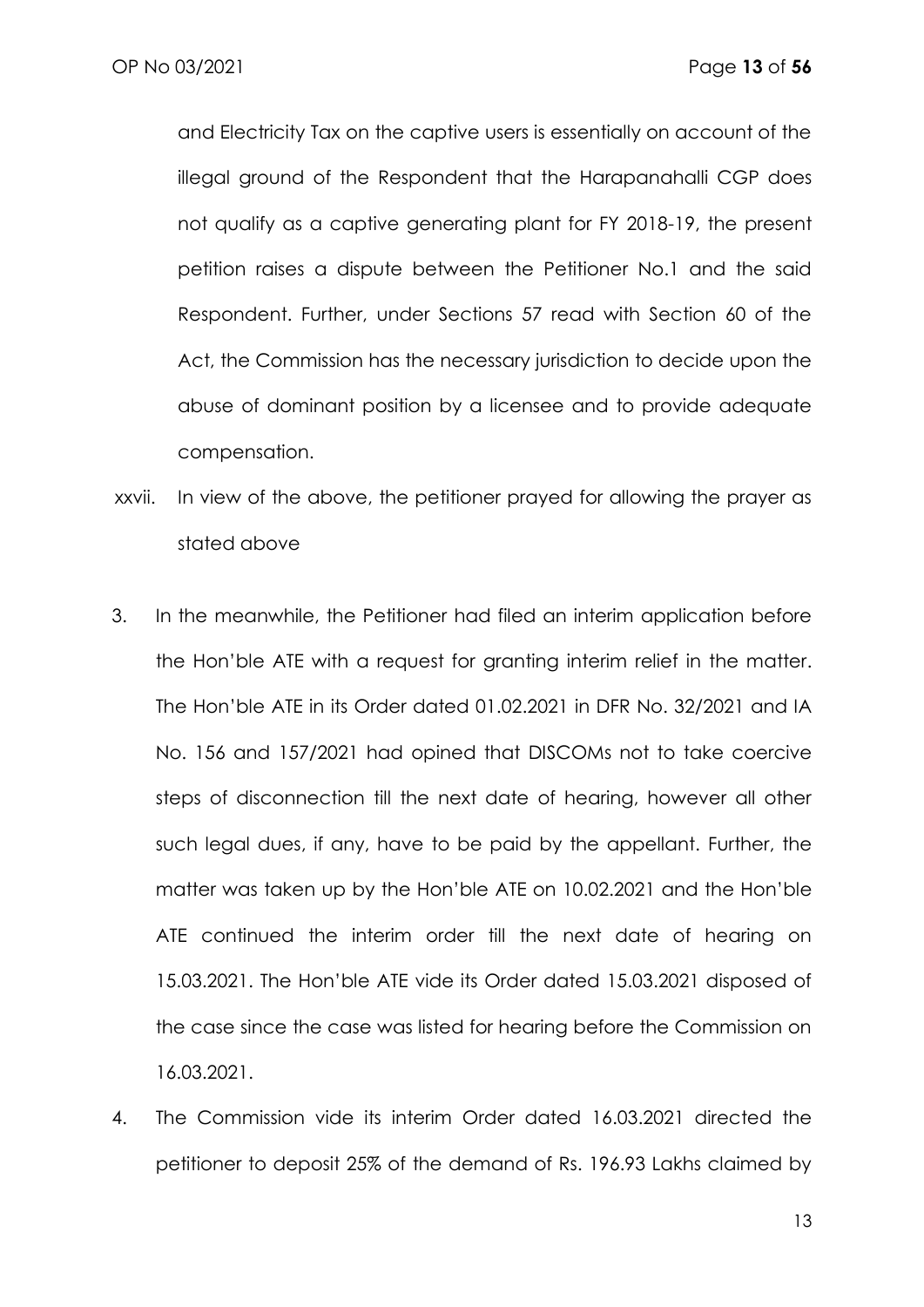GESCOM vide its letter/notice dated 19.01.2021 to M/s Ultra Tech Cement Ltd. (R.R.No.-MHT-42) for violating the energy consumption pattern of group captive consumers with respect to share holding pattern for FY2018-19.

- 5. Thus, in accordance with the Commission's Order dated 16.03.2021, the Petitioners filed a memo dated 23.03.2021 with documents reflecting the payment made to the Respondent. M/s Ultra Tech Cement Ltd. (R.R.No.- MHT-42) and Karanja Industries Pvt. Ltd. (HKHT-5 and KHT-6), submitted Rs. 49,23,357.00, Rs. 27,65,425.00 and Rs. 16,40,625.00 respectively.
- 6. Upon issuance of the notice, the Respondent appeared through their Counsel and submitted the detailed statement of objections dated 01.06.2021 and the gist of the points urged by the Respondent are as follows:
	- i. The Respondent had issued letter dated 20.05.2020 to the Petitioners nos. 2-4 seeking payment of the Cross Subsidy Surcharge and Electricity tax for the reason that the Petitioner's allocation of energy was not in proportion to its equity as required under Rule 3 of the Electricity Rules, 2005. The Petitioners have filed the instant petition challenging the said letter and the resultant demands of the Respondent.
	- ii. The Petitioners No. 2& 3 have collectively alleged that the impugned letter of this Respondent at Annexure P-9 of the Petition, has unjustly and without any substance deprived petitioner No.2 to 3 of the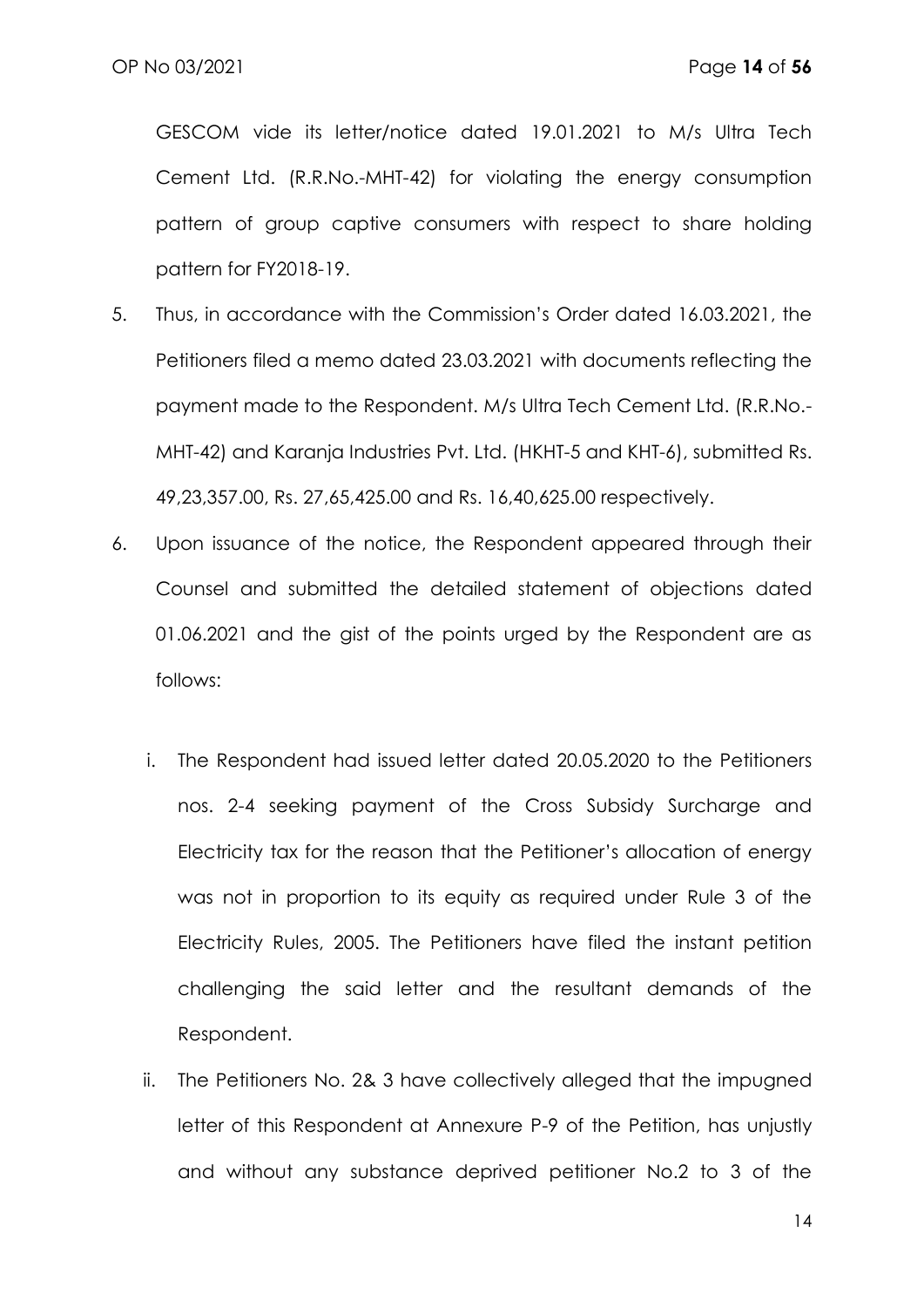captive user status and that they have been consequentially charged an amount of Rs.110.61 lakhs and Rs.65.62 lakhs, towards CSS, ASC and electricity tax. Similarly, the Petitioners have also alleged that the Respondent has issued letter at Annexure P-14, against Petitioner No.4 and has charged Rs.196.93 Lakhs towards CSS, ASC and Electricity Tax. Such contentions of the Petitioners are hereby denied as false and the Petitioner is put to strict proof of the same.

- iii. The Respondent submits that the Petitioners No.2 to 4 have transgressed Rule 3 of Electricity Rules, 2005 by consuming energy that is not in proportion to their equity within the captive group and such variance exceeds the permissible 10% limit.
- iv. The Respondent submits that the Electricity Rules, 2005, stipulate the requirement of captive generating plant (CGP) and also provide for conditions that shall always be adhered to be the Captive generating plant in order to maintain its status.
- v. The three main requirements for a plant to be classified as CGP and the same are listed below:
	- A minimum of 26% of the ownership of the entity owning the CGP should be held by its captive users;
	- A minimum of 51% of the aggregate electricity generated by CGP should be utilized by the captive users on an annual basis;
	- The usage of electricity by captive users shall be proportionate to their shareholding and shall be within a variation not exceeding 10%.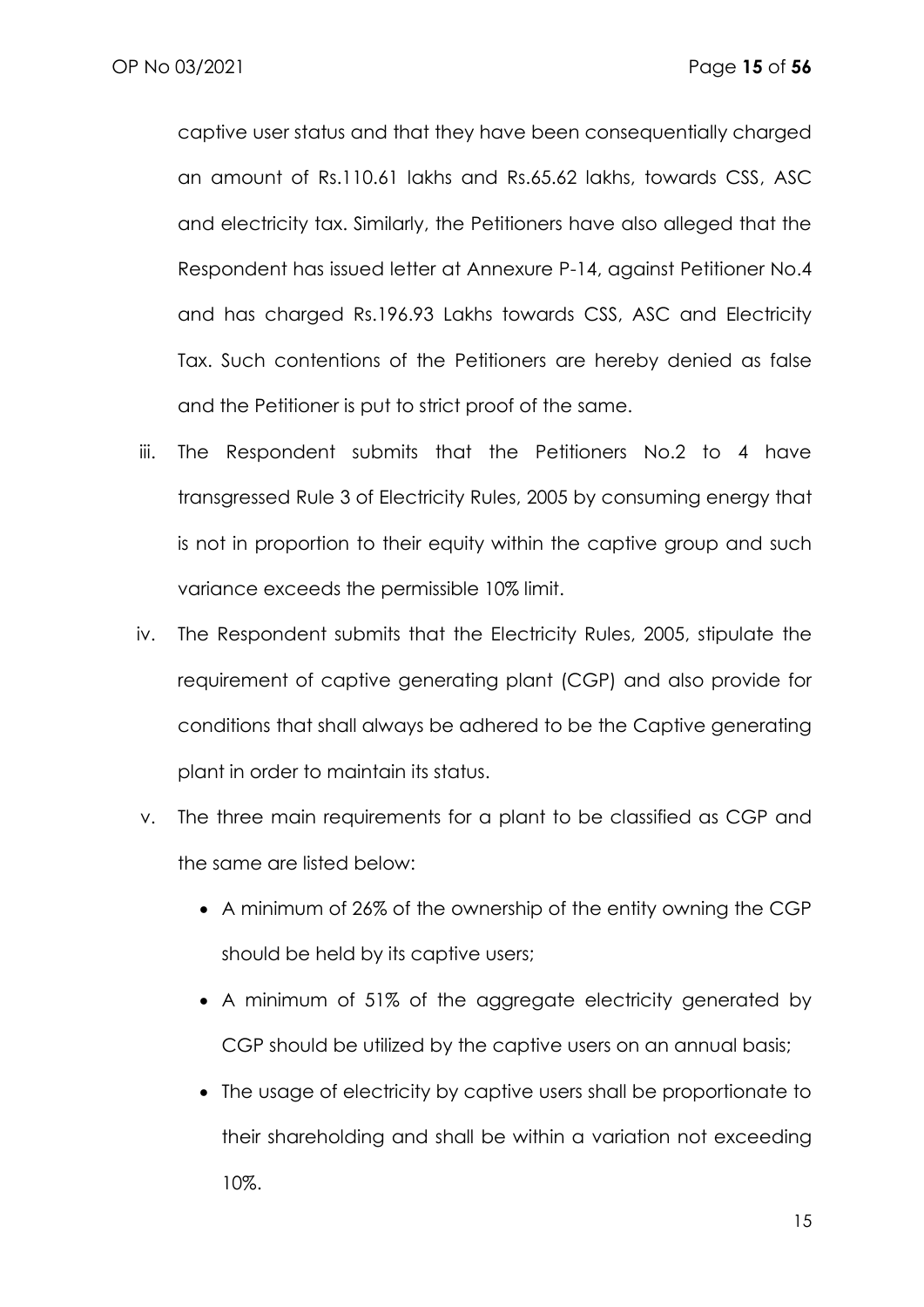- vi. The instant Petition pertains to compliance of the third condition (hereinafter referred to as the "Rule of Proportionality") listed above by the Petitioners in order to be classified as the captive users. For better understanding, the said condition is explained by way of an example as under:
	- If A is a generating unit and B is a captive user of the generating unit, then B shall consume energy from the captive plant in proportion to the shares held by it within the captive group. In this example, if the captive group holds 30% equity and B holds 3% equity, then the equity of B in proportion to the captive group would be 10%. (10% of 30 is equal to 3). In this case, B is eligible to consume only 10% of the total captive energy in accordance with the aforestated condition. B is allowed a variation of 10%, which means, B can consume anywhere between 9% to 11%, to comply with Rule 3 of the ER."
- vii. The respondent verified the shareholding pattern of Petitioner no. 1 in order to ensure that all the requirements of CGP are met with. Upon verification, it was seen that Petitioner No. 2 to 4 have been drawing power purportedly as captive energy in transgression of the rule that requires the captive users to draw power in proportion to their equity. Accordingly, on 20.05.2020, the Respondent addressed letters to the Petitioners No. 2 to 4, wherein, the transgression of the said rule was highlighted and in consequence, the charges towards CSS and Electricity Tax were claimed.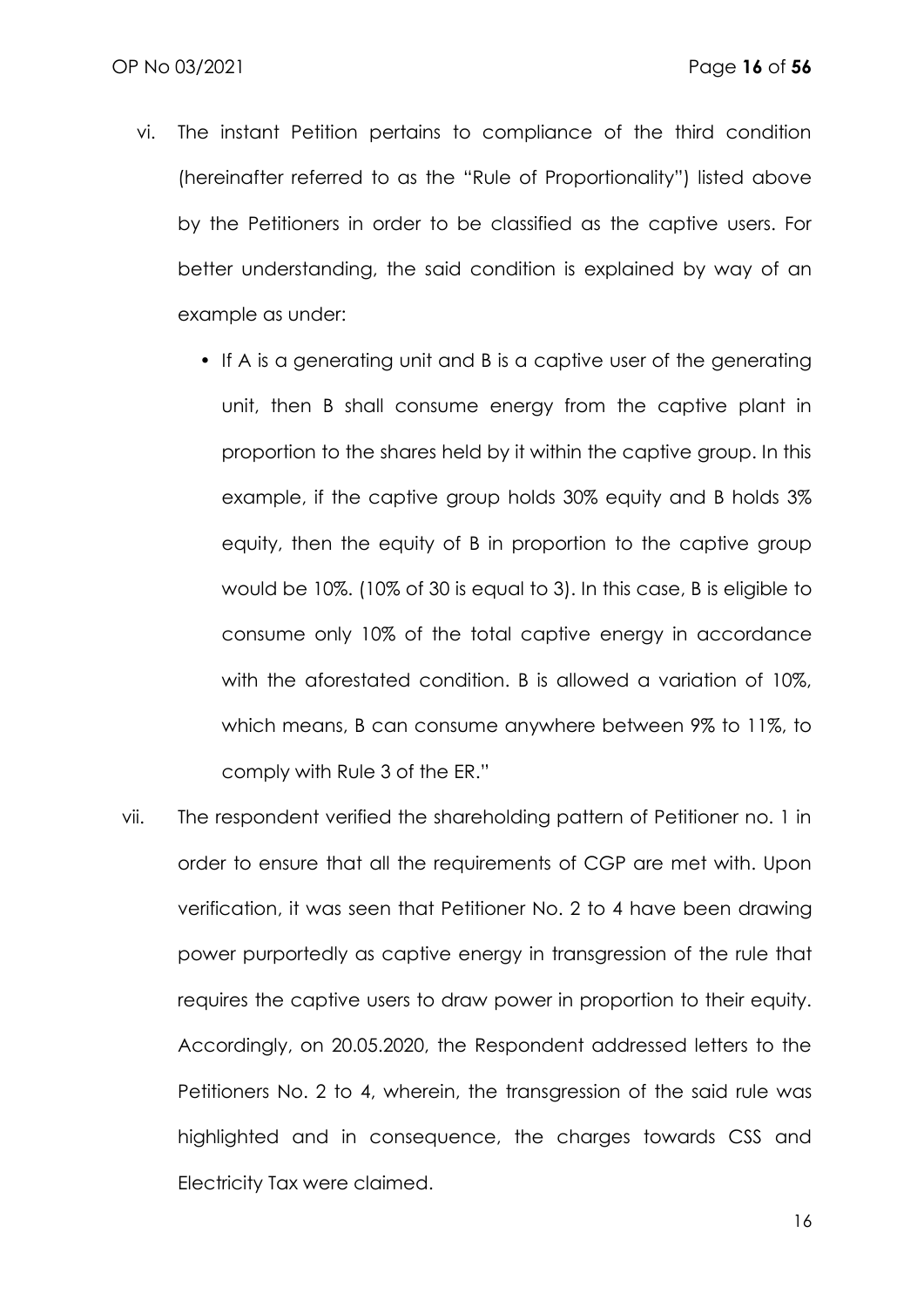- viii. The Petitioner has alleged that the aforesaid letters of the Respondent, do not substantiate the transgression of rules and merely claim charges towards CSS and Electricity Tax. Such allegations are denied as false. The Respondent in its letter has made it clear that Petitioner No. 2 to 4 are not considered captive users for want of adherence to the afore-stated rule of proportionality. Further, in the annexure to the said letter the Respondent highlighted the shareholding pattern and the disproportionate consumption of energy by Petitioner No. 2 to 4. In the said letter the respondent has highlighted that:
	- Petitioner No. 2 holds 2.05% of the equity in Petitioner No. 1 and consumes 7.01% of the energy. It is further seen that the Captive group holds a total of 35.60% of the total equity. Therefore, it can be safely deduced that the Petitioner No.2 holds 5.76% of equity within the captive group and shall thus consume energy within 5.18% to 6.33% of the total energy in order to comply with the applicable rule. However, as stated supra, the Petitioner No.2 has consumed 7.01% which is in excess of the higher limit of 6.33% and thus is liable to be considered as non-captive.
	- Petitioner No.3 holds 1.02% of the equity in Petitioner No.1 and consumes 3.93% of the energy. It is further seen that the Captive group holds a total of 35.60% of the total equity. Petitioner No. 3 holds 2.87% of the equity within the captive group and shall thus consume energy between 2.58% to 3.15% of the total energy in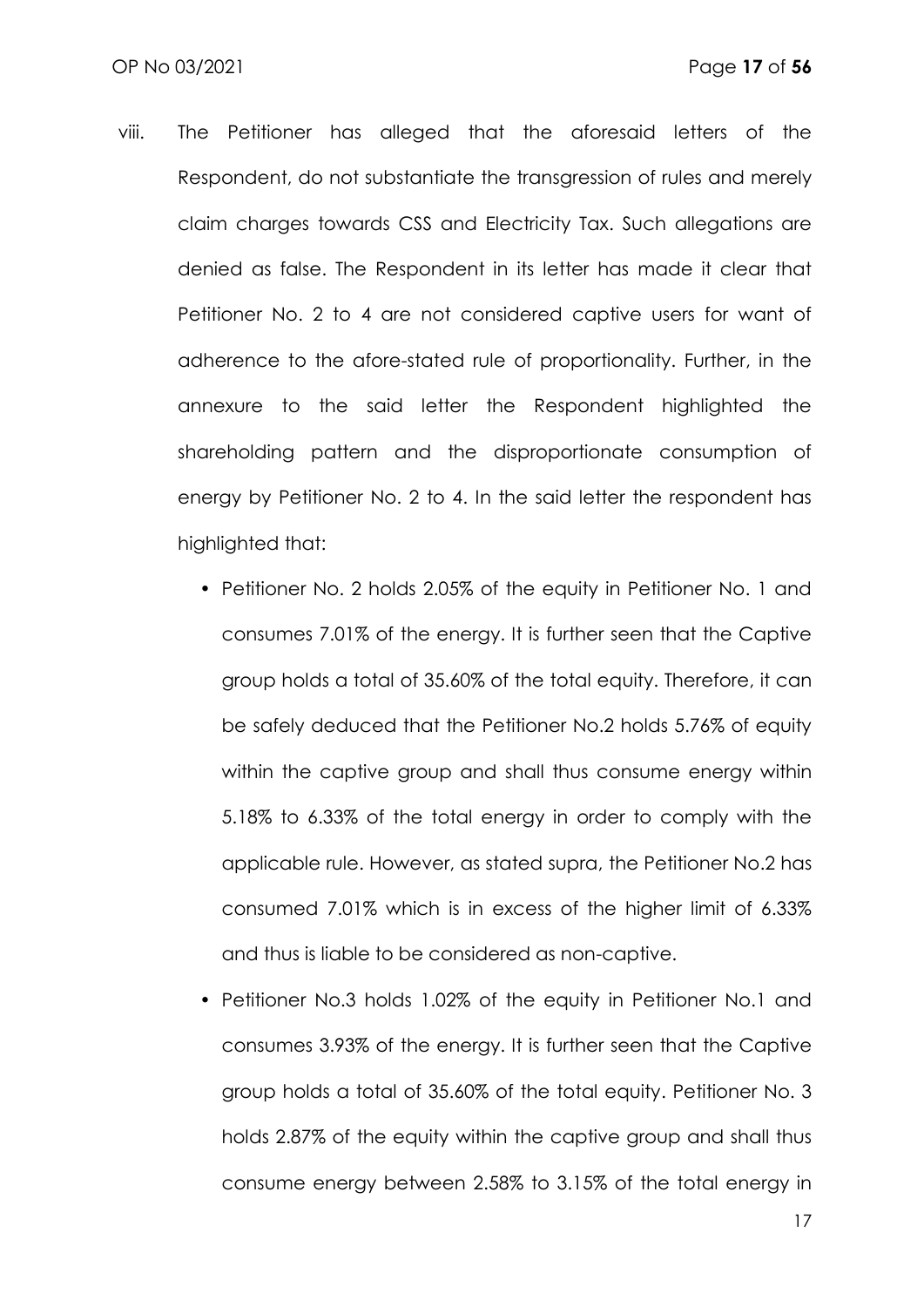order to comply with the applicable rule. However, as stated supra, the Petitioner No.2 has consumed 3.93% which is in excess of the higher limit of 3.15% and thus is liable to be considered as non-captive.

Thus, the respondent has proceeded in accordance with law in issuing the impugned letters.

- ix. The Petitioner avers that the consideration of equity of the captive group within the Petitioner No.1 by the Respondent is erroneous and states that the correct equity of the captive group stands at 28.07%. The Petitioner has addressed several letters to the Respondent disputing the shareholding pattern of Petitioner No.1. Subsequently thereto, a meeting was held between the Respondent and the Petitioner No.1 on the issue of shareholding pattern and in the said meeting the Petitioner No.1 undertook to provide exact shareholding pattern as per the MCA records for FY 2018-2019.
- x. The Respondent on 22.02.2021 addressed a letter to Petitioner No. 1 stating that shareholding pattern as per MCA record has not been submitted and once again a request was placed in this regard. Thereafter, on 10.03.2021, the Petitioner wrote to Respondent by enclosing a list of shareholders of Petitioner No.1. In the said list, signed by the director of Petitioner No.1, it has been stated that the captive group holds 27.74% equity in Petitioner No.1. It has been further stated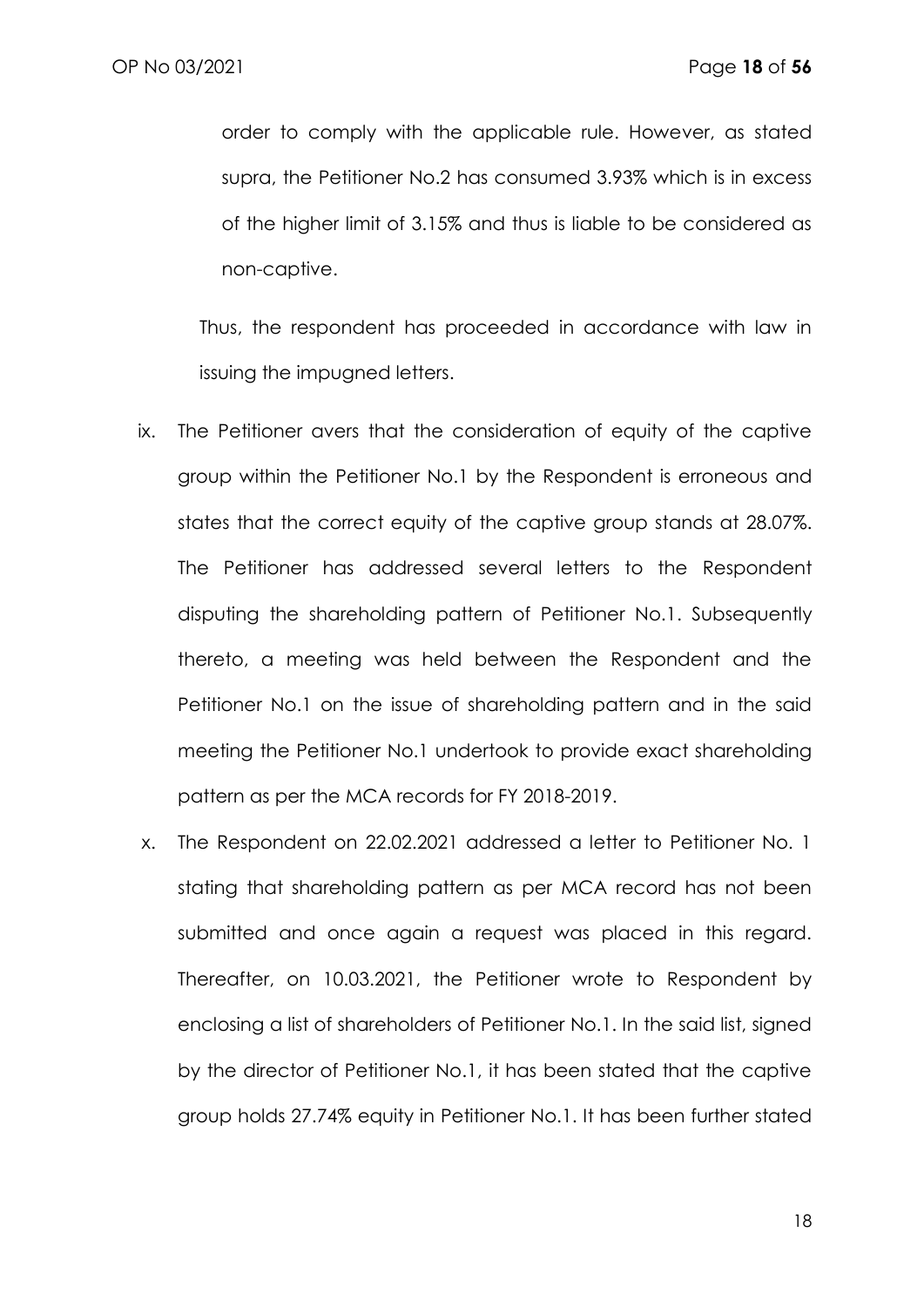that Petitioner No.2 & 3, collectively hold 2.03% of equity and petitioner No.4 hold 2.25% of the equity.

- xi. The said list advanced by the Petitioner No.1 is only verified by its director and the same cannot be considered to be authentic as per the records of MCA. In any event, even considering the list advanced by the Petitioner No.1, it is seen that the Petitioner No.2 to 4 have disproportionately consumed energy and are thus liable to be treated as non-captive. Thus, from the calculation sheet of the respondent, the following can be concluded:
	- Petitioner No. 2 & 3 holds 2.03% of the equity in Petitioner No.1 and consumes 10.94% of the energy. It is further seen that the Captive group holds a total of 27.74% of the total equity. Therefore, it can be safely deduced that the Petitioner No. 2 & 3 hold 7.32% of equity within the captive group and shall thus consume energy between 6.59% to 8.05% of the total energy in order to comply with the applicable rule. However, as stated supra, the Petitioners No.2 & 3 have consumed 10.94% which is in excess of the higher limit of 8.05% and thus are liable to be considered as non-captive.
	- Petitioner No.4 holds 2.25% of the equity in Petitioner No.1 and consumes 12% of the energy. It is further seen that the Captive group holds a total of 27.74% of the total equity. Therefore, it can be safely deduced that the Petitioner No.4 holds 8.11% of equity within the captive group and shall thus consume energy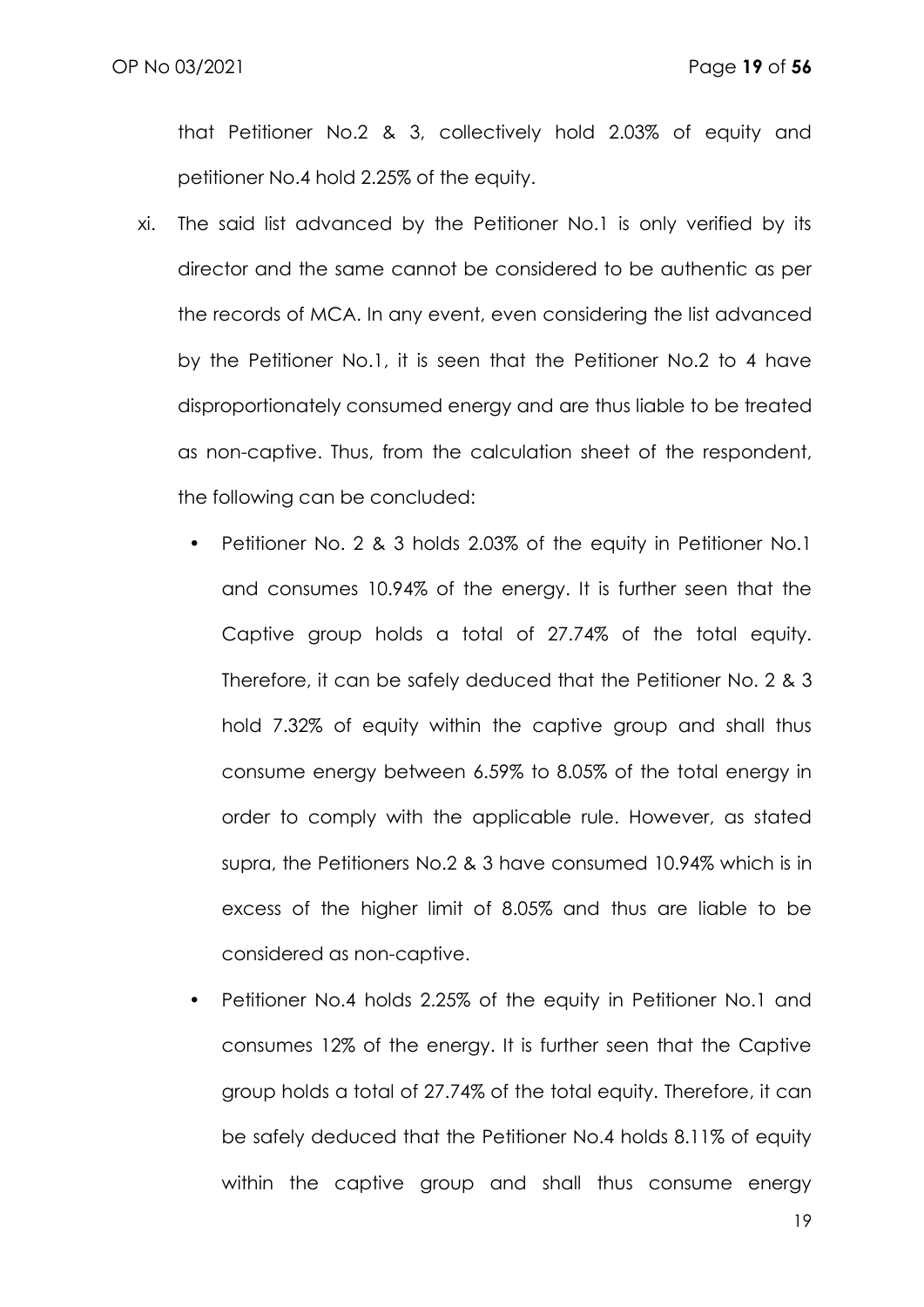between 7.30% to 8.92% of the total energy in order to comply with the applicable rule. However, as stated supra, the Petitioner No.4 has consumed 12% which is in excess of the higher limit of 8.92% and thus is liable to be considered as non-captive.

Thus, it becomes indisputable that the Petitioner nos. 2-4's consumption of energy is not in proportion to their equity as required under Rule 3 of Electricity Rules, 2005.

xii. The Petitioner has produced a CA certificate at Annexure P-8, purporting to be the evidence of shareholding pattern of Petitioner No.1 as on 31.03.2019. The said CA certificate states that the group captive units to be holding 28.07% of the total equity and further states that Petitioner No. 2 & 3 hold 3.07% of equity and Petitioner No.4 holds 3.41% of equity. This is in stark contrast to the list of shareholders furnished by the director of Petitioner No.1 (Annexure R-2), wherein the group captive units are shown to be holding 27.73% equity. The Petitioner at Annexure P-23 has reiterated the shareholding pattern of the CA and has stated that group captive units hold 28.07%of the total equity. Such data furnished by the Petitioner No.1 runs contrary to the annual return form (Form No. MGT-7) filed by the Petitioner No.1 with MCA for FY 2018-19. Since, a bare perusal of the form under the head "shareholding pattern" shows that the group captive units hold 27.71% of the total equity and not 28.07% as claimed by the Petitioner. xiii. Therefore, the instant petition is marked with misrepresentation and

suppression of facts and for want of accurate data pertaining to the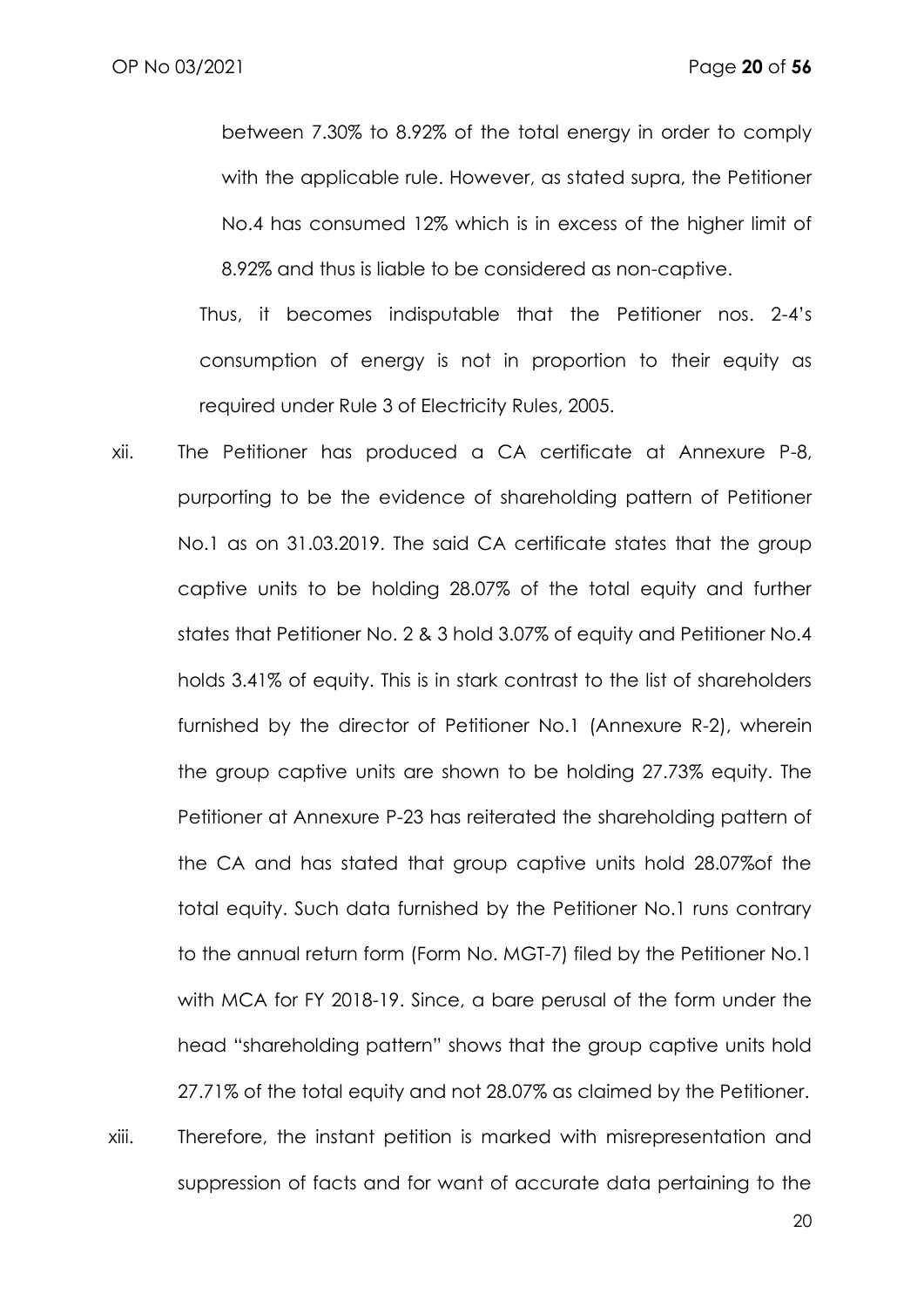issue at hand, the instant petition is liable to be dismissed. In any event, even going by the data furnished by the Petitioner to the Respondent, it has been established at Annexure R-2, that the Petitioners No.2 to 4 have consumed energy which is not in proportion to their equity.

- xiv. In view of the above facts and by considering the data furnished by the Petitioner itself, it has become clear that the consumption of energy by the Petitioner No. 2 to 4 is not in proportion to their equity and such variance exceeds the permissible 10%. Thus, the Petition is liable to be dismissed.
- 7. The Petitioner in its rejoinder to the replies filed by the respondent denied and disputed all the averments, contentions and allegations raised by the Respondent. The petitioner submitted that the Respondent in its statement of objections has raised the following broad arguments:
	- Allocation and consumption of energy by the captive users from the CGP of Petitioner No.1 was not within the proportion laid down under Rule 3 of the Electricity Rules, 2005;
	- There is a discrepancy between the equity shareholding claimed in the petition, as compared to the equity shareholding furnished with the Registrar of Companies, Ministry of Corporate Affairs, in terms of the form MGT-7.

The petitioner in its rejoinder submitted that according to Section 2(8) of the Electricity Act, 2003, it is evident that a captive generating plant means a power plant set up by any person to generate electricity for his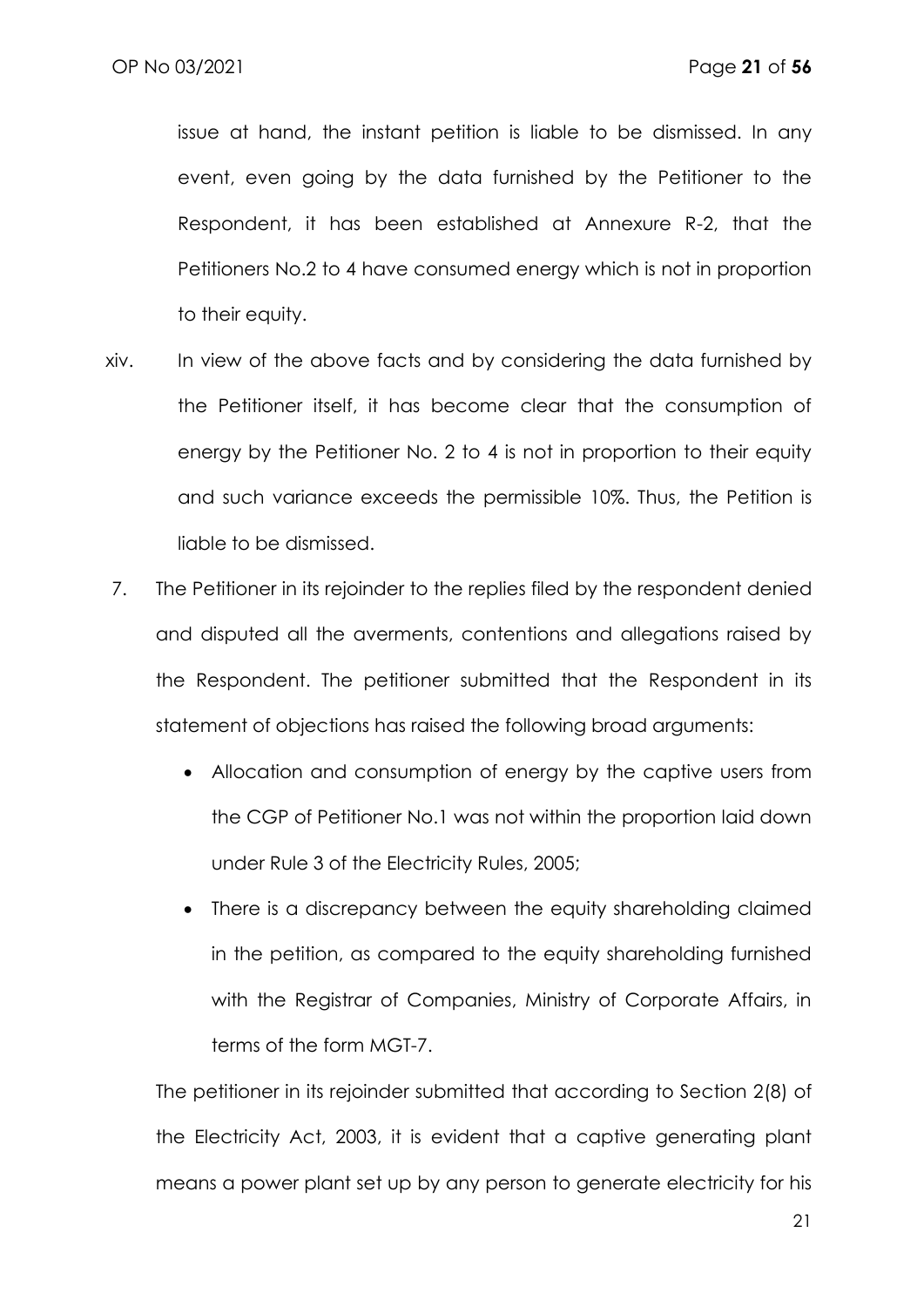own use. Further, a captive user sourcing its power from the captive generating plant is exempted from payment of cross subsidy surcharge and additional surcharge. With respect to additional surcharge, it is stated that the Hon'ble Appellate Tribunal for Electricity (ATE) in Appeal Nos. 311 of 2018 and 315 of 2018 titled as M/s. JSW Steel Ltd. & Ors. V. MERC and Anr., has held that additional surcharge is not leviable when power is sourced by captive user(s) from a captive generating plant as there is no concept of 'sale' in such a transaction.

Further, from the reading of the Rule 3 of the Electricity Rules, 2005, the following principles can be ascertained:

- The captive user(s) have to hold a 'minimum' of 26% of equity shareholding along with voting rights in the CGP; and
- The captive user(s) have to collectively consume a 'minimum' of 51% of the aggregate electricity generated by the CGP.

It is relevant to state that the test of proportionate consumption is not applicable to a captive structure based on the SPV model, as is the issue in the present case. It is submitted that the SPV model under the aforesaid Rules is provided under Rule 3(1)(b), which does not provide for any adherence to the proportionality principle, as provided under the second proviso of the Rule 3(1)(a). Respondent cannot at all seek to apply the proviso, which is an exception to Rule (1)(a), to Rule 3(1) (b). It is further submitted that the Hon'ble ATE in the Kadodara judgment, being Appeal No. 171, 172, 10 of 2008 and Appeal No. 117 of 2009 had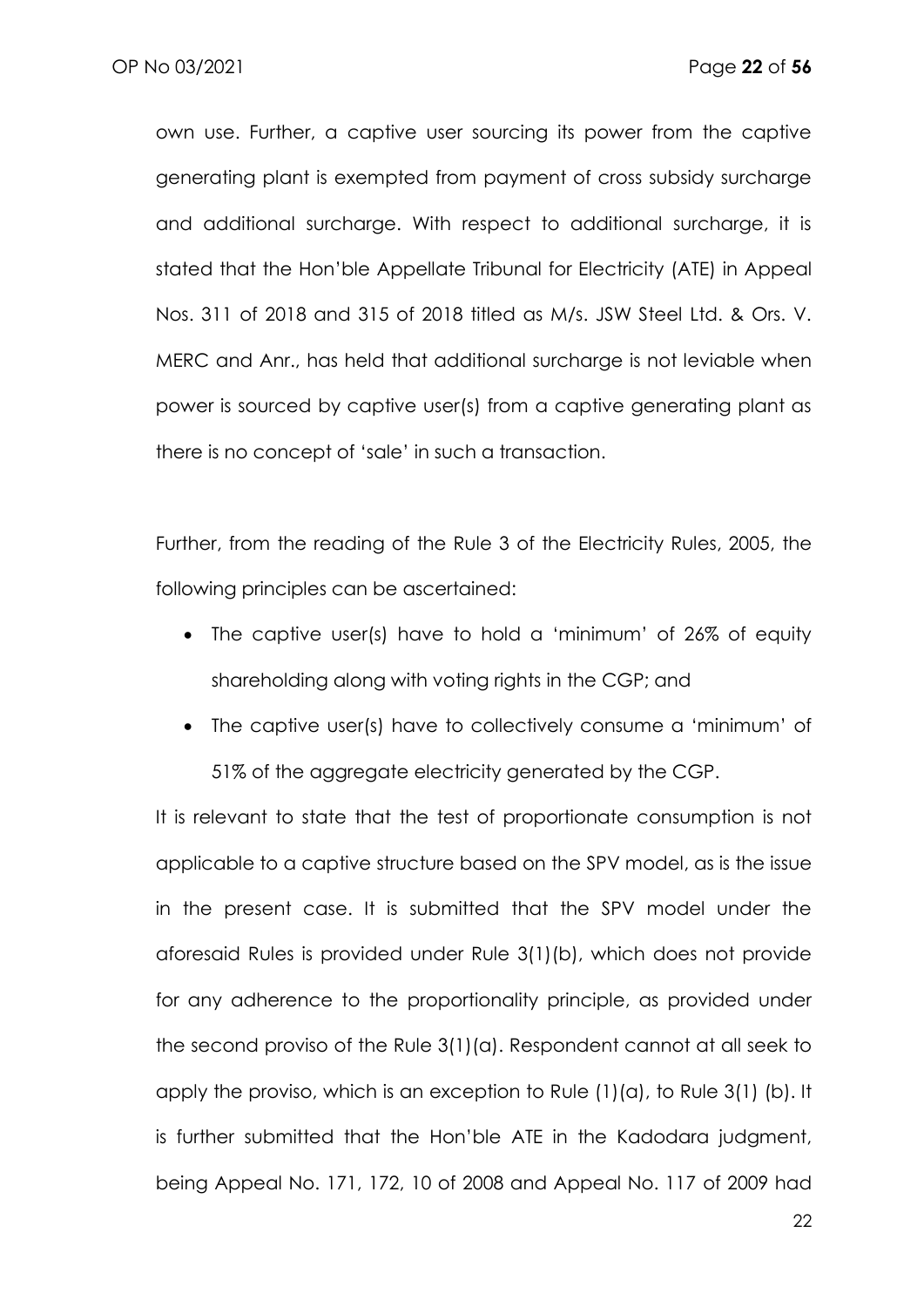held that an SPV is equivalent to an 'association of persons', and further

held that the test of proportionality will have to be fulfilled by the SPV.

The aforesaid view of the Hon'ble ATE in the Kadodara judgment has

been reviewed by the Hon'ble Tribunal in Appeal No. 131 of 2020, titled

as Tamil Nadu Power Producers Association v. TNERC and Others,

wherein vide judgment dated 07.06.2021, the following has been held:

*"12.16 From the principles drawn from the above judgments, we observe that TNERC vide the impugned order particularly in para 6.4.4 has endeavoured to add an intention to Rule 3(1)(b) which was otherwise absent from its construction. By holding that the second proviso to Rule 3(1)(a) is applicable to Rule 3(1)(b) thereby equating a SPV with an AOP, the impugned order has committed an error in interpreting the said Rule in the manner in which it has been enacted by the Parliament. We also concur with the principles laid down in the cases of Kailash Nath (supra) and Sanjay Kumar (Supra) that a proviso is an exception and it cannot travel beyond the provision to which it is a proviso. We therefore, find that the same are applicable in the facts of the present Appeal. It is settled law that the function of a proviso is*  to except something out of the enactment or to qualify something *enacted therein which but for the proviso would be within the purview of the enactment. Applying this clear jurisprudence, TNERC could not have applied the second proviso to Rule 3(1)(a) to Rule 3(1)(b). Hence, the requirement of consuming minimum of 51% electricity generated on an annual basis and the requirement of the captive users holding 26% of the ownership of the plant in aggregate, and such consumption being in proportion to the shares of ownership of the power plant can only be applicable to power plants set-up by an AOP but cannot be applied to power plants set-up by SPV.*

…………

*12.19 In line with the approach adopted by us in the above judgment,*  wherein the previous judgment of this Tribunal holding that DPC is part *of Non-Tariff Income, was declared by us as 'per incuriam', we proceed to apply the same principle in the present appeal. We opine that the decision of this Tribunal in Kadodara judgment (supra) is given without taking into consideration the provisions of Rule 3 of the Rules to the extent that Second Proviso to Rule 3(1)(a) being an exception under law could not have been applied to Rule 3(1)(b). The said decision was also given in ignorance of the judgments referred by the Appellant, namely B.N. Elias. (1936) I.L.R. 63 Cal. 538; CIT v.*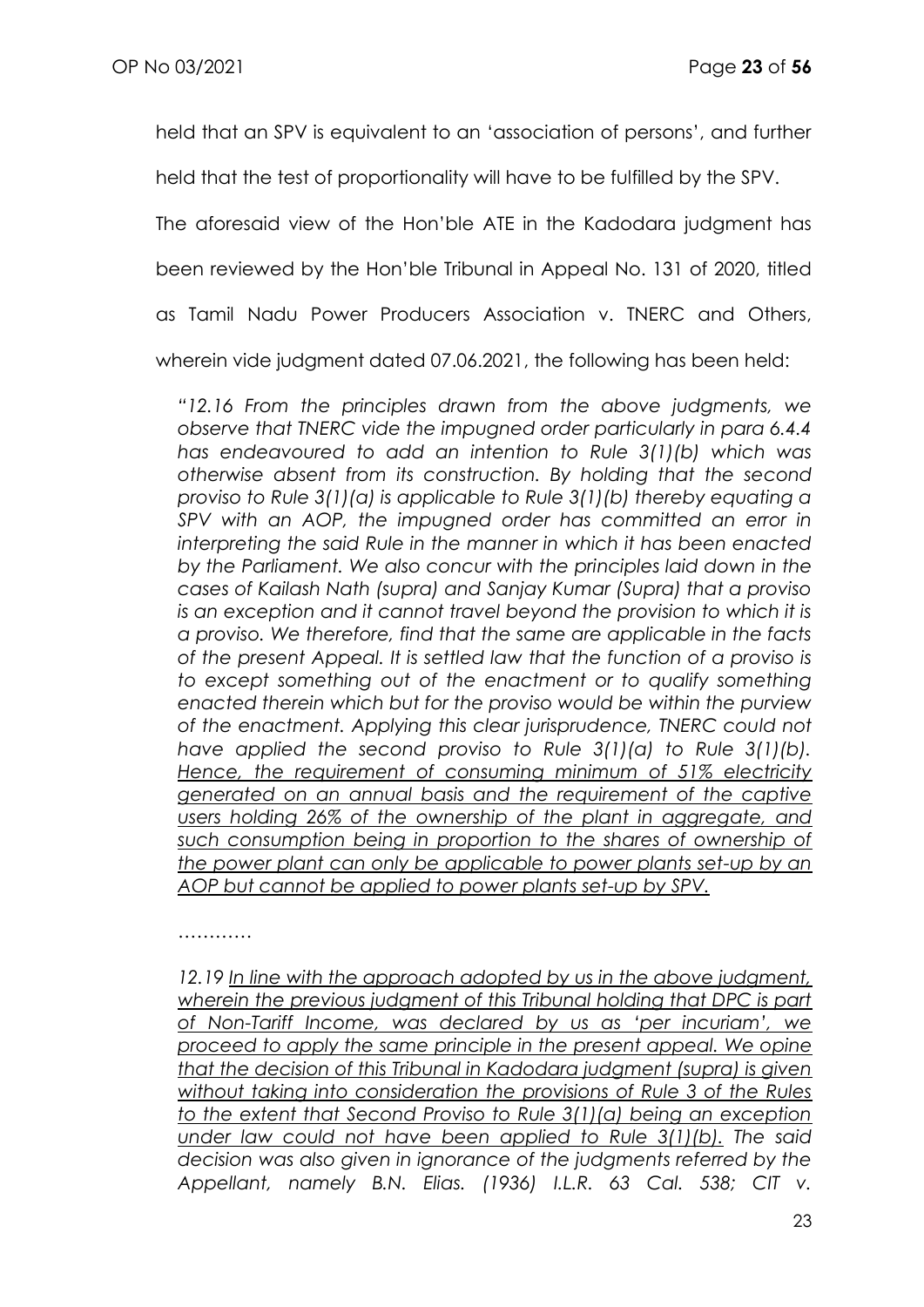*LaxmidasDevidas (1937) 39 BOM LR 910; and Dwaraknath Harishchandra Pitale, [1937] 5 ITR 716 (Bom), RamanlalBhailal Patel v. State of Gujarat, (2008) 5 SCC 449, CIT v. Buldana Distt. Main Cloth Importer Group, (1961) 1 SCR 181 and Mohd. Noorulla v. CIT, (1961) 3 SCR 515 which establish that an 'association of persons' is a*  recognized tax entity and not an incorporated entity. We cannot *permit unreasonable hardship to be caused to a captive generating plant, set up by a special purpose vehicle, by applying the above judgment of this Tribunal in ignorance of vital facets governing the framework of Rule 3 and also important judicial decisions as noted above. In the light of this, we have no hesitation to hold that the decision of the Tribunal in Kadodara judgment (supra) to the extent it equates a SPV and an AOP is 'per incuriam'. Consequently, the decisions referred to by the Respondents for the aforesaid issue do not lend any assistance. Therefore, the directions contained under 6.4.4, 6.4.5 and 7.6.4 of the impugned order are set aside." (Underline Supplied)*

In view of the aforesaid, it is pertinent to note that the Respondent cannot at all aver that any of the captive users of the Petitioner No. 1 are not consuming power in proportion to their shareholding, within a variation not exceeding 10%. After the aforesaid judgment passed by the Hon'ble ATE in Appeal No. 131 of 2020, it has been clarified that the principle of proportionate consumption is not applicable upon Petitioner No.1 and its captive users. Accordingly, the Respondent cannot seek imposition of CSS on account of the alleged violation of the proportionate principle.

Hence, in light of the aforesaid judgment, the only requirement to the fulfilled by the captive users in SPV Model, as in the present case, is that the said users collectively own a minimum of 26% equity shareholding with voting rights, and the said users collectively consume 51% of the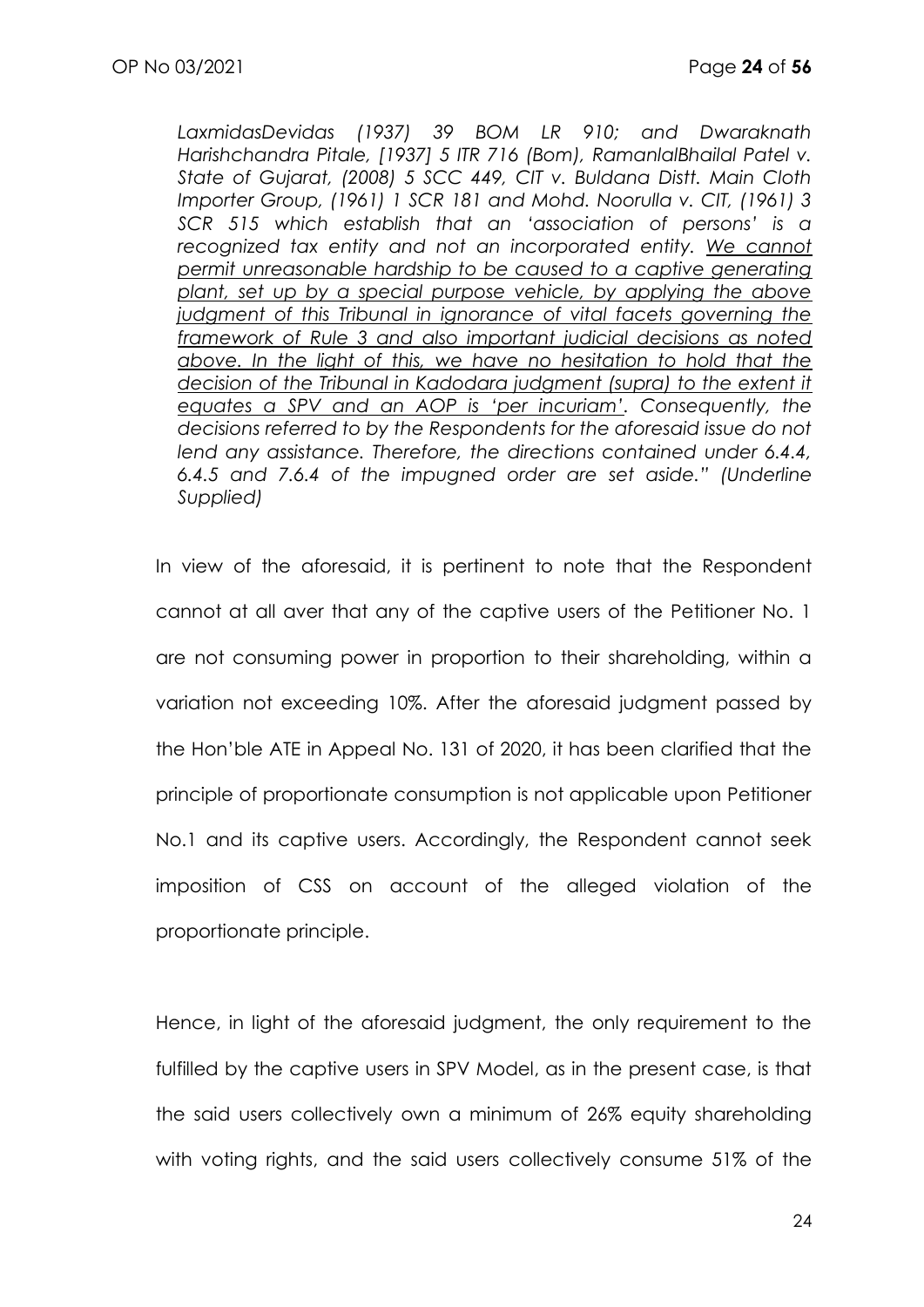electricity generated by the CGP, with no requirement of proportionate consumption whatsoever.

In addition, it has further been held in the above judgment that there is no requirement of payment of CSS by any defaulting captive users, if the rest of the captive users in a CGP fulfil the aforesaid minimum requirements of 26% shareholding and 51% of consumption in terms of Rule 3 of the Rules. In other words, even if one or two captive users duly fulfil the requirements under Rule 3, then also CSS and Surcharge cannot

be imposed on such defaulting captive users.

*"14.6 We have considered the submissions of the parties and agree with the arguments advanced on behalf of the Appellant on the present issue. In the scheme of Rule 3 of the Rules and in light of the decisions referred in Appeal No. 252 of 2014 and Appeal No. 316 of 2013, we have already settled this aspect that the requirement of 26% shareholding and 51% captive consumption are the minimum requirements to be fulfilled by a set of captive users, and once the same is done, the rest of the captive users not fulfilling the above conditions will have no impact to the overall captive structure. As such, we have no hesitation in holding that as per the aforesaid judgments, there cannot be any liability to make payment of CSS by defaulting captive users if the rest of the captive users fulfil the minimum requirements of 26% shareholding and 51% of consumption.*

*14.7 Hence, we hold that the directions passed in Paras 6.6.3 and 7.8.2 have been done so in disregard of Rule 3 of the Rules and our judgments in the aforesaid appeals. Thus, these directions cannot be sustained under law and are hereby set-aside. We also hold that there is no requirement of payment of CSS by any defaulting captive users, if the rest of the captive users in a CGP fulfil the minimum requirements of 26% shareholding and 51% of consumption in terms of Rule 3 of the Rules."*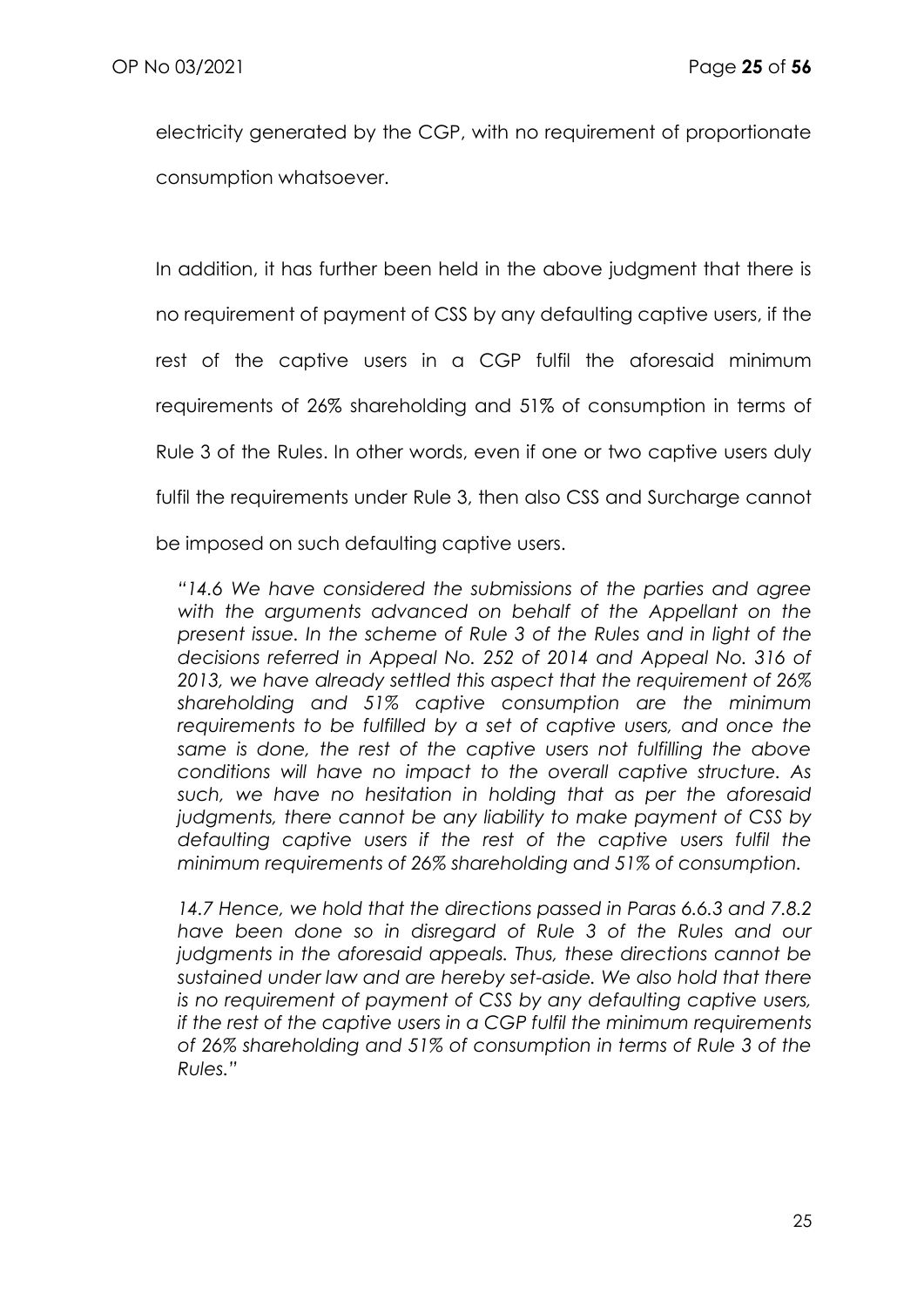The aforesaid issue has been dealt by the Hon'ble ATE in Appeal No. 02

of 2018 and 179 of 2018, titled as M/s Prism Cement Limited v. MPERC

and Others.

*"9.6 It is clear from the Act, and Rules as also from the above cited Judgment of Hon'ble Supreme Court that to qualify as 'captive generating plant' under Section 2(8) read with Section 9 of the Act and Rule 3 of the Rules, a power plant has to fulfil two conditions;*

*a) firstly, 26% of the ownership of the plant must be held by the captive user(s); and* 

*b) secondly, 51% of the electricity generated in such plant, determined on annual basis, is to be consumed for captive use by the captive user.*

*Upon fulfilment of the aforesaid conditions determined on an annual basis, the power plant qualifies as a captive generating plant. It is also clear that the Rules provide for determination of the status of the CGP on an annual basis at the end of the financial year. Rule 3 itself recognizes that the status of a power plant is dynamic i.e. a power plant can be a CGP in a particular year but can lose such status in any* 

*subsequent year if the twin-conditions are not satisfied and thereafter again qualify as a CGP if the twin-conditions under Rule 3 are satisfied in any particular year.*

*9.11 So far as the Captive User is consuming more that 51% of the aggregate generation from the Unit-1, Rule 3 does not provide for any*  restriction as to where the captive generating plant can supply the *balance 49% of its generated electricity, and such conditions cannot be read/inserted into the Rules, where no such condition exists." (Underline Supplied)*

Reference be further made to the Kadodara judgement (Supra) of the

Hon'ble ATE, wherein it was held as follows:

*"15. If a company which is a special purpose vehicle is one person then all that is necessary is that this company should consume 51% of the generation. However, if it is treated as association of persons apart from a condition of consuming minimum 51% of its generation the three shareholders will also have to consume 51% of the generation in proportion to their ownership in the power plant." (Underline Supplied)*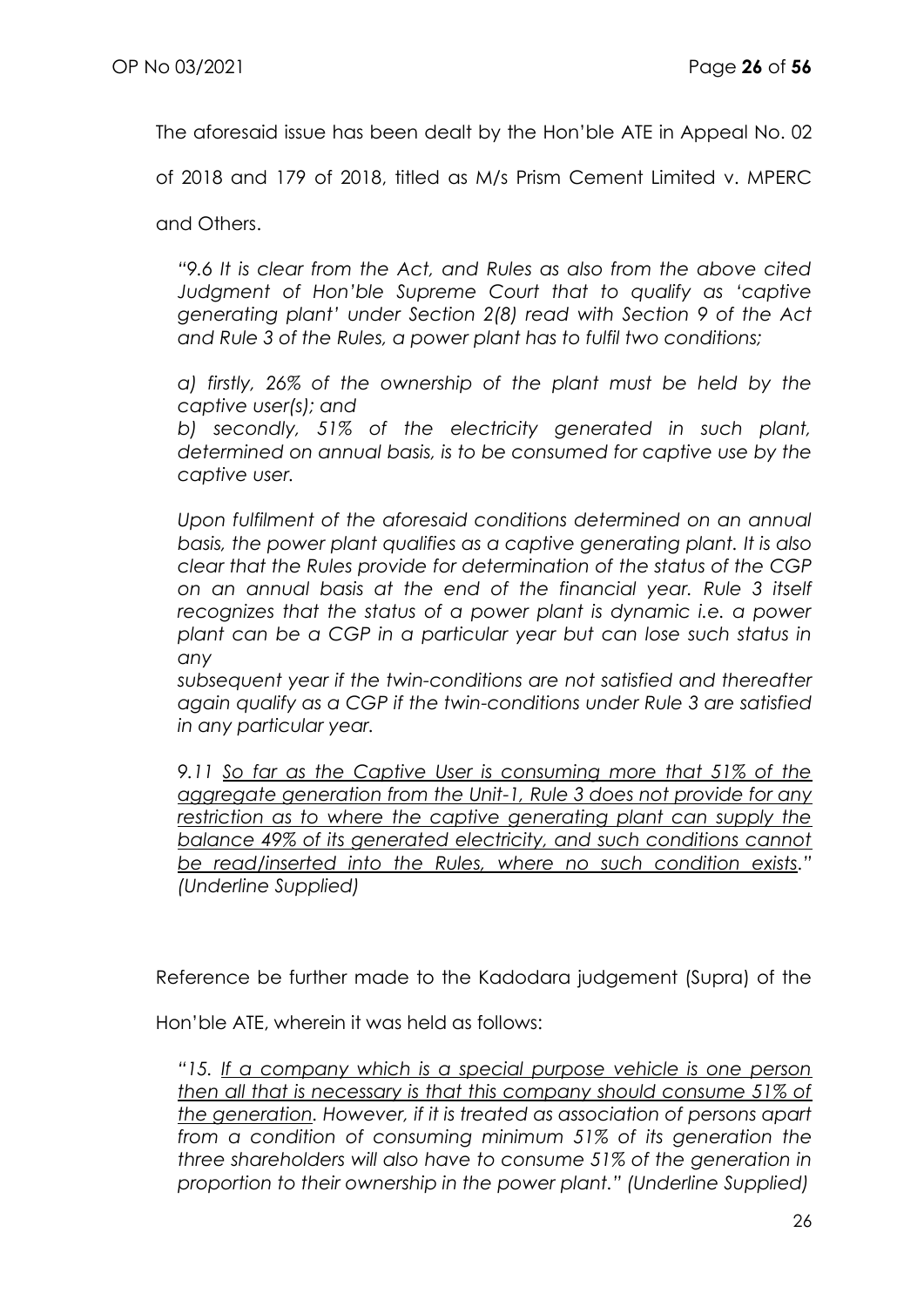In view of the principles laid down herein above, the Respondent cannot base its case on the fact that there cannot be excess consumption, beyond 51% within a variation of 10%, by the captive users.

In the present case, the Petitioner has provided, by way of a certificate issued by the Chartered Accountant, that it had equity shareholding of 28.07% by the captive user(s) for FY 2018-19. The said equity shareholding is with respect to the Harapanhalli captive power plant / unit of the Petitioner No.1, while in the Registrar of Companies (ROC), Ministry of Corporate Affairs (MCA), the petitioner No.1 provided the equity shareholding of the Petitioner No. 1 company as a whole, which includes the above Harapanhalli project. As such, the contention of the Respondent that there is some kind of discrepancy in the equity shareholding of the Petitioner No. 1 is completely erroneous. Further the consumption of such captive user(s) was in proportion to their shareholding (i.e., within +10%) with respect to 51% of the electricity generated by the CGP. The Petitioner has submitted a chart detailing the consumption pattern of the captive users of the Petitioner no.1 in FY2018-19 with the Petition and from perusal of the data provided by the Petitioner, it is evident that the captive users of the Petitioner No. 1 have consumed in excess of 90% electricity generated from the CGP in proportion to their shareholding, within the variation of +10%. Thus, it is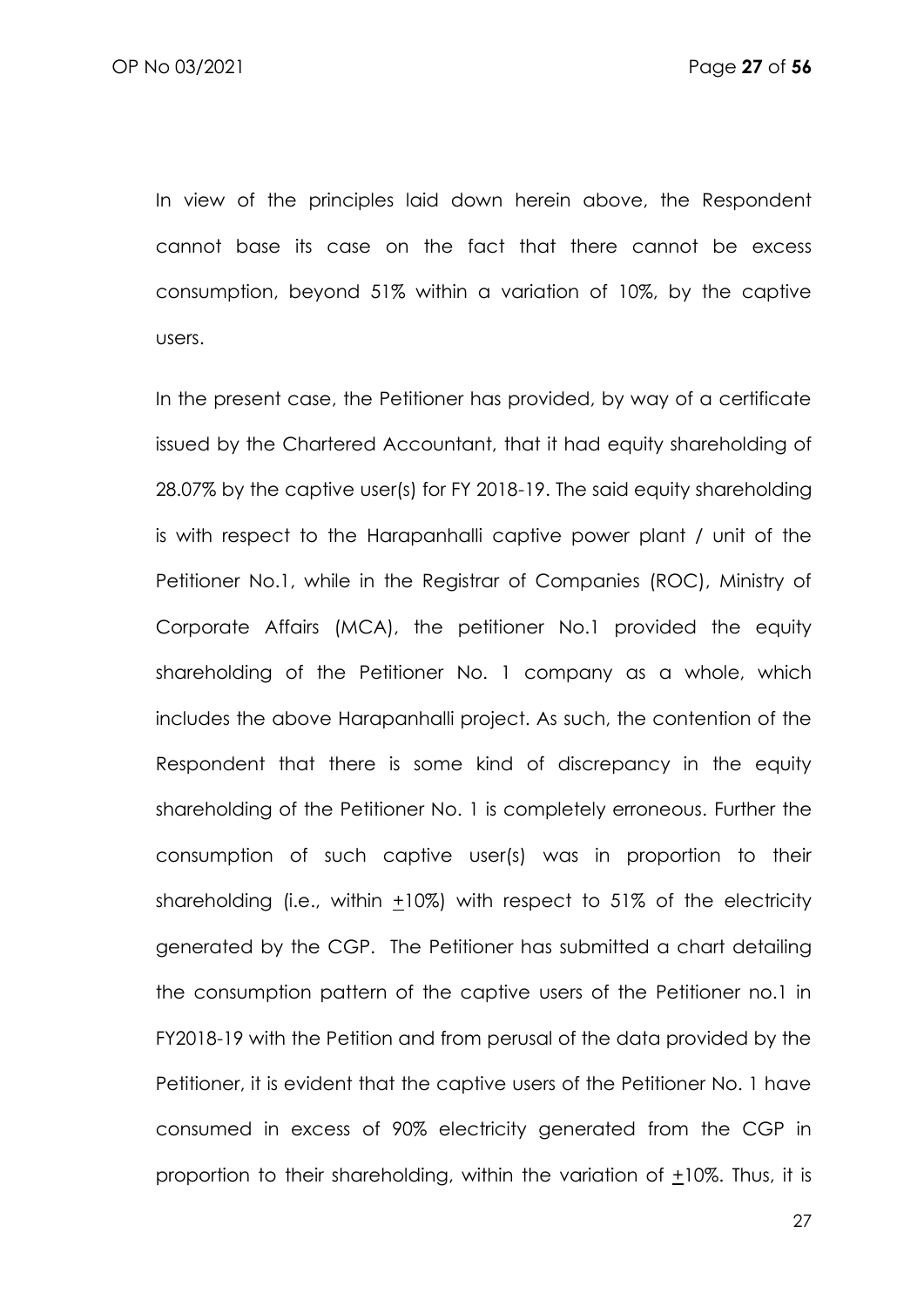again clarified that the Petitioner no. 1 adhered to the proportionality principle only because the same was mandated in the Kadodara judgement which has now been held to be *per incuriam* by the Hon'ble ATE in its judgment dated 07.06.2021 in Appeal No. 131 of 2020, titled as Tamil Nadu Power Producers Association v. TNERC and Others, to the extent of such proportionate consumption. Hence, even though the proportionality test is not applicable in the present captive model based on SPV, still the Petitioners have adhered to the said principle. Further, the captive user(s) are permitted to consume electricity more than 51% as there is no bar, and in fact, Rule 3 permits such excess consumption. Therefore, once the Petitioner fulfils the aforesaid minimum requirement, the respondent cannot at all oppose the consumption of electricity over and above 51%.

The Petitioner has also relied on the judgement dated 17.05.2016 of the Hon'ble ATE in Appeal No. 316 of 2013 in M/s Sai Wardha Power Co. Ltd.

Vs. MERC and Ors. had held the following:

*"15.2) This Appellate Tribunal vide judgment dated 22.09.2009 in Appeal No.171 of 2008, Appeal No. 172 of 2008, IA No. 233 of 2008, IA No. 234 of 2008, Appeal No.10 of 2008 and Appeal No. 117 of 2009 in the matter of Kadodara Power Pvt. Ltd. & Ors. Vs. Gujarat Electricity Regulatory Commission & Anr. while dealing with the situation whether the provisions of Rule 3 of Electricity Rules 2005 would apply to a CGP which is a SPV, after dealing with all the relevant provisions of CGP and requirement of Rule 3 with reference to SPV having dealt with minimum 51% of total consumption by a captive consumption of the CGP and 21% shareholding in the ownership of the CGP clearly held that the provisions of Rule 3 of Electricity Rules 2005 would fully apply to an SPV and both the requirements of minimum 51% consumption of total generation of electricity and shareholding minimum 26% in the ownership of the CGP are required to be fulfilled by any CGP in order*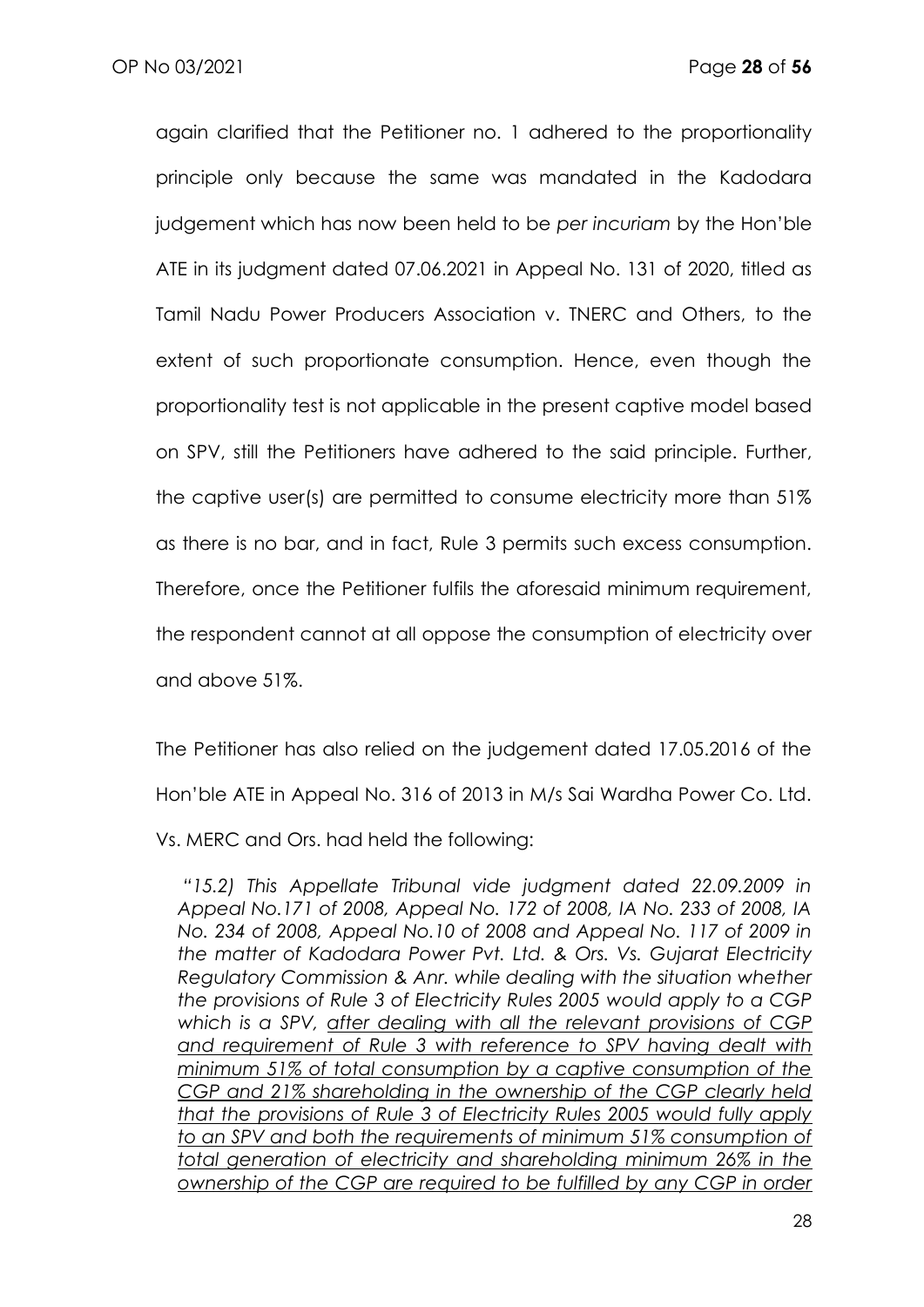*to successfully claim the benefit of Rule 3 of Electricity Rules 2005." (Underline Supplied)*

It is further submitted that the Respondent is an interested party, as any failure to fulfil the principles laid down in Rule 3 would enable the said Respondent to levy and collect cross subsidy surcharge, additional surcharge and enhanced electricity tax. Therefore, the Respondent has a vested interest in arbitrarily holding that a CGP has failed the tests contained under Rule 3, thereby getting entitled to claim the aforesaid charges, as has happened in the present case. In the above context as well, reference made to the following findings in the judgment of the Hon'ble ATE dated 07.06.2021 in Appeal No. 131 of 2020 in Tamil Nadu Power Producers Association v. TNERC and Others:

*"10.16 We are impressed by the submission of learned Senior Counsel appearing on behalf of the Appellant, that in the present case, vesting the power and function to verify captive status upon the Respondent No. 2 would in fact be permitting the said Respondent to act as a judge in its own cause, which in turn would lead to dilution of the principle of fair play and transparency. We place reliance in the decisions of Uma Nath Pandey and Ors (supra) and J Mohapatra and Co. &Anr. (supra). We have also been taken to the decisions rendered by this Tribunal in the case of J.P. Saboo (supra) and Hira Ferro Alloys (supra) to construe that verification of captive status is to be done by the concerned Commission.* 

10.17 We have also considered the contention of the Respondents *that the issue of appointment of Respondent No. 2 as a verification authority has already been decided by the Hon'ble Madras High Court. We have also gone through the relevant paragraphs of the order dated 09.10.2018 passed by the said High Court. We note that placing reliance on paragraph No. 10 (v), the Respondents have contended that Respondent No. 2 herein was permitted to make verification of captive status of CGPs, captive users and the said direction has attained finality. However, it is important to note that at Paragraph No. 10 (i) the Hon'ble High Court has specifically left open the issue of jurisdiction and power of Respondent No. 2 to verify and*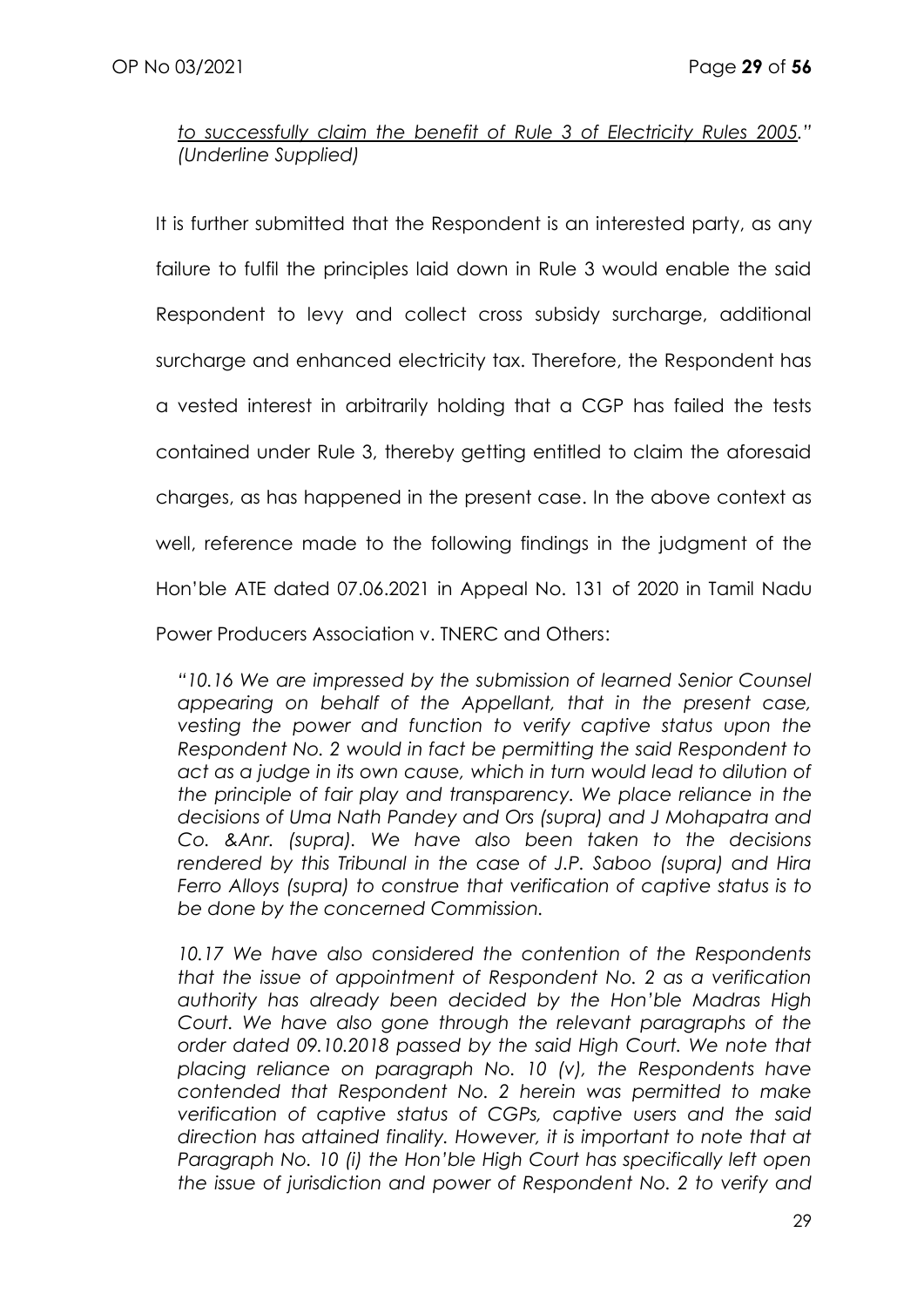*determine CGP status. We have no doubt that the direction contained under Para 10 (v) was not a final direction but was an interim arrangement. TNERC in terms of the direction in Para 10 (i) was mandated to adjudicate this issue in an independent and an efficient manner. We are not impressed by the submissions of the Respondent that there are approximately 7000-10,000 captive users in the State of Tamil Nadu and a majority of them have evaded their liability in terms of payment of CSS and ASC. We note that this submission is not a relevant issue in the present Appeal nor was considered in the impugned order by TNERC. The impugned order only relates to formulation of procedure for verification of status of CGPs and captive users in the State of Tamil Nadu and the Respondents before us* 

*cannot be permitted to improve upon their case. In the present Appeal we are not to decide the liability when certain entities do not furnish data, rather the present Appeal is about deciding as to how verification and documentation needs to be done. As such, we are of the view that once decision on the procedure of verification and documentation is made, then if certain entities do not comply with our directions, the Respondent No. 2 would be free to initiate appropriate proceedings before TNERC against such entities.*

10.18 Thus, we are unable to accept the contentions of the *Respondents on this issue and set aside the directions of TNERC contained in paragraphs 6.1.4 to 6.1.6 and 7.9.6 to 7.9.10 in the impugned order. However, we hold that Respondent No. 2 can be appointed for undertaking an exercise of collecting and verifying data for the purpose of verification of captive generating plant status in the State of Tamil Nadu, without the powers to itself take any coercive action against any CGP/Captive User(s). It is clarified that any action to be initiated against the CGP/Captive User(s) regarding its captive status or for recovery of CSS, as per law, needs to be done through appropriate proceeding initiated before the Respondent No.1 Commission." (Underline Supplied)*

Hence, as per the aforesaid judgment, there is no jurisdiction available with the Respondent to unilaterally impose any CSS or other charges or take any coercive action pursuant to any alleged violation of the tests contained under Rule 3, without final adjudication by the appropriate State Regulatory Commission. As such, the power to verify the captive status of a CGP/ captive user is vested solely with the Commission, and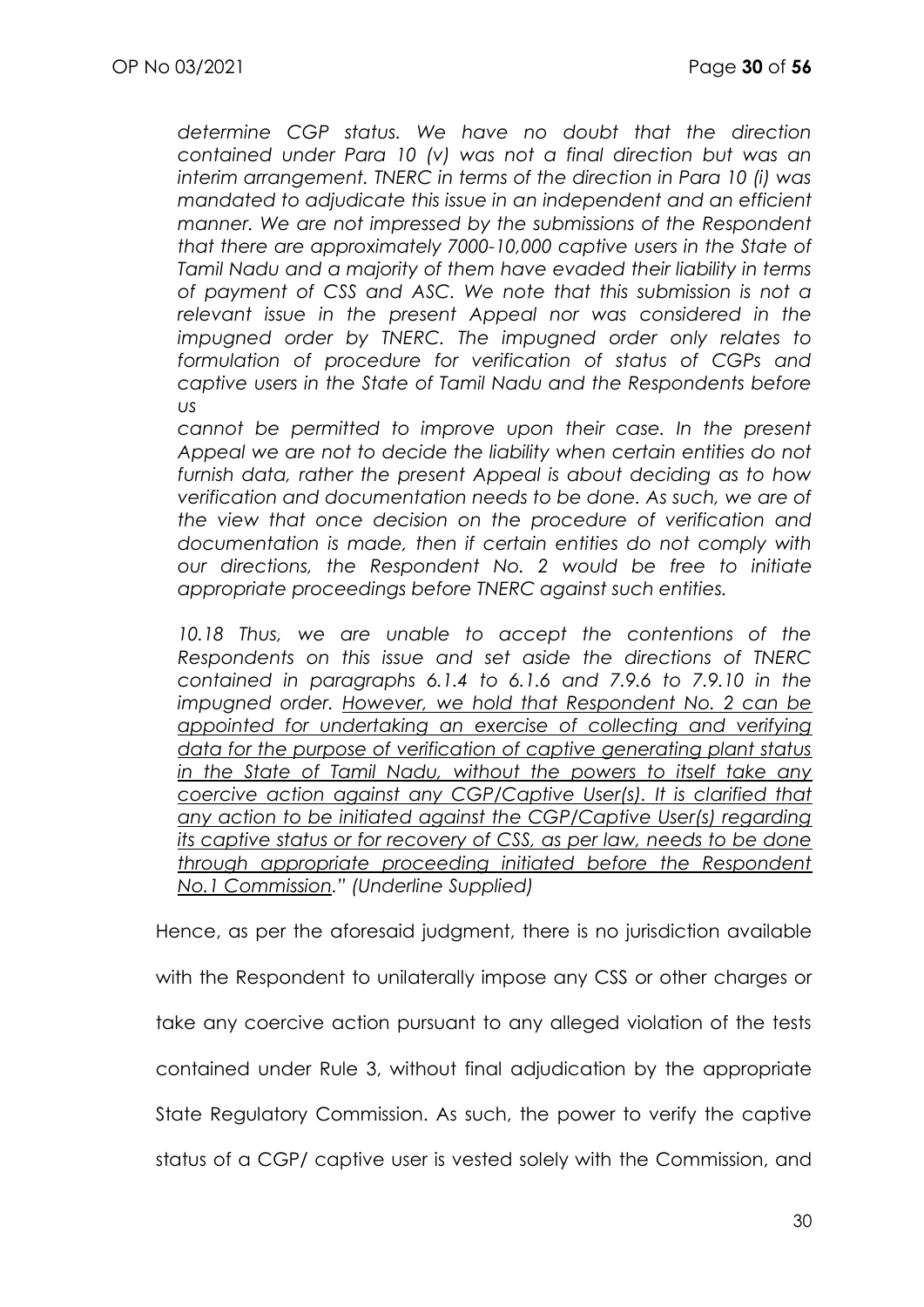that the Respondent illegally attempting to assume jurisdiction, where it has none qua verification of captive status of the CGPs / Captive Users.

8. We have heard the learned counsel for the parties. From the pleadings and the written/oral submissions made by the parties, the following issues arise for our consideration:

**Issue No. (1):** Whether the Petitioner No. 1 Green Infra Wind Power Generation Limited (Green Infra) proves that it is a captive generating plant and the other Petitioners as its captive users as per the Rule 3 of the Electricity Rules 2005 for FY2018-19?

**Issue No. (2):** Whether the Respondent has followed proper procedure for verification of the captive status of the Petitioners as contemplated under Section 2(8) of the Electricity Act, 2003 and Rule 3 of the Electricity Rules, 2005?

**Issue No. (3):** What Order?

- 9. Since issues No. 1 and 2 are related to the provisions of the Electricity Act, 2003 & Rules, 2005 regarding the captive status, they are considered for answering together:
- a) **Issue No. 1: Whether the Petitioner No. 1 Green Infra Wind Power Generation Limited (Green Infra) proves that it is a captive generating plant and the other Petitioners as its captive users as per the Rule 3 of the Electricity Rules 2005 for FY2017-18?**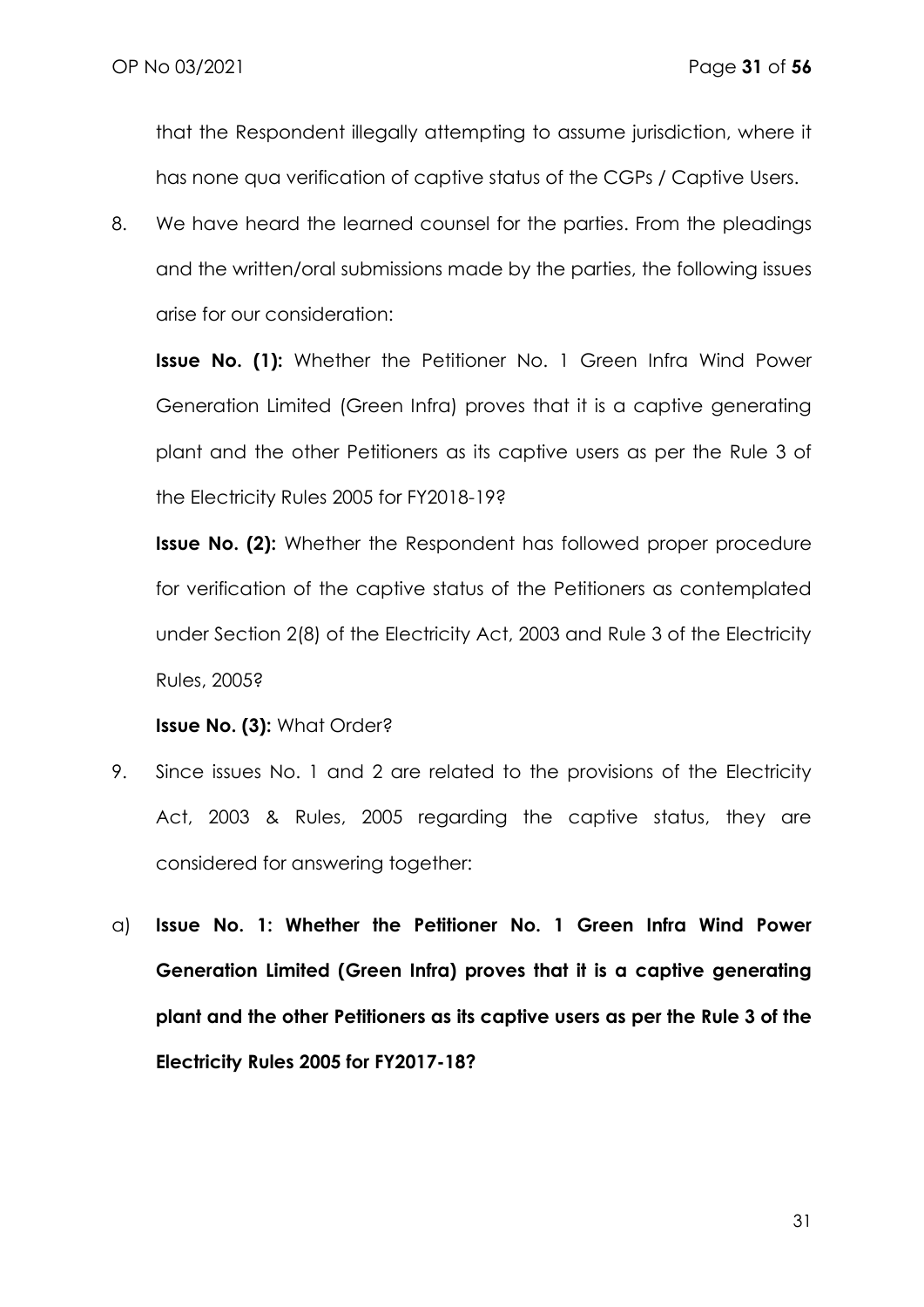- b) **Issue No. 2: Whether the Respondent has followed proper procedure for verification of the captive status of the Petitioners as contemplated under Section 2(8) of the Electricity Act, 2003 and Rule 3 of the Electricity Rules, 2005?**
	- i. It is necessary to understand the definitions and Rules governing the captive status under the Electricity Act, 2003 and Electricity Rules, 2005 before proceeding to analyze the issues. Section 2(8) of the Electricity Act 2003 defines a captive generating plant. Section 9 defines the rights and duties of captive generating plants. Rule 3 of the Electricity Rules, 2005 specifies the conditions to be fulfilled with respect to shareholding pattern and consumption pattern in order to be qualified as captive generator/users. Thus, any generating plant has to be established in accordance with Section 2(8) of the Electricity Act, 2003 and has to fulfil conditions under Rule 3 of the Electricity Rules, 2005 with respect to share-holding pattern and consumption pattern in order to be qualified as a captive generator/users. Section 2(8) and Section 9 of the Electricity Act, 2003 are enunciated below:

*"Section 2(8) "Captive generating plant" means a power plant set up by any person to generate electricity primarily for his own use and includes a power plant set up by any cooperative society or association of persons for generating electricity primarily for use of members of such co-operative society or association;*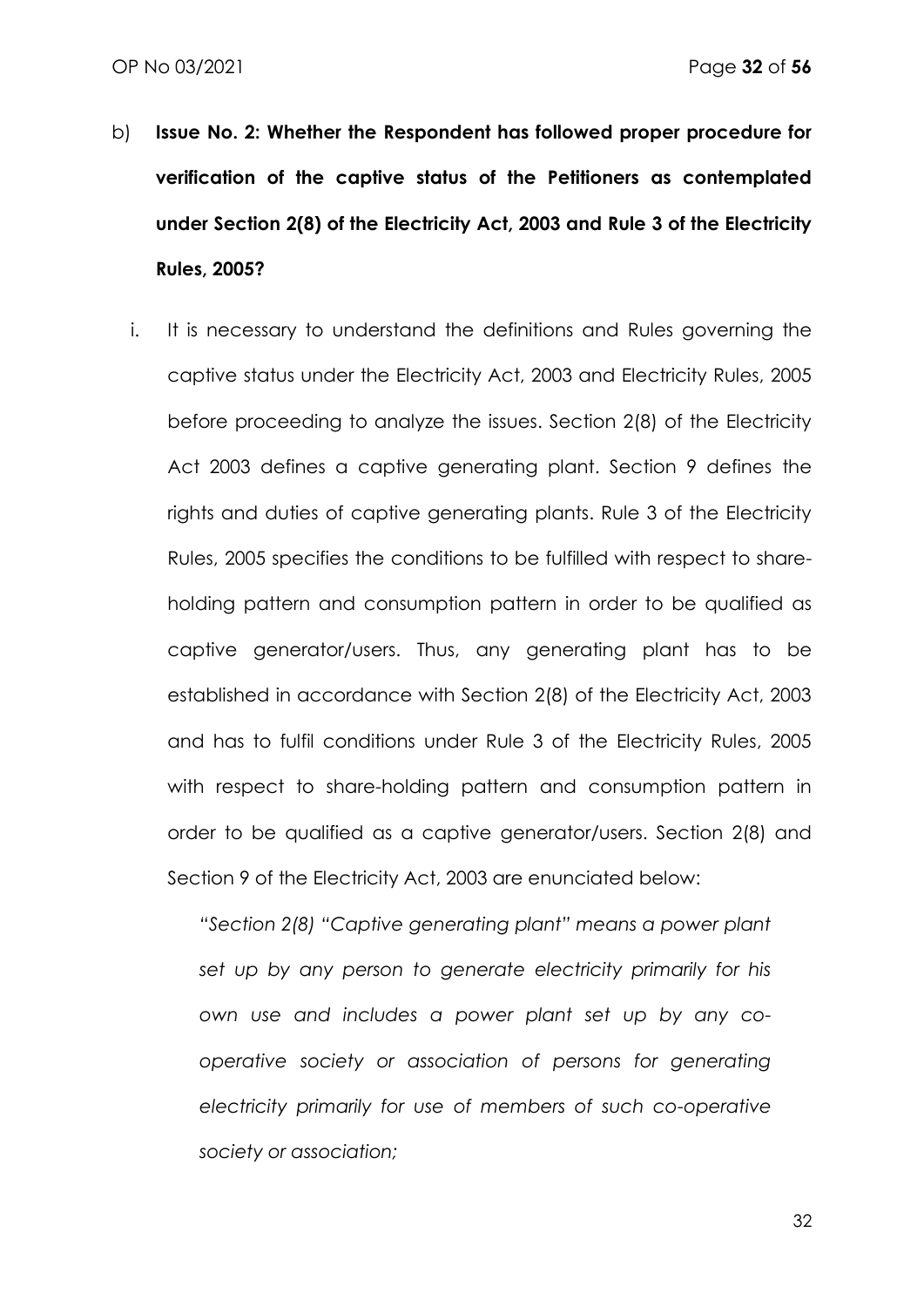*…………………………….*

*Section 9. (Captive generation):* 

*(1) Notwithstanding anything contained in this Act, a person may construct, maintain or operate a captive generating plant and dedicated transmission lines:* 

*Provided that the supply of electricity from the captive generating plant through the grid shall be regulated in the same manner as the generating station of a generating company.* 

*Provided further that no licence shall be required under this Act for supply of electricity generated from a captive generating plant to any licencee in accordance with the provisions of this Act and the rules and regulations made thereunder and to any consumer subject to the regulations made under sub-section (2) of section 42.* 

*(2) Every person, who has constructed a captive generating plant and maintains and operates such plant, shall have the right to open access for the purposes of carrying electricity from his captive generating plant to the destination of his use:* 

*Provided that such open access shall be subject to availability of adequate transmission facility and such availability of transmission facility shall be determined by the Central*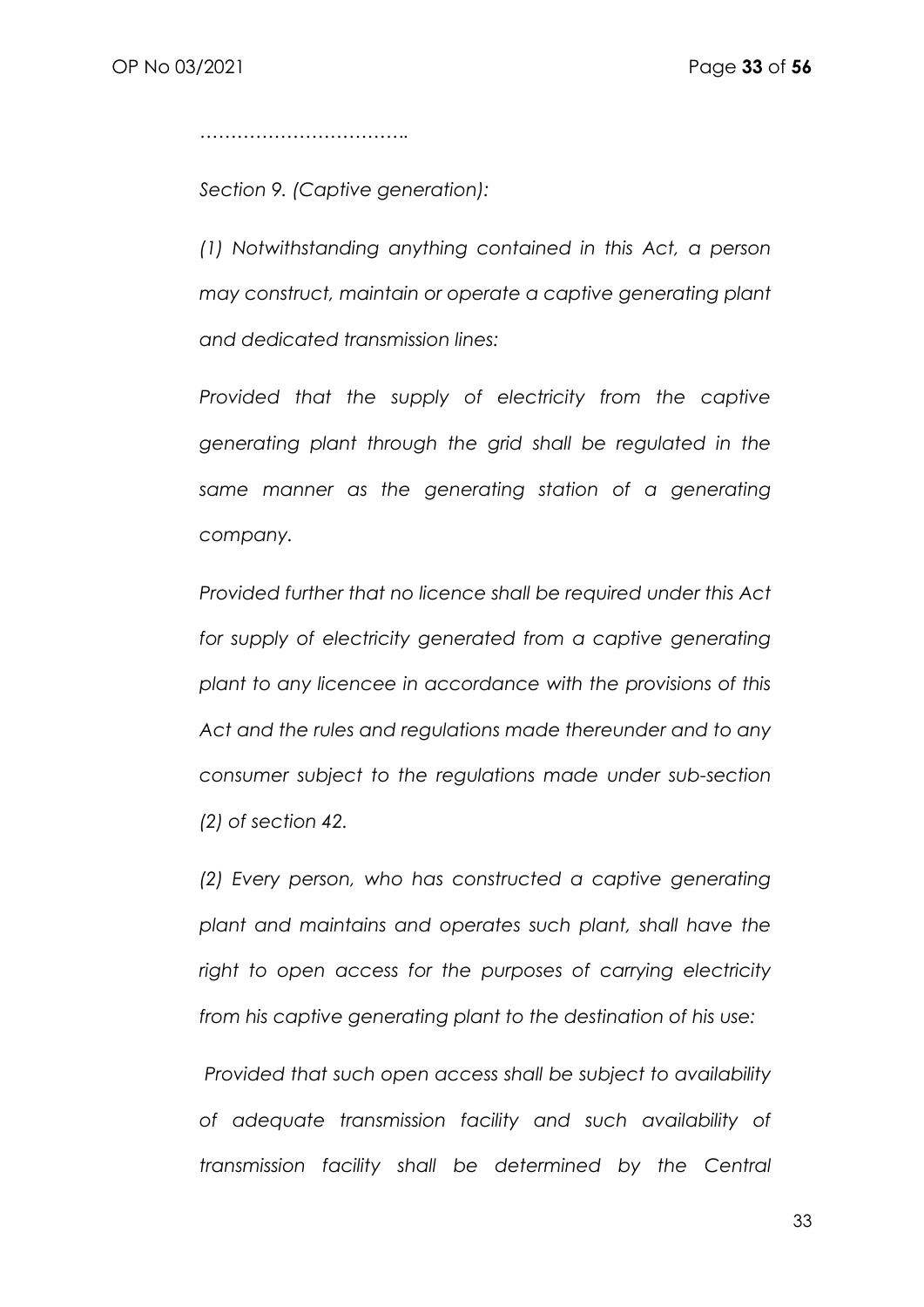*Transmission Utility or the State Transmission Utility, as the case may be:* 

*Provided further that any dispute regarding the availability of transmission facility shall be adjudicated upon by the Appropriate Commission."*

ii. A generating company established under Section 2(8) has to comply with provisions under Rule 3 of the Electricity Rules, 2005 with respect to holding of equity shares and consumption of electricity by its shareholders to qualify as a captive plant. Rule 3 of the Electricity Rules, 2005 is as follows:

*"3. Requirements of Captive Generating Plant.-*

*(1) No power plant shall qualify as a 'captive generating plant' under section 9 read with clause (8) of section 2 of the Act unless-*

*(a) in case of a power plant -*

*(i) not less than twenty-six percent of the ownership is held by the captive user(s), and* 

*(ii) not less than fifty-one percent of the aggregate electricity generated in such plant, determined on an annual basis, is consumed for the captive use:* 

*Provided that in case of power plant set up by registered cooperative society, the conditions mentioned under*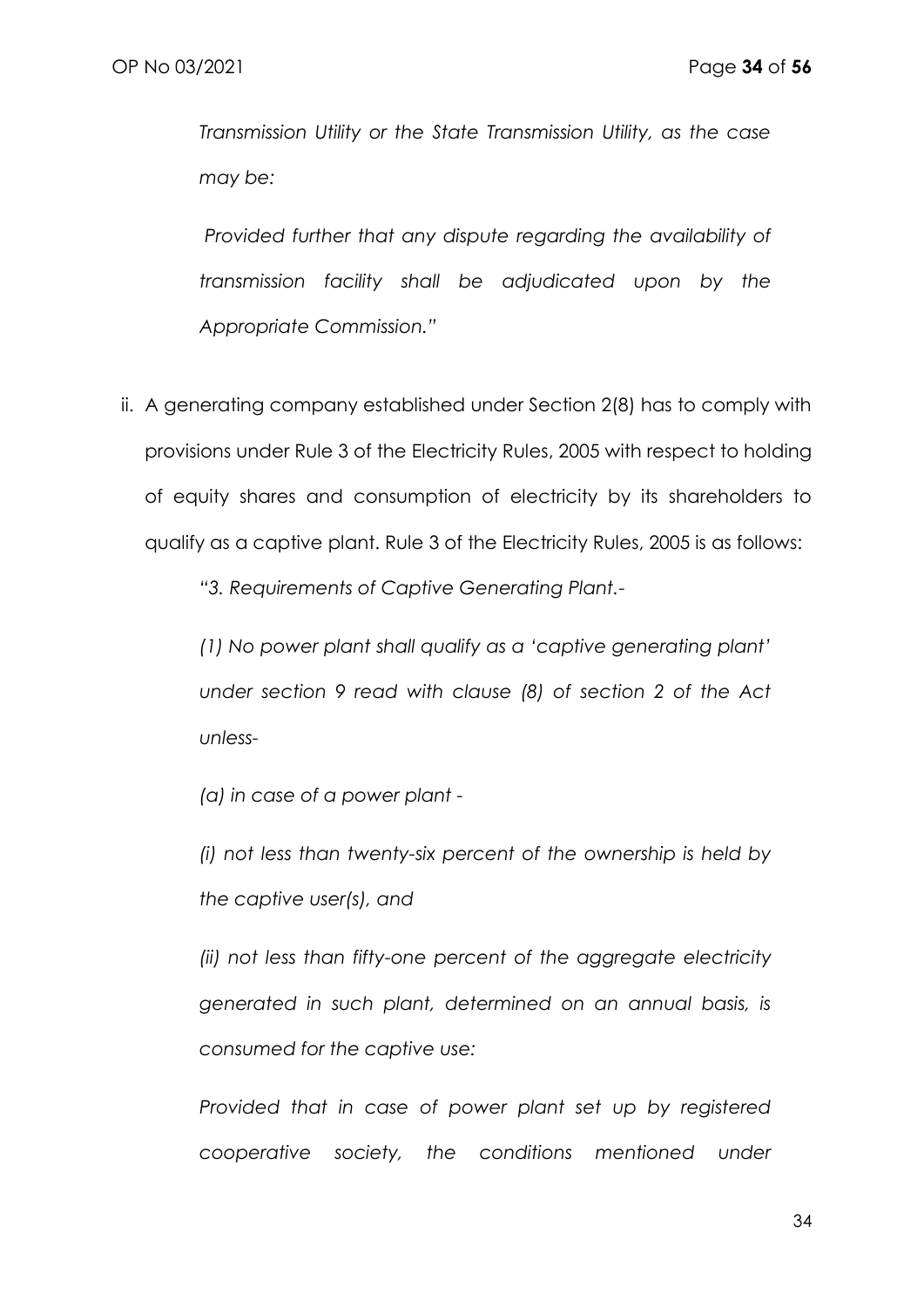*paragraphs at (i) and (ii) above shall be satisfied collectively by the members of the co-operative society: Provided further that in case of association of persons, the captive user(s) shall hold not less than twenty six percent of the ownership of the plant in aggregate and such captive user(s) shall consume not less than fifty one percent of the electricity generated, determined on an annual basis, in proportion to their shares in ownership of the power plant within a variation not exceeding ten percent;* 

*(b) in case of a generating station owned by a company formed as special purpose vehicle for such generating station, a unit or units of such generating station identified for captive use and not the entire generating station satisfy (s) the conditions contained in paragraphs (i) and (ii) of sub-clause (a) above including -*

*Explanation:-*

*(1) The electricity required to be consumed by captive users shall be determined with reference to such generating unit or units in aggregate identified for captive use and not with reference to generating station as a whole; and* 

*(2) the equity shares to be held by the captive user(s) in the generating station shall not be less than twenty-six per cent of*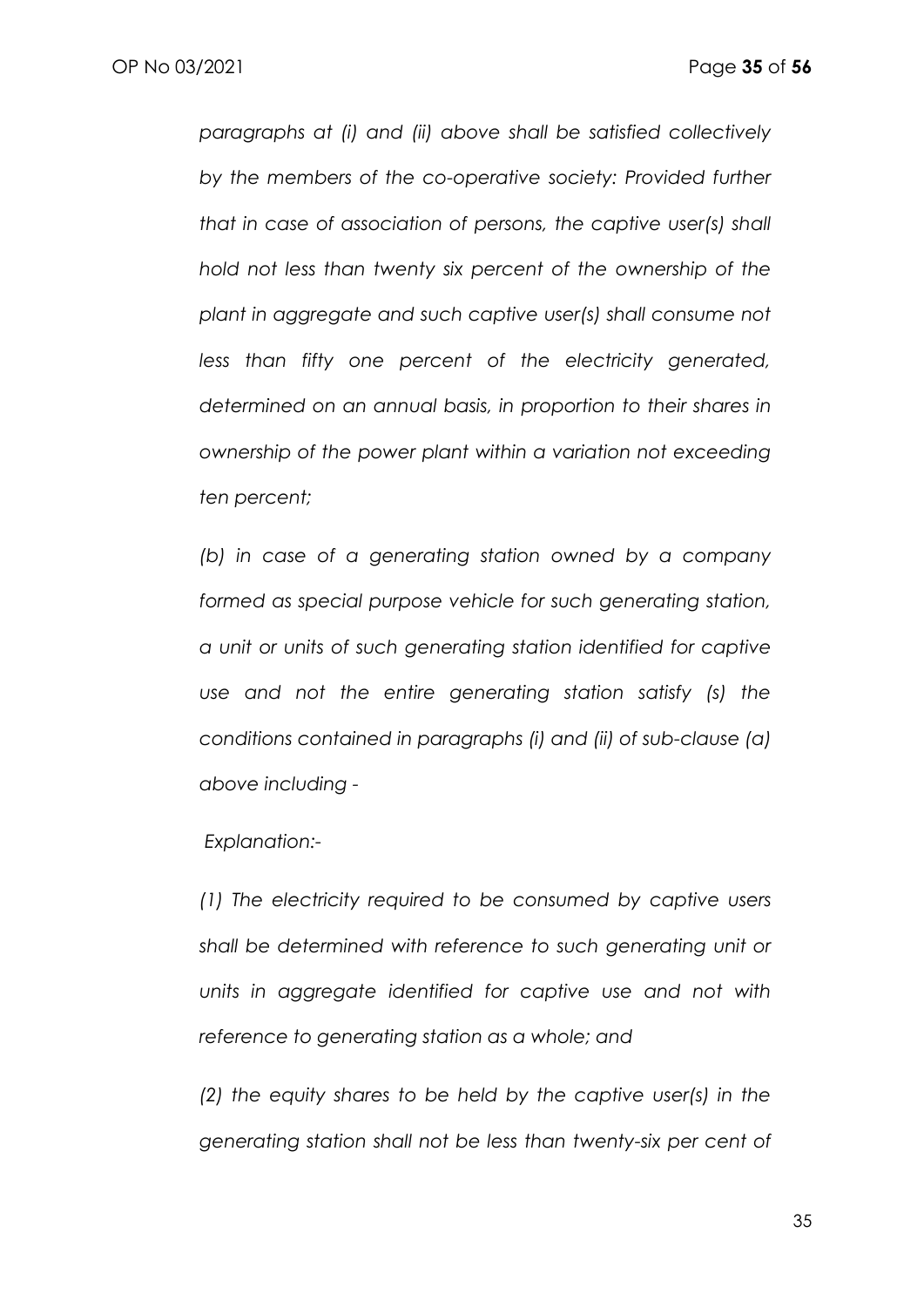*the proportionate of the equity of the company related to the generating unit or units identified as the captive generating plant.* 

*Illustration: In a generating station with two units of 50 MW each namely Units A and B, one unit of 50 MW namely Unit A may be identified as the Captive Generating Plant. The captive users shall hold not less than thirteen percent of the equity shares in the company (being the twenty- six percent proportionate to Unit A of 50 MW) and not less than fifty-one percent of the electricity generated in Unit A determined on an annual basis is to be consumed by the captive users.* 

*(2) It shall be the obligation of the captive users to ensure that the consumption by the Captive Users at the percentages mentioned in sub-clauses (a) and (b) of sub-rule (1) above is maintained and in case the minimum percentage of captive use is not complied with in any year, the entire electricity generated shall be treated as if it is a supply of electricity by a generating company.* 

*Explanation.- (1) For the purpose of this rule.-*

*a. "Annual Basis" shall be determined based on a financial year;*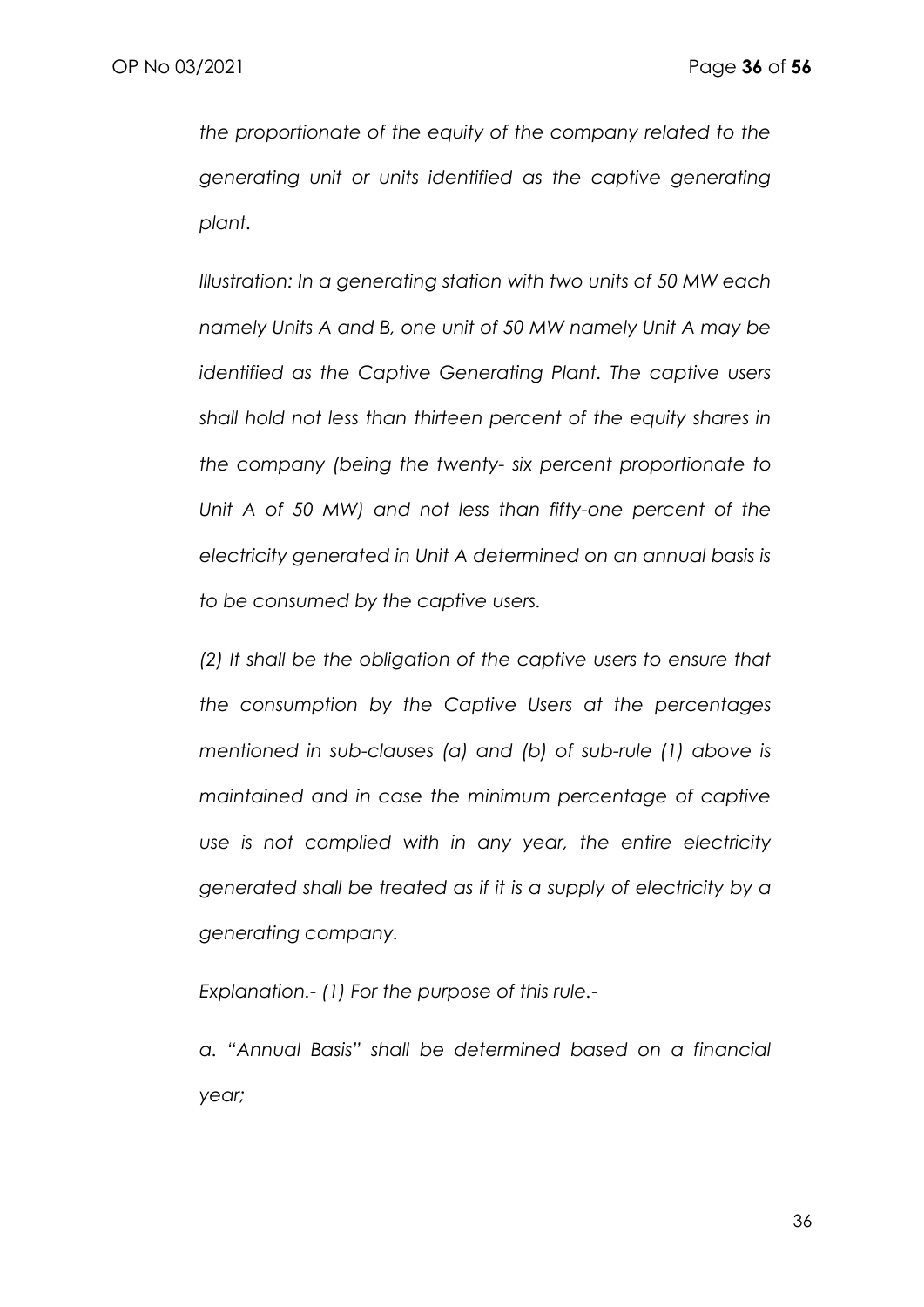*b. "Captive User" shall mean the end user of the electricity generated in a Captive Generating Plant and the term "Captive Use" shall be construed accordingly;* 

*c. "Ownership" in relation to a generating station or power plant set up by a company or any other body corporate shall mean the equity share capital with voting rights. In other cases ownership shall mean proprietary interest and control over the generating station or power plant;* 

*d. "Special Purpose Vehicle" shall mean a legal entity owning, operating and maintaining a generating station and with no other business or activity to be engaged in by the legal entity."*

Thus, for any generating unit/plant (established under Section 2(8) of the Electricity Act, 2003) to qualify as a 'captive generating unit/plant' for any financial year, it has to satisfy the following conditions as specified under the Electricity Rules, 2005 with regards to consumption and shareholding pattern on an annual basis:

(i) not less than twenty-six percent of the ownership is held by the captive user(s), and

(ii) not less than fifty-one percent of the aggregate electricity generated in such plant, determined on an annual basis, consume electricity in proportion to their shares in ownership of the power plant within a variation not exceeding ten per cent.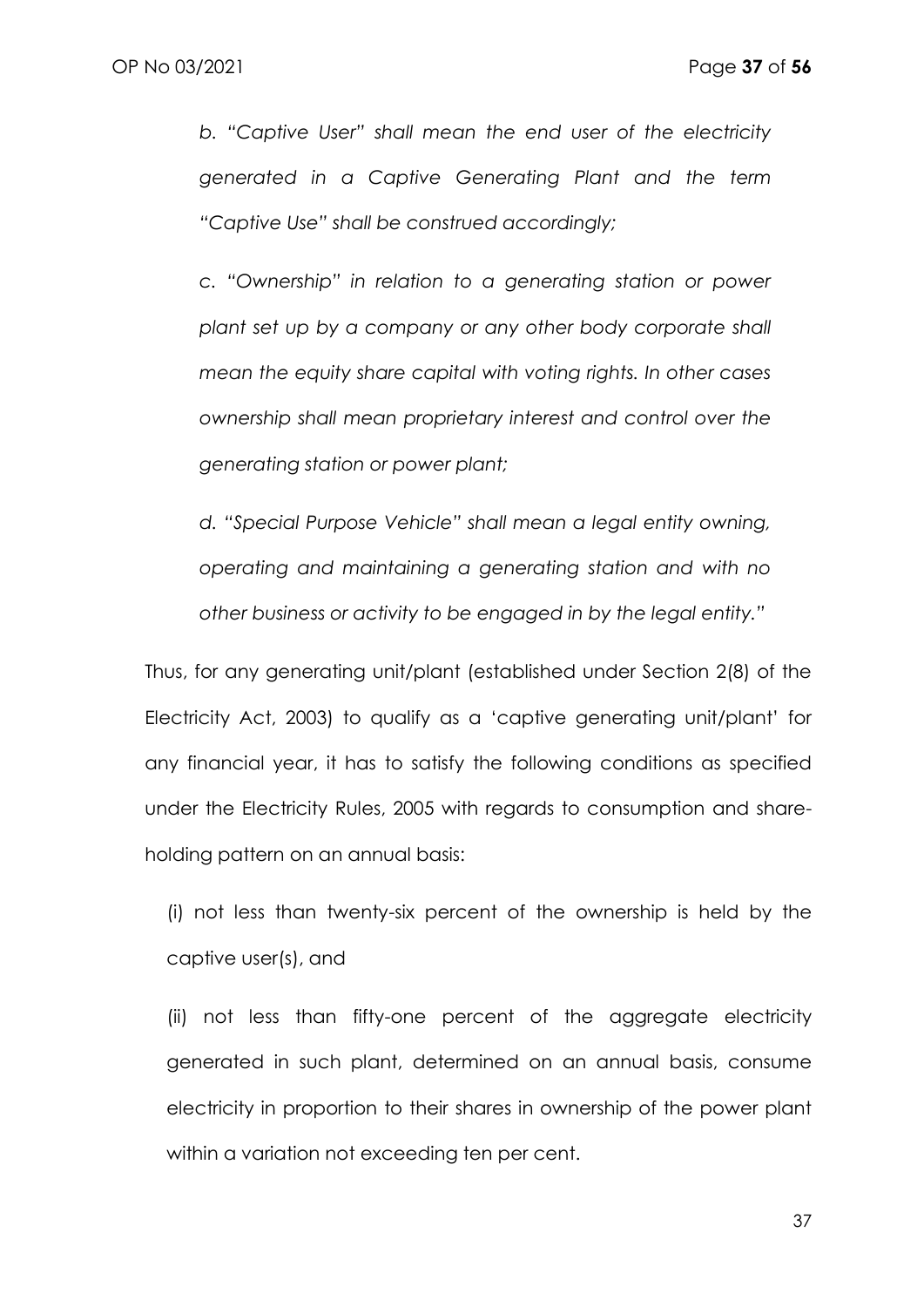iii. Thus in view of the above discussion, it is to be analyzed whether ESCOMs have correctly assessed the captive status of the generating plant of Petitioner No. 1 and its consumers in accordance with the Rule 3 of the Electricity Rules, 2005. Before answering the above issue, it needs to be clarified whether the ESCOMs have the authority to assess the captive status of the generating plant of Petitioner No. 1 and its consumers. It may be noted that Section 42 of the Electricity Act, 2003, provides the conditions for grant of Open Access by the ESCOMs. Section 42 of the Electricity Act, 2003 is enumerated below:

*"Section 42. (Duties of distribution licensee and open access): -*

*-- (1) It shall be the duty of a distribution licensee to develop and maintain an efficient, co-ordinated and economical distribution system in his area of supply and to supply electricity in accordance with the provisions contained in this Act.* 

*(2) The State Commission shall introduce open access in such phases and subject to such conditions, (including the cross subsidies, and other operational constraints) as may be specified within one year of the appointed date by it and in specifying the extent of open access in successive phases and in determining the charges for wheeling, it shall have due regard to all relevant factors including such cross subsidies, and other operational constraints:*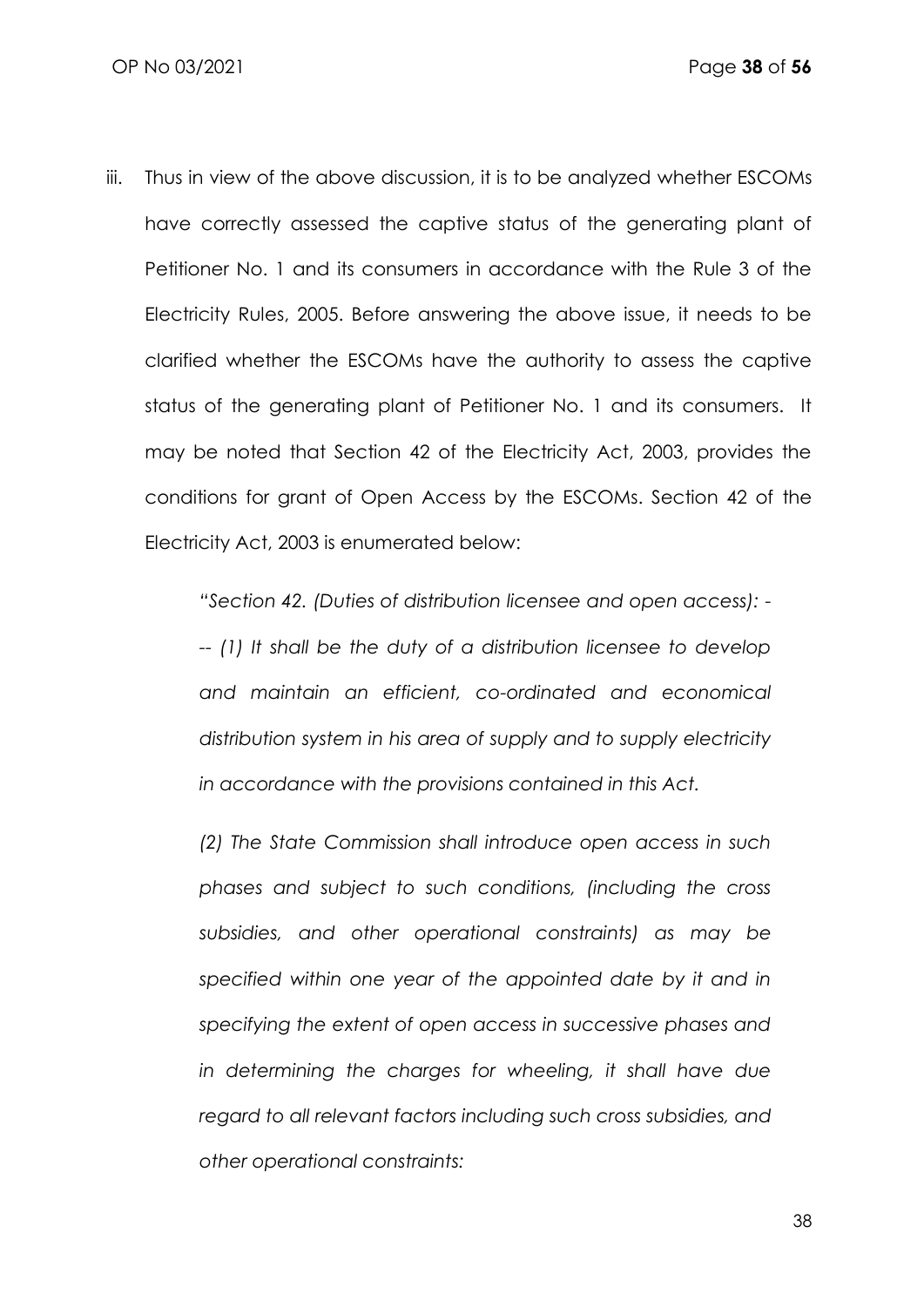*Provided that 1[such open access shall be allowed on payment of a surcharge] in addition to the charges for wheeling as may be determined by the State Commission:* 

*Provided further that such surcharge shall be utilised to meet the requirements of current level of cross subsidy within the area of supply of the distribution licensee:* 

*Provided also that such surcharge and cross subsidies shall be progressively reduced in the manner as may be specified by the State Commission:* 

*Provided also that such surcharge shall not be leviable in case open access is provided to a person who has established a captive generating plant for carrying the electricity to the destination of his own use:* 

*Provided also that the State Commission shall, not later than five years from the date of commencement of the Electricity (Amendment) Act, 2003, by regulations, provide such open access to all consumers who require a supply of electricity where the maximum power to be made available at any time exceeds one megawatt."* 

iv. Thus, Section 42 of the Electricity Act, 2003 exempts a captive generating plant from payment of CSS for carrying the electricity to the destination of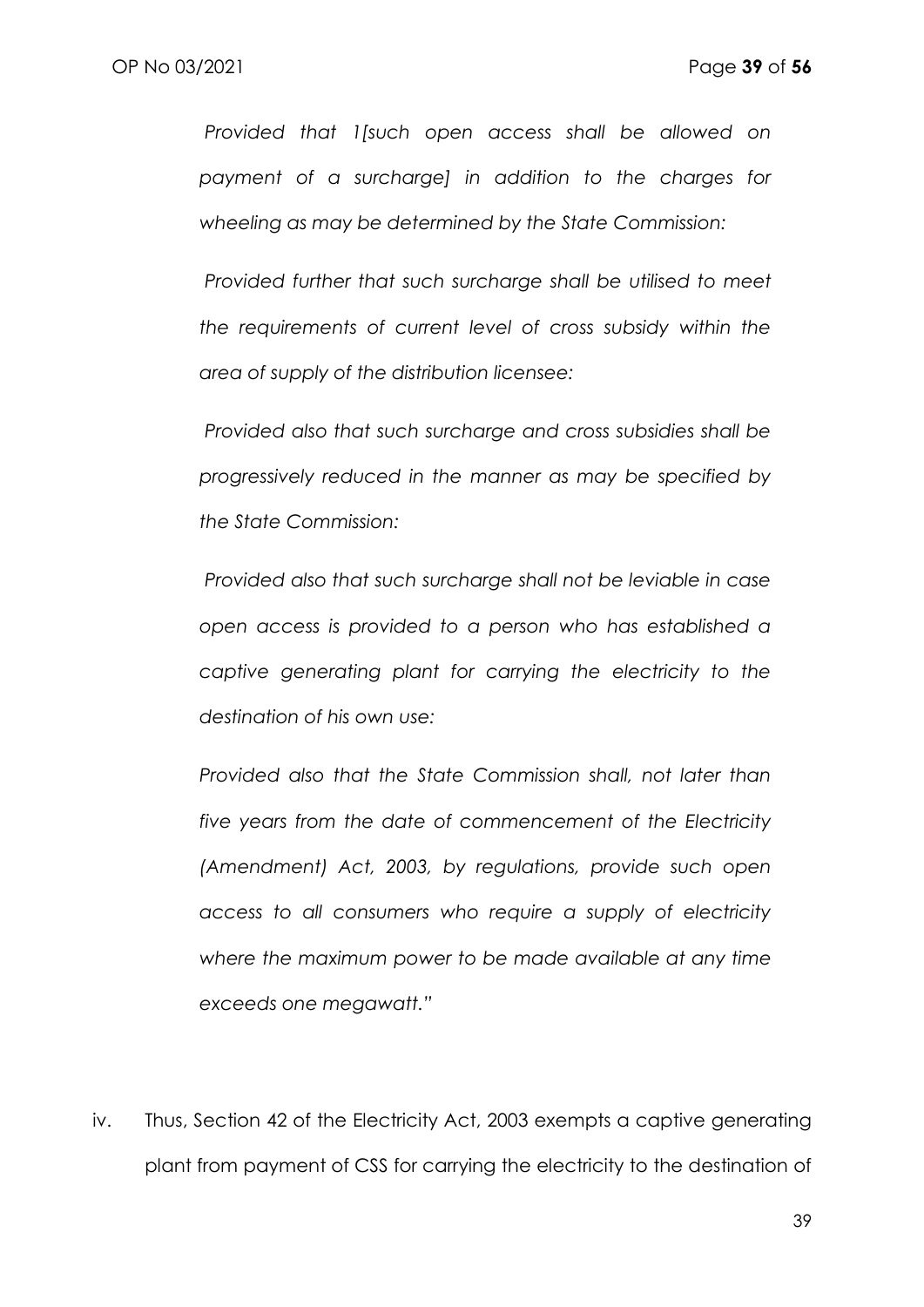his own use. In order to qualify for getting exemption from paying crosssubsidy surcharge under Section 42 of the EA, 2003, a generating company has to qualify as a captive generating company under Rule 3 of Electricity Rules, 2005 to claim the benefits in terms of reduced CSS extended under Section 42 of the Electricity Act, 2003.

Further, the Hon'ble ATE in its Order dated May 18, 2010 in Appeal No. 116 of 2009 and IA No. 218 and 219 of 2009 in the matter of Chhattisgarh State Power Distribution Co. Ltd. V/s. Hira Ferro Alloys Ltd. and Others on whether a State Commission can determine the captive status of generators/consumers had held that a State Commission has the jurisdiction to determine the status of captive generating plant which in turn will determine whether or not surcharge is payable. The relevant part of the judgement is reproduced below:

"27. A generating Company which fulfils the special conditions prescribed in Section 2(8) read with Rule 3 above is categorized as captive power plant. Therefore, the captive generating plant will also be subject to the regulatory control of the State Commission inasmuch as a generating company. The proviso of Section 42(2) exempts a captive consumer from payment of cross subsidy surcharge. It is the State Commission which has the jurisdiction to determine whether the exemption provided under Section 42(2) can be accorded or not in the same manner as it is entrusted with the responsibility of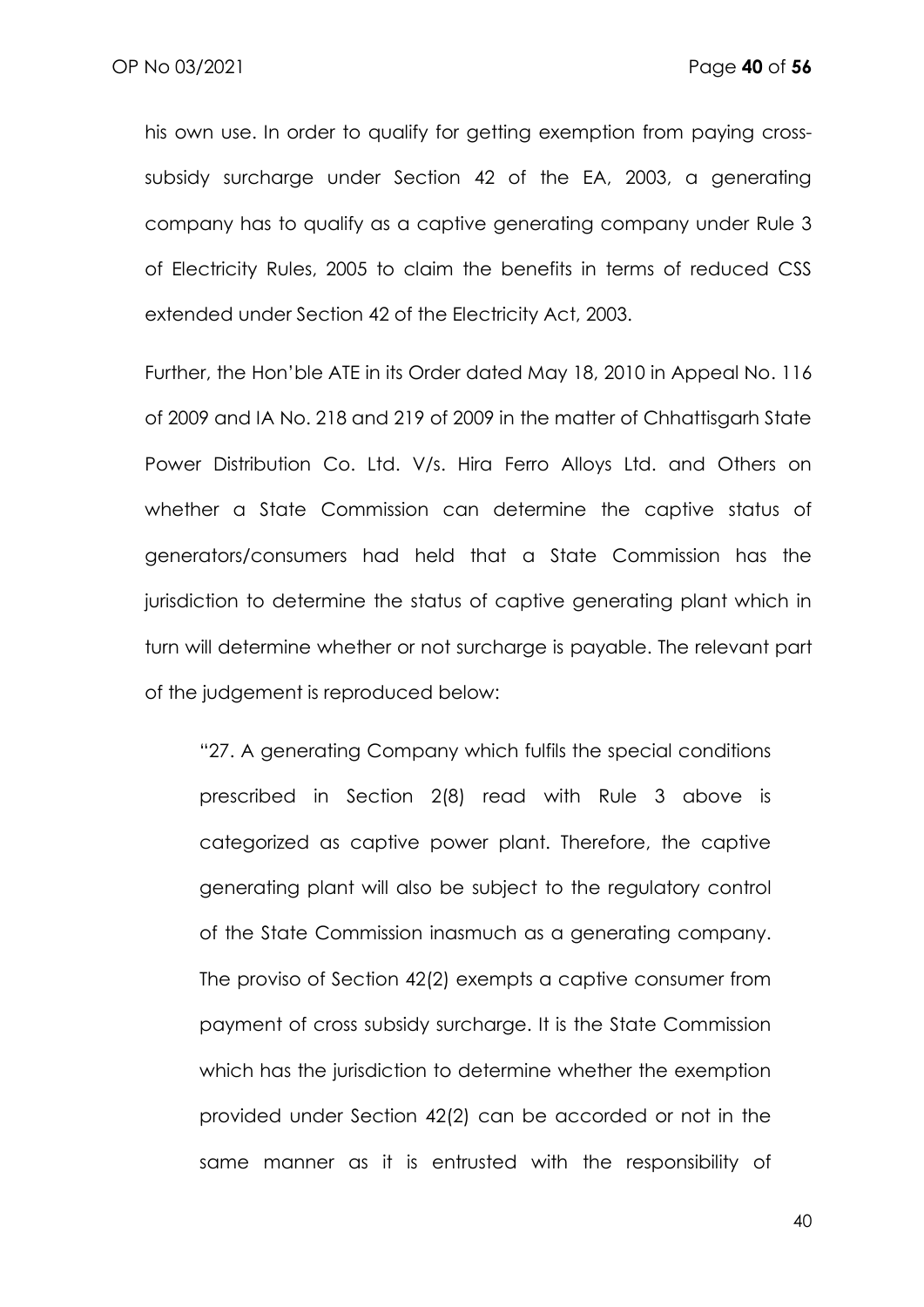determination of tariff and charges payable by the consumers in the State.

28. In view of the aforementioned discussions we have no manner of doubt that the State Commission has the jurisdiction to determine the captive generating plant status of the first Respondent which in turn will determine whether or not surcharge is payable."

v. Further, with regards to monitoring of Group captive consumers by the ESCOMs, the Hon'ble ATE in its Order dated 7<sup>th</sup> June, 2021 in Appeal No. 131 of 2020 & IA Nos. 425, 426, 1210 & 1215 of 2020 in the matter of Tamil Nadu Power Producers Association Versus Tamil Nadu Electricity Regulatory Commission and Others had stated as follows:

> "*10.15 We have no doubt that Section 97 of the Act permits the appropriate Commission to delegate such of its powers and functions except the power to adjudicate disputes under Sections 79 & 86 and power to make Regulations under Sections 178 or 181. However, we cannot lose sight of the fact that it is a settled principle that any action undertaken by a quasi-judicial body, which includes delegation of power by the Commission to any authority, should not wither away the underlying foundation of transparency, unbiasedness and fair play.*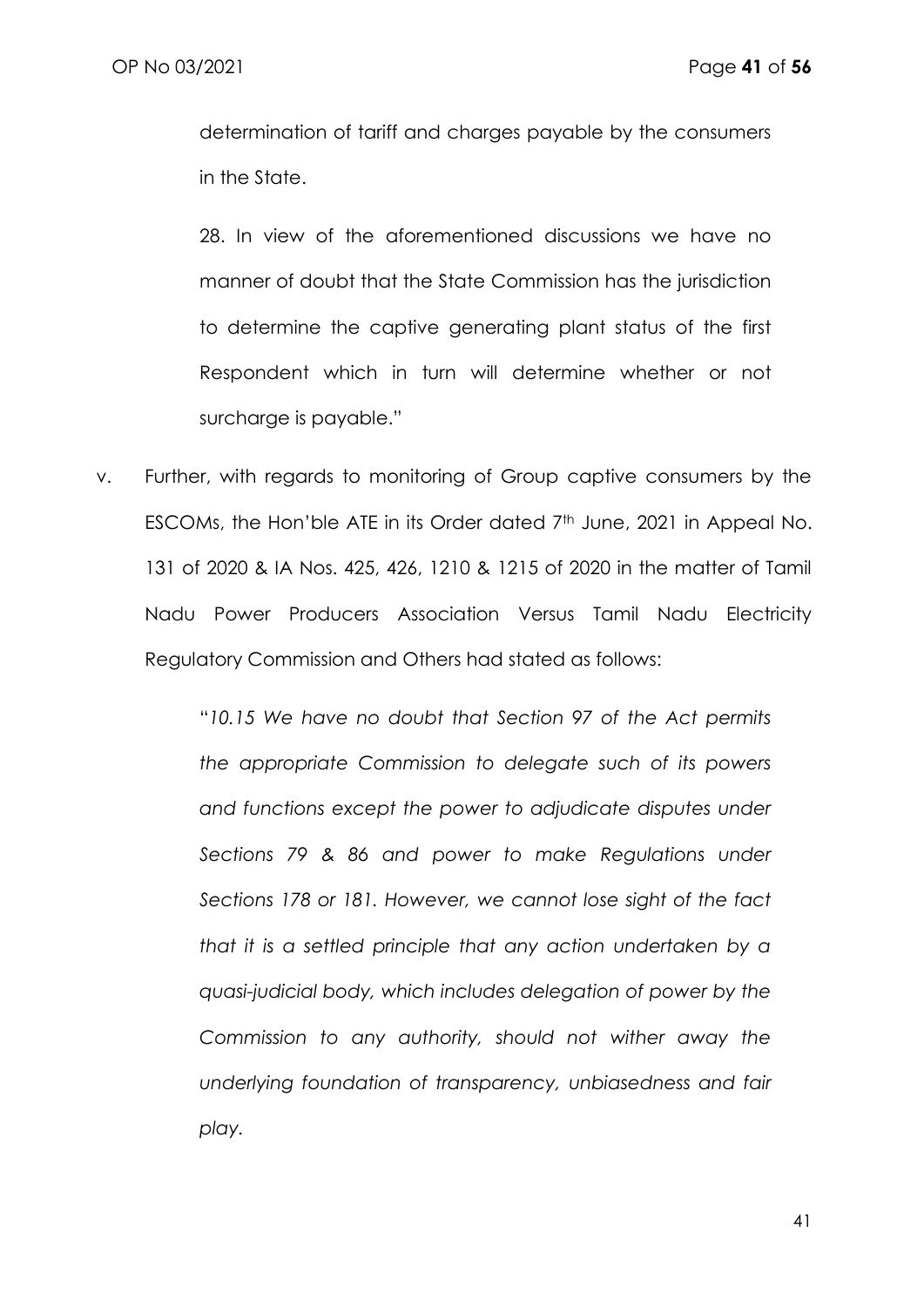*Vesting critical functions like verification of status of CGPs, captive users in the State of Tamil Nadu by the Commission upon an authority which can be a direct beneficiary of such process, cannot be said to be free and fair on the face of it. In*  fact, during the course of arguments, Learned Senior Counsel *appearing on behalf of the Appellant, for academic purposes, also apprised us of the fact that certain captive users have been denied open access under Section 9 of the Act without any material cause. We do not wish to dwell upon the said submission, since it is not an issue in the impugned order and the said person always has a remedy under law for such grievance.*

10.16 We are impressed by the submission of learned Senior *Counsel appearing on behalf of the Appellant, that in the present case, vesting the power and function to verify captive status upon the Respondent No. 2 would in fact be permitting the said Respondent to act as a judge in its own cause, which in turn would lead to dilution of the principle of fair play and transparency. We place reliance in the decisions of Uma Nath*  Pandey and Ors (supra) and J Mohapatra and Co. & Anr. *(supra). We have also been taken to the decisions rendered by this Tribunal in the case of J.P. Saboo (supra) and Hira Ferro*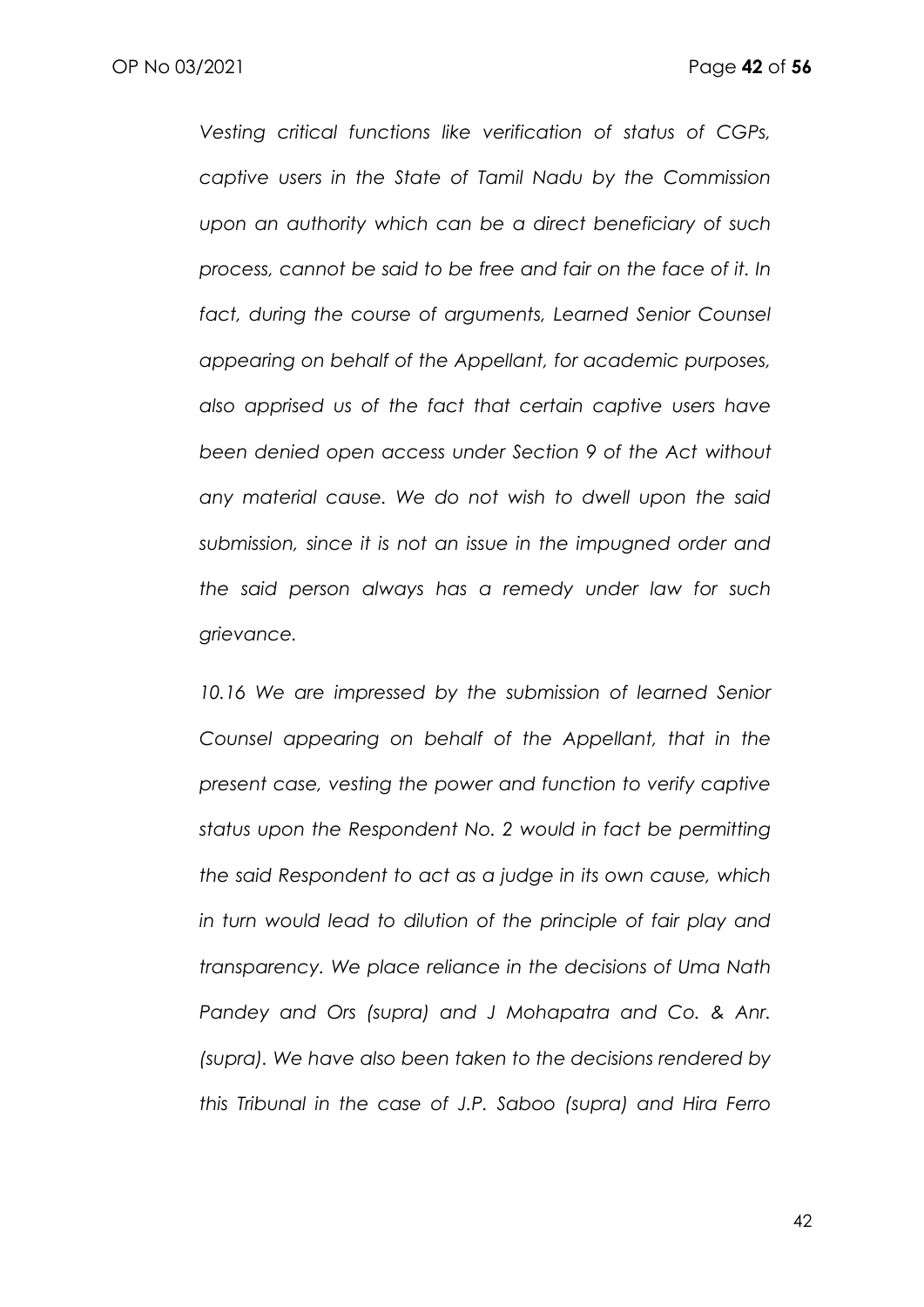*Alloys (supra) to construe that verification of captive status is to be done by the concerned Commission.*

*10.17 We have also considered the contention of the Respondents that the issue of appointment of Respondent No. 2 as a verification authority has already been decided by the Hon'ble Madras High Court. We have also gone through the relevant paragraphs of the order dated 09.10.2018 passed by the said High Court. We note that placing reliance on paragraph No. 10 (v), the Respondents have contended that Respondent No. 2 herein was permitted to make verification of captive status of CGPs, captive users and the said direction has attained finality. However, it is important to note that at Paragraph No. 10 (i) the Hon'ble High Court has specifically left open the issue of jurisdiction and power of Respondent No. 2 to verify and determine CGP status. We have no doubt that the direction contained under Para 10 (v) was not a final direction but was an interim arrangement. TNERC in terms of the direction in Para 10 (i) was mandated to adjudicate this issue in an independent and an efficient manner. We are not impressed by the submissions of the Respondent that there are approximately 7000-10,000 captive users in the State of Tamil Nadu and a majority of them have evaded their liability in terms of payment of CSS and ASC. We note that this submission*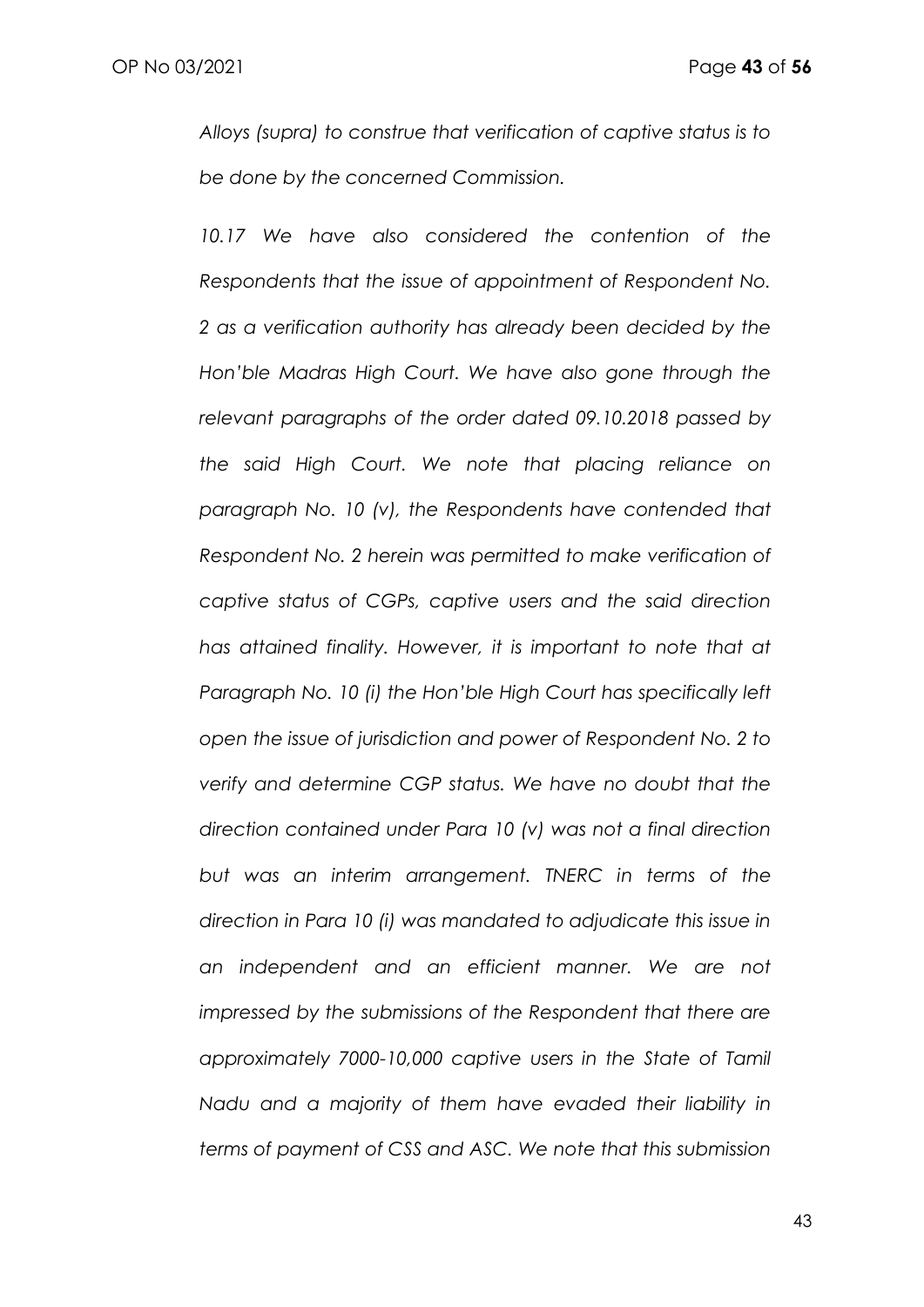*is not a relevant issue in the present Appeal nor was considered in the impugned order by TNERC. The impugned order only relates to formulation of procedure for verification of status of CGPs and captive users in the State of Tamil Nadu and the Respondents before us cannot be permitted to improve upon their case. In the present Appeal we are not to decide the liability when certain entities do not furnish data, rather the present Appeal is about deciding as to how verification and documentation needs to be done. As such, we are of the view that once decision on the procedure of verification and documentation is made, then if certain entities do not comply with our directions, the Respondent No. 2 would be free to initiate appropriate proceedings before TNERC against such entities.*

10.18 Thus, we are unable to accept the contentions of the *Respondents on this issue and set aside the directions of TNERC contained in paragraphs 6.1.4 to 6.1.6 and 7.9.6 to 7.9.10 in the impugned order. However, we hold that Respondent No. 2 can be appointed for undertaking an exercise of collecting and verifying data for the purpose of verification of captive generating plant status in the State of Tamil Nadu, without the powers to itself take any coercive action against any CGP/Captive User(s). It is clarified that any action to be*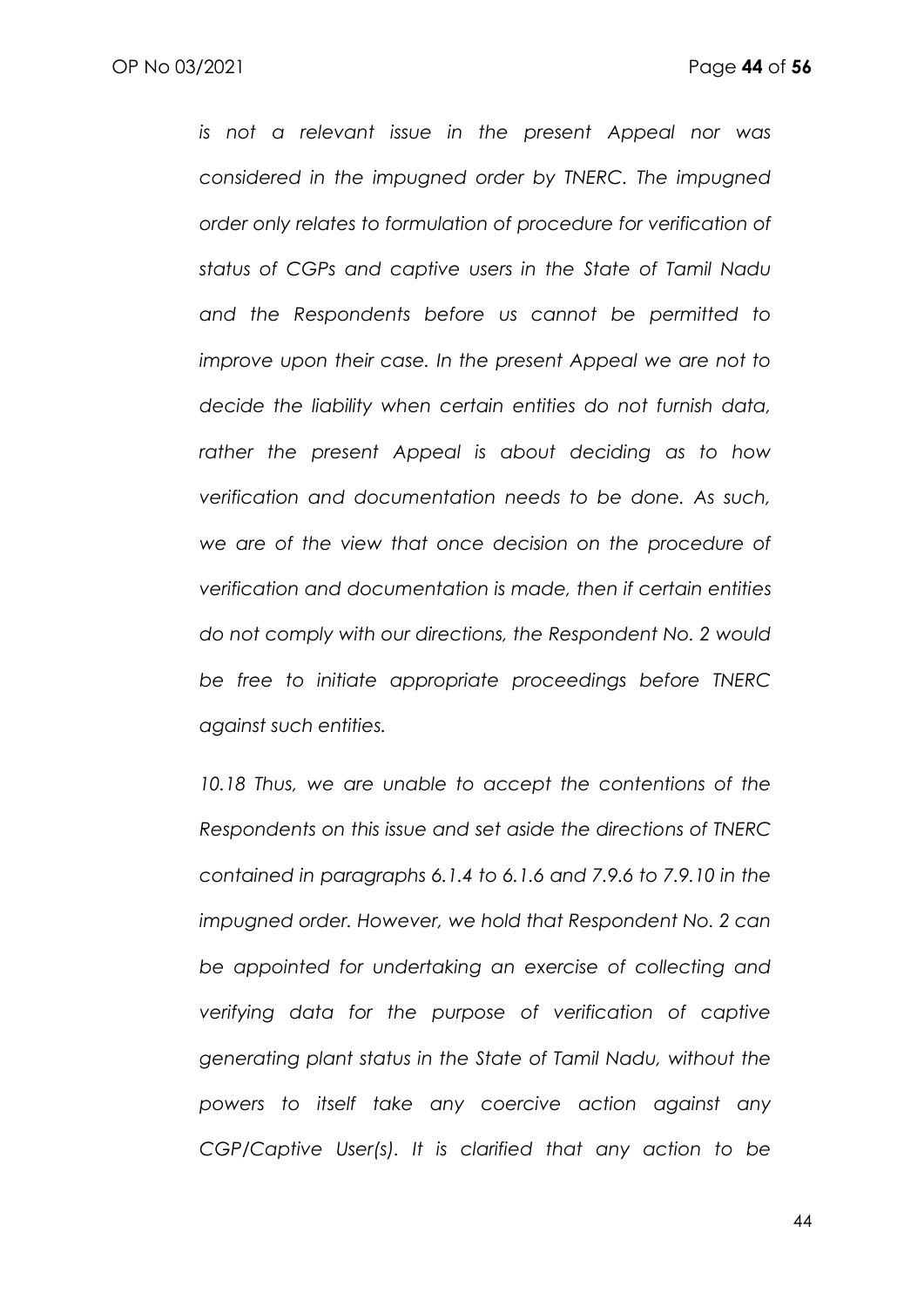*initiated against the CGP/Captive User(s) regarding its captive status or for recovery of CSS, as per law, needs to be done through appropriate proceeding initiated before the Respondent No.1 Commission."*

- vi. Thus, it can be construed from the above judgement of the Hon'ble ATE that the ESCOMs can be appointed by the Commission under the power conferred under Section 97 of the EA, 2003 for undertaking an exercise of collecting and verifying data for the purpose of verification of captive status of a generating plant in the State. However, initiating any action against any CGP/Captive User(s) regarding its captive status or for recovery of CSS, as per law, needs to be done through appropriate proceeding initiated before the Commission.
- vii. Accordingly, it is opined that the ESCOMs have to collect and verify the data of generating plants claiming captive status and submit it to the Commission for verification and can issue provisional demand notices to the generators/consumers flouting the captive status. Any action against any CGP/Captive User(s) for recovery of CSS, additional Surcharge, enhanced electricity tax, etc., as per law, needs to be done through appropriate proceeding initiated before the Commission.
- viii. Now, again coming back as to whether the ESCOMs have correctly assessed the captive status of the generating plant of Petitioner No. 1 and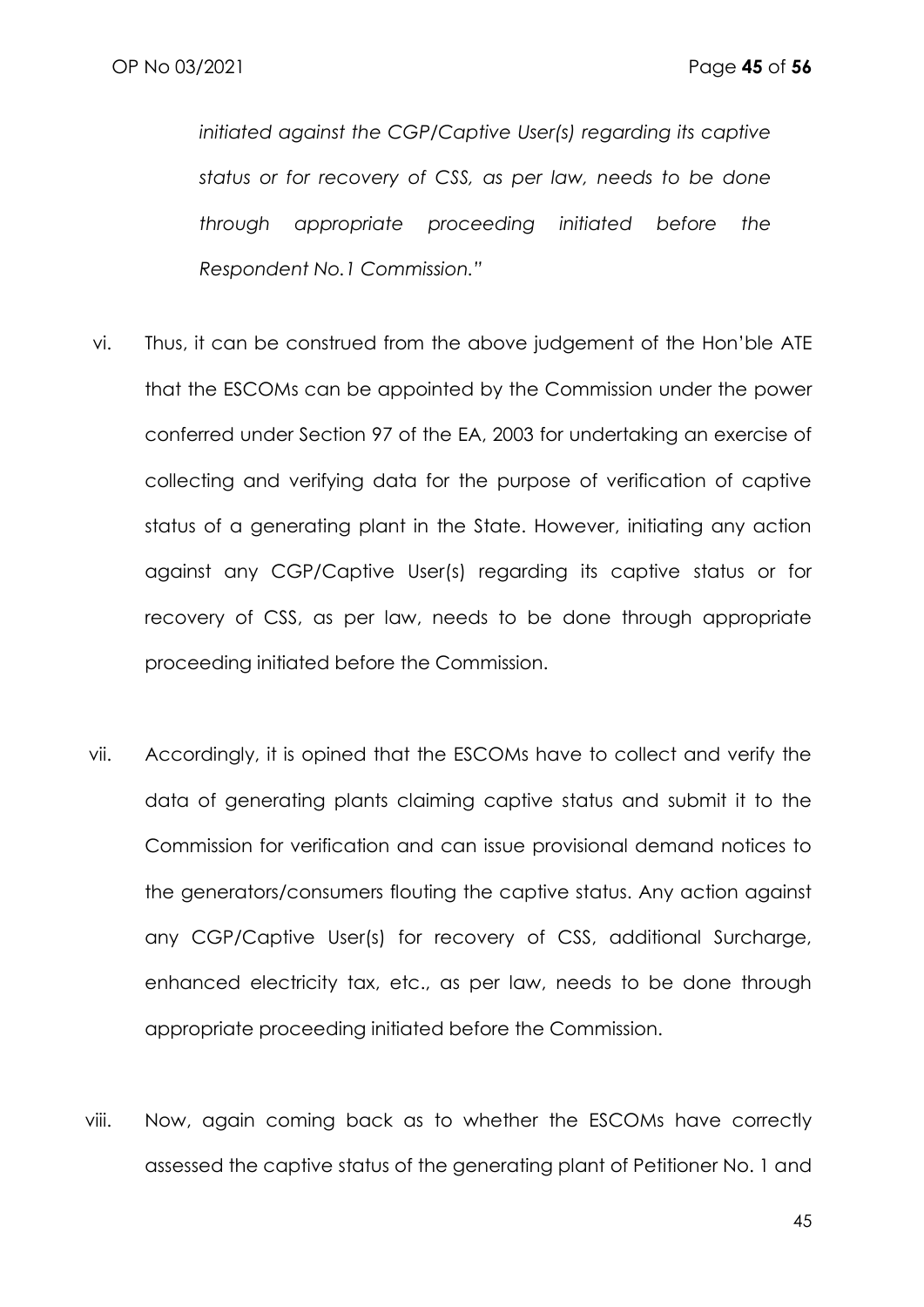OP No 03/2021 Page **46** of **56**

its consumers in accordance with the Rule 3 of the Electricity Rules, 2005, it is to be assessed whether Petitioner No. 1 Green Infra Wind Power Generation Limited satisfies the conditions of Captive power plant as defined under Section 2(8) of the Electricity Act, 2003. The Commission in OP 14 of 2019 (Green Infra Wind Power Generation Limited and Ors. Versus Bengaluru Electricity Supply Company Limited) and OP 01 of 2020 (Green Infra Wind Power Generation Limited and Ors. Versus Mangalore Electricity Supply Company Limited) had analysed the share-holding pattern of the Petitioner No. 1 at the time of commissioning of the Project. Now for determining the exact shareholding pattern to be considered for ascertaining the captive/group captive status of the consumers for FY2018-19, the Commission has relied on the Judgement of the Hon'ble ATE dated 7th June, 2021 in Appeal No. 131 of 2020 & IA Nos. 425, 426, 1210 & 1215 of 2020 in the matter of Tamil Nadu Power Producers Association Versus Tamil Nadu Electricity Regulatory Commission and Others which states that the verification of the tests contemplated under Rule  $3(1)(a)(i)$  and Rule  $3(1)(a)(ii)$  can only be done annually, i.e. with respect to the shareholding existing at the end of the financial year. The relevant portion of the Judgement of the Hon'ble ATE is enunciated below:

*"11.19 The short question which arises next is, when verification under Rule 3(1)(a)(ii) has to be done along with the verification mandated under Rule 3(1)(a)(i), then*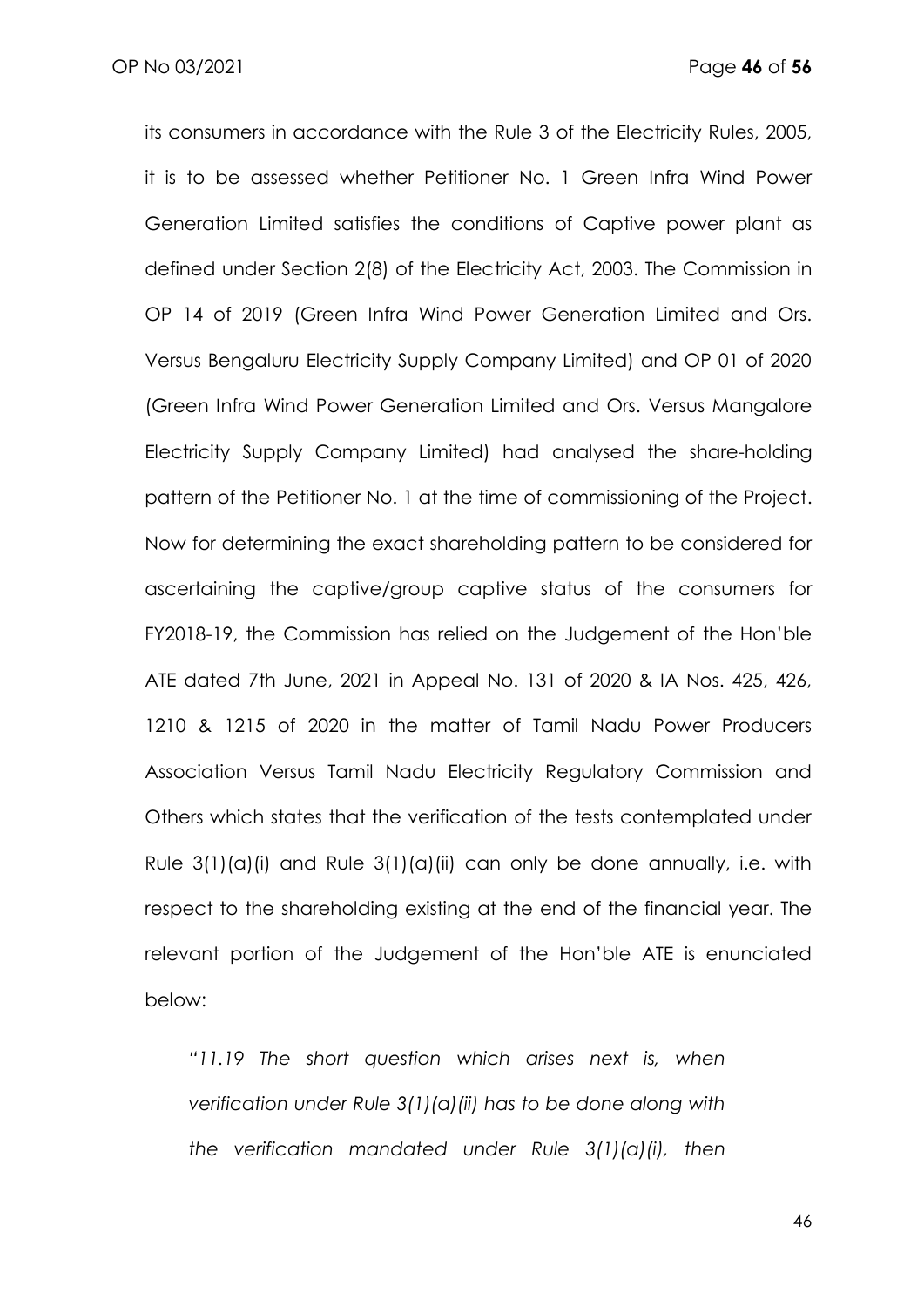*whether this process has to be undertaken annually i.e. at the end of Financial Year or not?* 

*11.20 To answer this question, we see the decision in Appeal No. 02 and 179 of 2018 titled as "Prism Cement Limited v. MPERC &Ors.," wherein this Tribunal had the occasion of considering the said issue, as to whether the twin requirements under Rule 3 have to be determined at the end of the financial year together or only the requirement under Rule 3(1)(a)(ii) can be so determined with the exception of Rule 3(1)(a)(i) which can be verified at any given point of time. At para 9.6 of the said judgment, the following has been held by us:*

*"9.6 It is clear from the Act, and Rules as also from the above cited Judgment of Hon'ble Supreme Court that to qualify as 'captive generating plant' under Section 2(8) read with Section 9 of the Act and Rule 3 of the Rules, a power plant has to fulfil two conditions; a) firstly, 26% of the ownership of the plant must be held by the captive user(s); and b) secondly, 51% of the electricity generated in such plant, determined on annual basis, is to be consumed for captive use by the captive user. Upon fulfilment of the aforesaid conditions*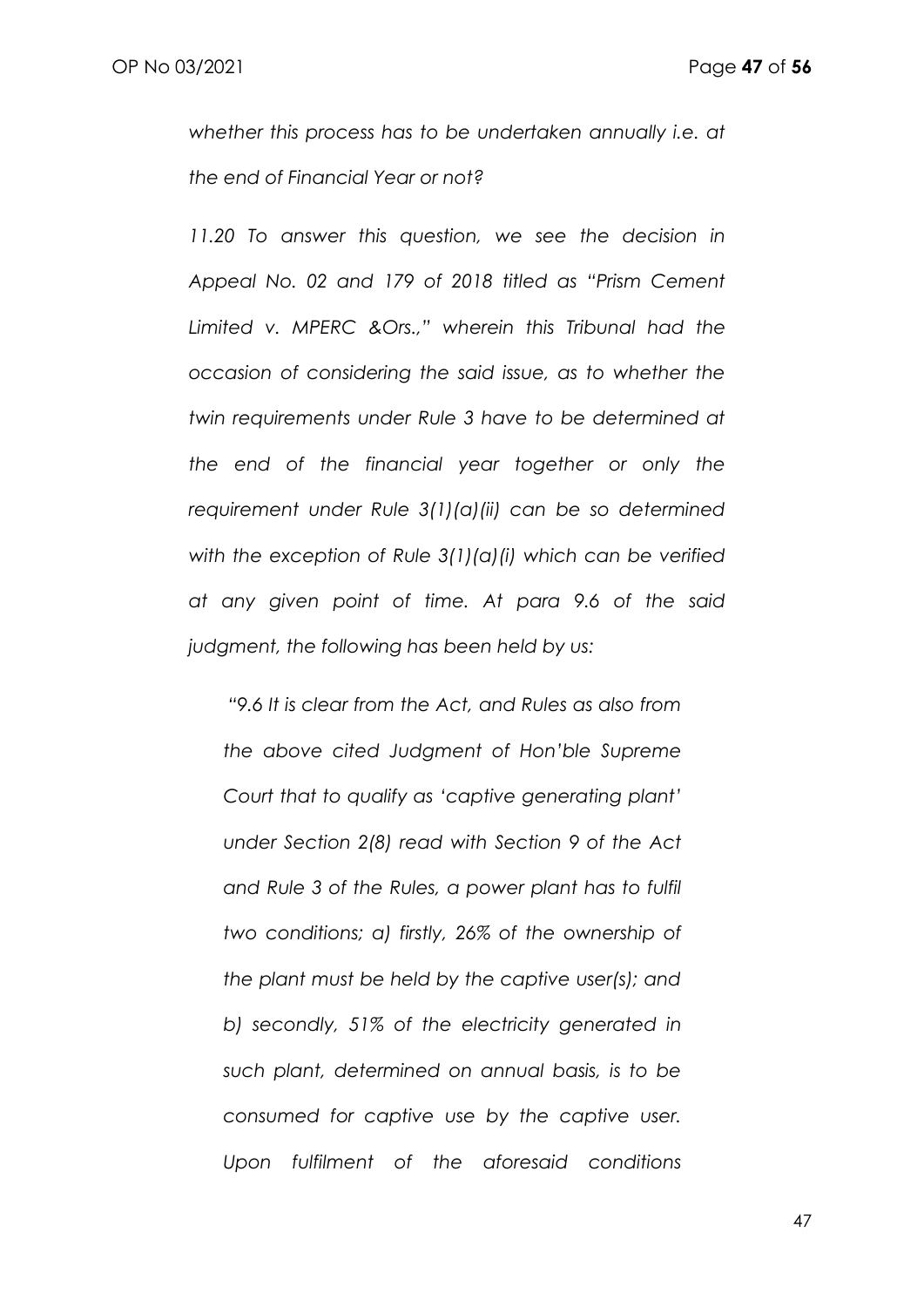*determined on an annual basis, the power plant qualifies as a captive generating plant. It is also clear that the Rules provide for determination of the status of the CGP on an annual basis at the end of the financial year. Rule 3 itself recognizes that the status of a power plant is dynamic i.e. a power plant can be a CGP in a particular year but can lose such status in any subsequent year if the twin- conditions are not satisfied and thereafter again qualify as a CGP if the twin-conditions under Rule 3 are satisfied in any particular year." [Bold &* 

#### *underline supplied]*

*11.21 This Tribunal has taken a decision in the aforesaid case of Prism Cement Limited (Supra). In terms of this decision, we see that the verification of the tests contemplated under Rule 3(1)(a)(i) and Rule 3(1)(a)(ii) can only be done annually, i.e. with respect to the shareholding existing at the end of the financial year. We have to give mandate to the legislative intent as well as the law settled by us on the said issue.* 

*11.22 We accordingly hold that verification of minimum shareholding and minimum consumption on proportionate basis for CGPs and Captive Users has to be done strictly in*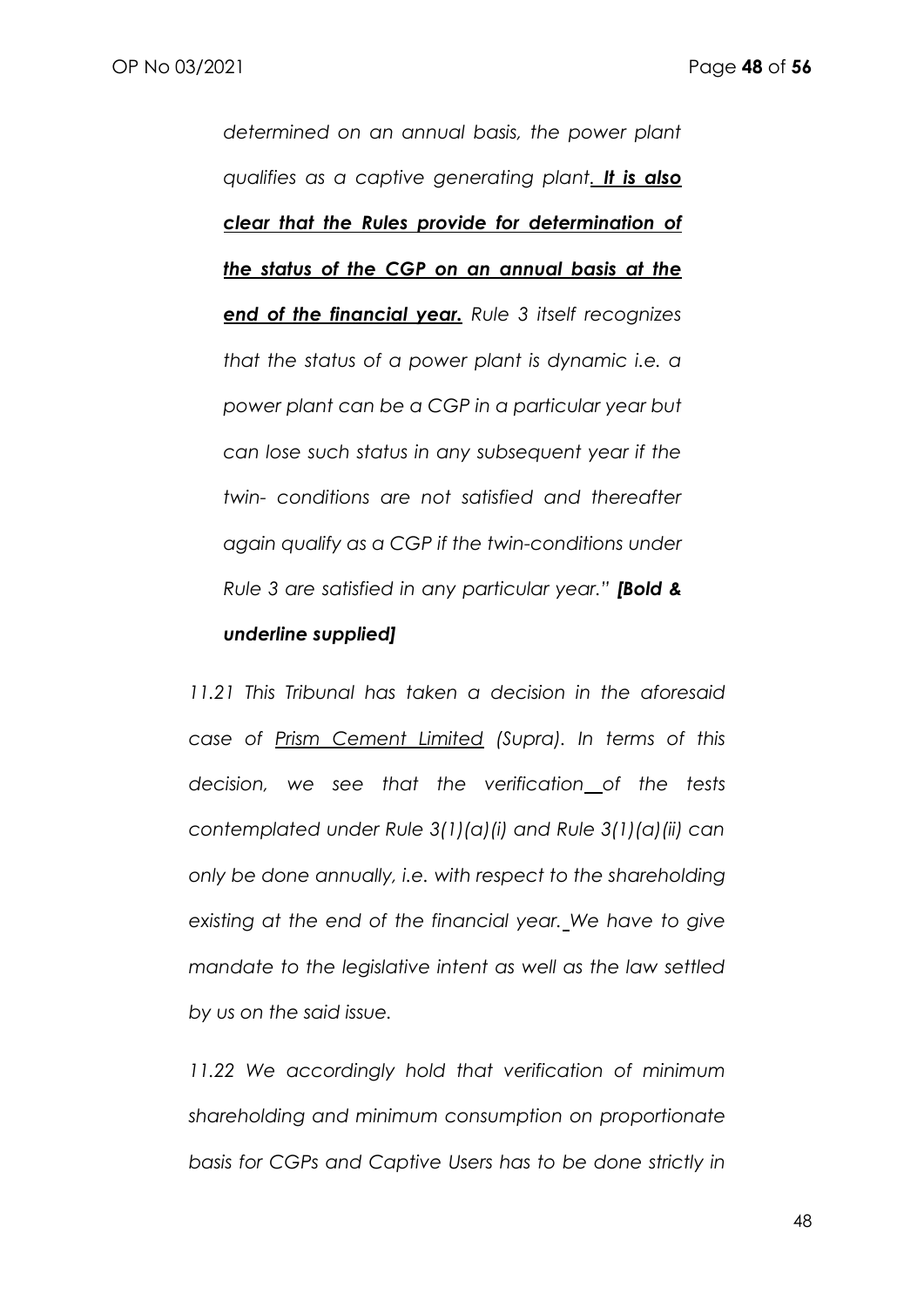*terms of Rule 3 of the Rules, without any deviation and the said Rule envisages verification under Rule 3(1)(a)(i) and Rule 3(1)(a)(ii) to be at the end of financial year only."* 

- ix. Thus, relying upon the abovementioned judgement of the Hon'ble ATE, we have considered the CA certified share-holding pattern of the Petitioner as on 31.03.2019 for determining the captive status of the Petitioners.
- x. According to the CA certified share-holding pattern dated 31.03.2019, out of 35,18,000 number of total equity shares issued, 28.07% of total equity shares i.e., 9,87,600 equity shares were held by 14 consumers. Thus, the percentage shares held by the consumers of Petitioner is more than 26% as mandated under Rule 3 of the Electricity Rules, 2005. In the abovementioned certificate, it is also certified that Karanja Industries Private Limited (Petitioner No. 2 and 3) and Ultra Tech Cement Works (Petitioner No. 4) holds 1,08,000 (3.07%) and 1,20,000 (3.41%) of the total equity shares issued, respectively. Accordingly, Karanja Industries Private Limited and Ultra Tech Cement Works holds 10.94% and 12.15% equity shares out of the total 9,87,600 equity shares held by 14 consumers.
- xi. The Commission notes that even though the respondent in its annexures submitted to the Commission has considered 23 consumption points, the respondent has failed to submit the data pertaining to the energy consumed by the alleged 23 consumption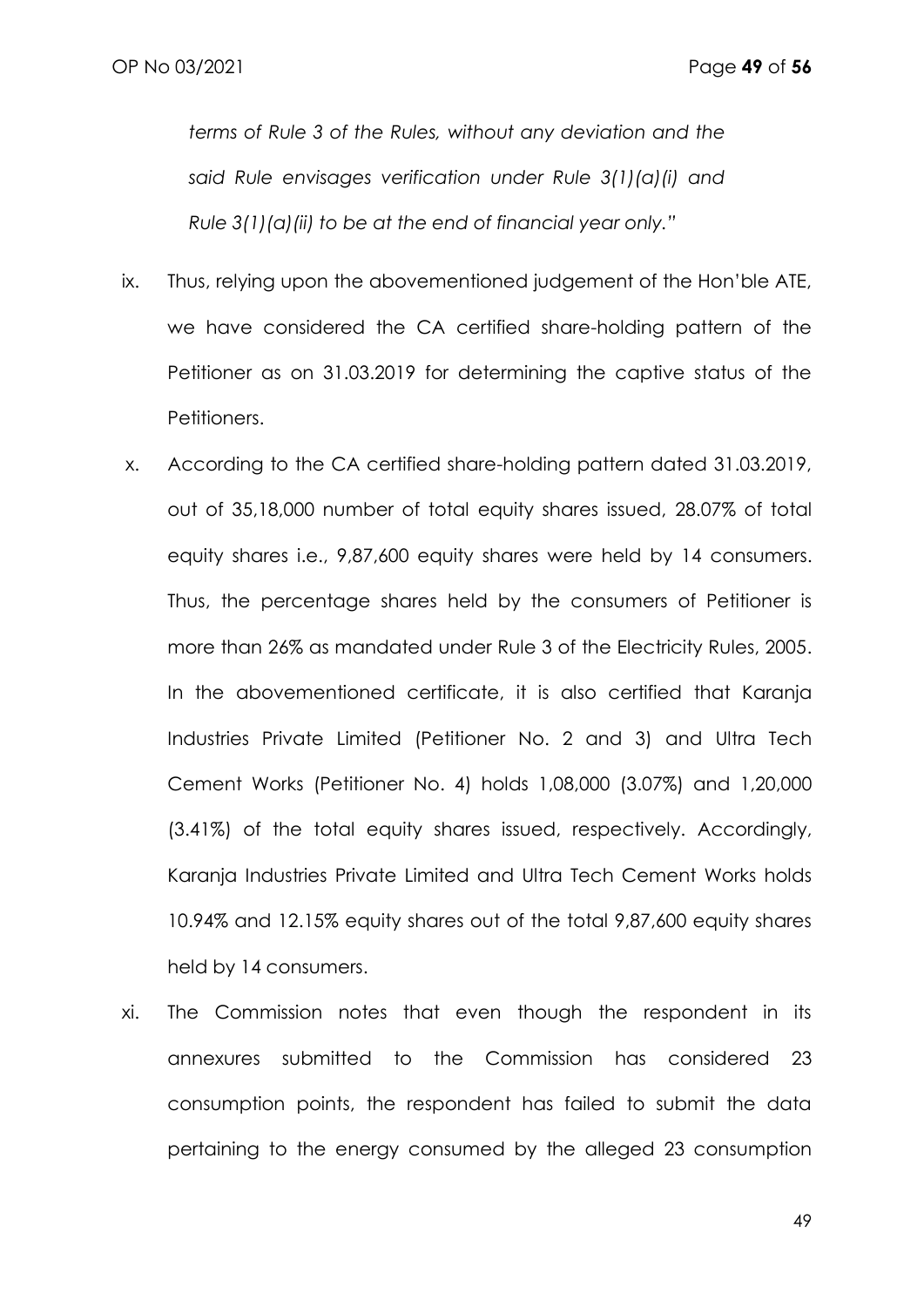points. Accordingly, the Commission has considered the data submitted by the petitioner (under annexure P-23) elucidating the share-holding pattern and the consumption pattern of its 14 consumers having 18 consumption points. The Commission notes that as per the submissions of the respondent (Annexure R-2), the 36 MW wind power project of the Petitioner no.1 at Harapanahalli has generated 9,06,30,386 units during FY2018-19 and the total energy wheeled by 14 consumers of Petitioner No. 1 considering the data submitted by the Petitioner (under Annexure 23) is 7,82,29,930 units which is 86.32% of the total energy generated. Thus, it can easily be construed that the consumers have consumed more than 51% of the total energy generated by the 36 MW wind power project of the Petitioner no.1 at Harapanahalli during FY2018-19.

xii. As regards consumption of energy in proportion to the share-holding pattern by the consumers, the Commission notes that the Hon'ble ATE in its Order in Appeal No. 171 of 2008, Appeal No. 172 of 2008 & IA Nos. 233/08 and 234/08, Appeal No. 10 of 2008 and Appeal No. 117 of 2009 in the matter of Kadodara Power Pvt. Ltd. and Others Versus Gujarat Electricity Regulatory Commission and Another, dated 22nd September, 2009 had held that 51% of total generation only has to satisfy the rule of proportionality in consumption and ownership. The rest 49% of the generation could be sold to anyone including grid, Distribution Company and the CGP owners themselves. The relevant part of the said judgement is extracted below: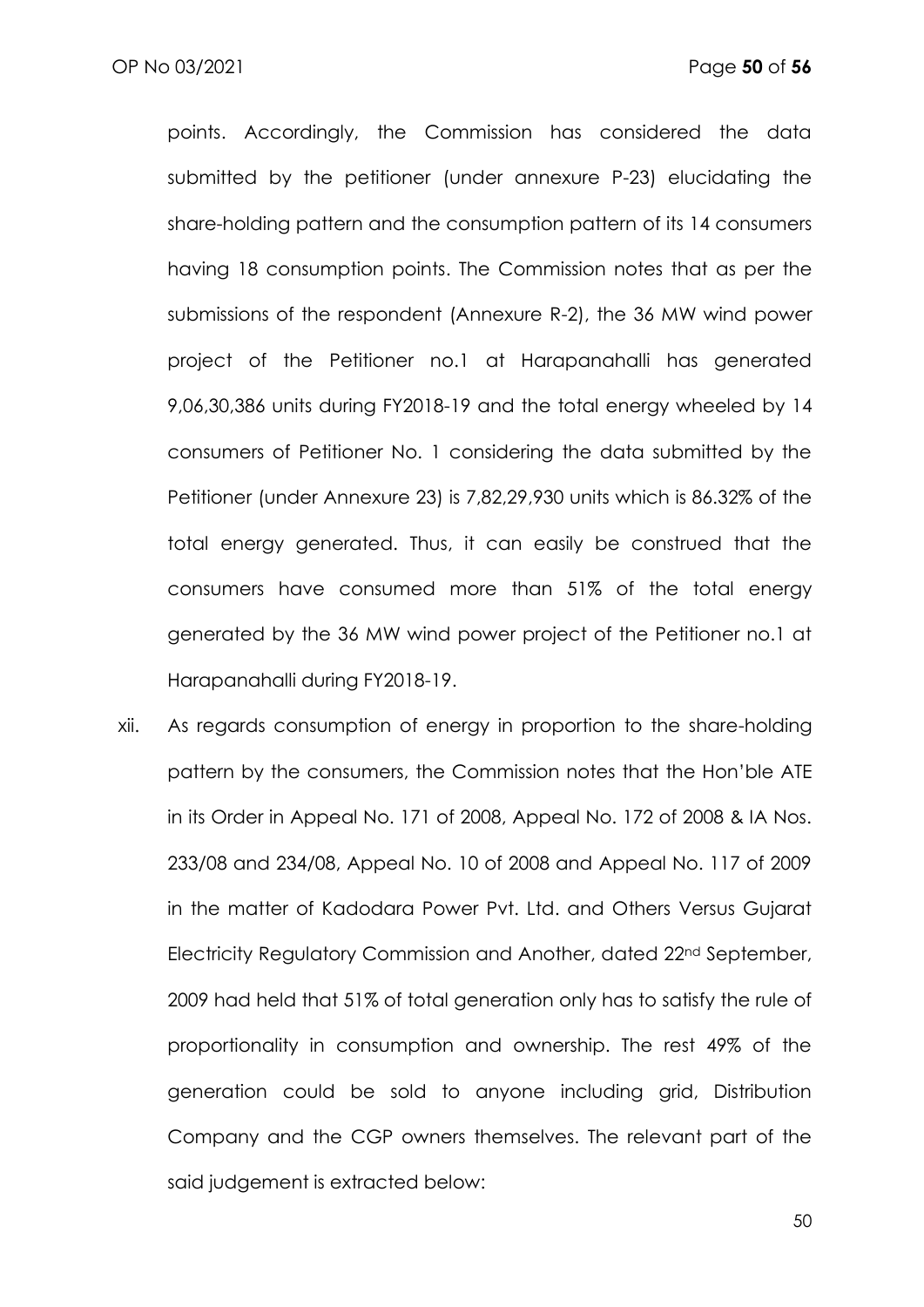*"How proportionality of consumption has to be assessed:* 

17) The Electricity Rules 2005 have set down that not less than *51% of the aggregate electricity generated by a CGP, determined on an annual basis is consumed for captive use. However, in case there are more than one owner then there is a further rule of proportionality in consumption. In case the power plant is set up by a cooperative society the condition of use of 51% can be satisfied collectively by the members of the cooperative society. However, if it is an 'association of persons' then the captive users are required to hold not less than 26% of the ownership of the plant and such captive users are required to consume not less than 51% of electricity generated determined on an annual basis in proportion to the share of the ownership of the power plant within a variation not exceeding + 10%. For example, if a CGP produces 10,000 kWh of electricity, 5100 kWh need to be consumed by the owners of CGP.* 

*In case there are three owners holding equal share, each one must consume 1/3rd of the 5100 kWh within a variation of + 10% i.e. between 1530 kWh to 1870 kWh. It will not be proper to assess the proportionality of the consumption on 100% of the generation.*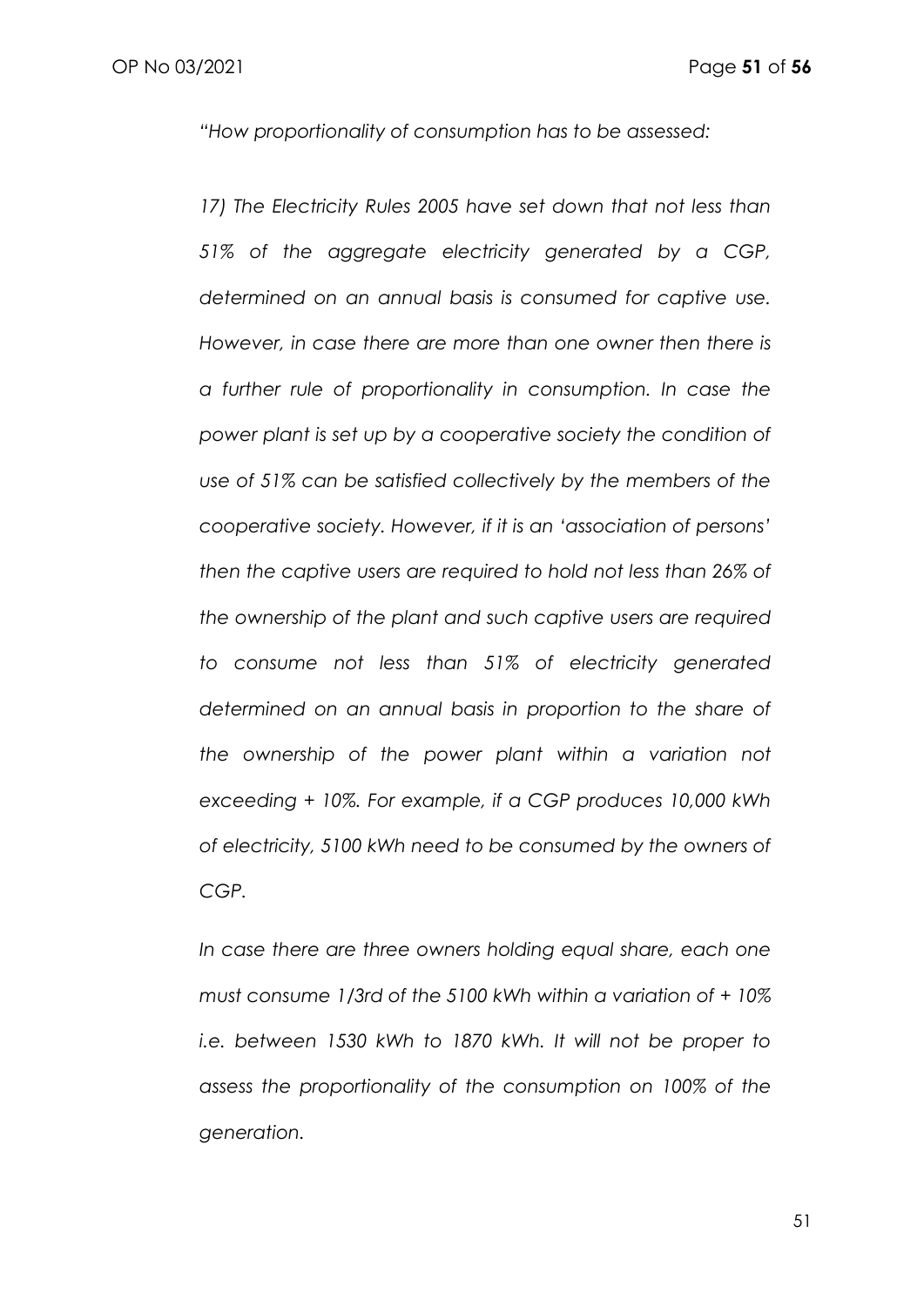*………………….*

*The 51% of total generation only has to satisfy the rule of proportionality in consumption and ownership. The rest 49% of the generation could be sold to anyone including grid, Distribution Company and the CGP owners themselves. Further such calculation has to be done on an annual basis i.e. for a financial year."*

xiii. Further, as regards satisfying the proportionality criteria by the captive power users, it may be noted that the Hon'ble ATE in its Order dated 7th June, 2021 in Appeal No. 131 of 2020 & IA Nos. 425, 426, 1210 & 1215 of 2020 in the matter of Tamil Nadu Power Producers Association Versus Tamil Nadu Electricity Regulatory Commission and Others has held the following:

> *"12.16 From the principles drawn from the above judgments, we observe that TNERC vide the impugned order particularly in para 6.4.4 has endeavoured to add an intention to Rule 3(1)(b) which was otherwise absent from its construction. By holding that the second proviso to Rule 3(1)(a) is applicable to Rule 3(1)(b) thereby equating a SPV with an AOP, the impugned order has committed an error in interpreting the said Rule in the manner in which it has been enacted by the Parliament. We also concur with the principles laid down in the cases of Kailash*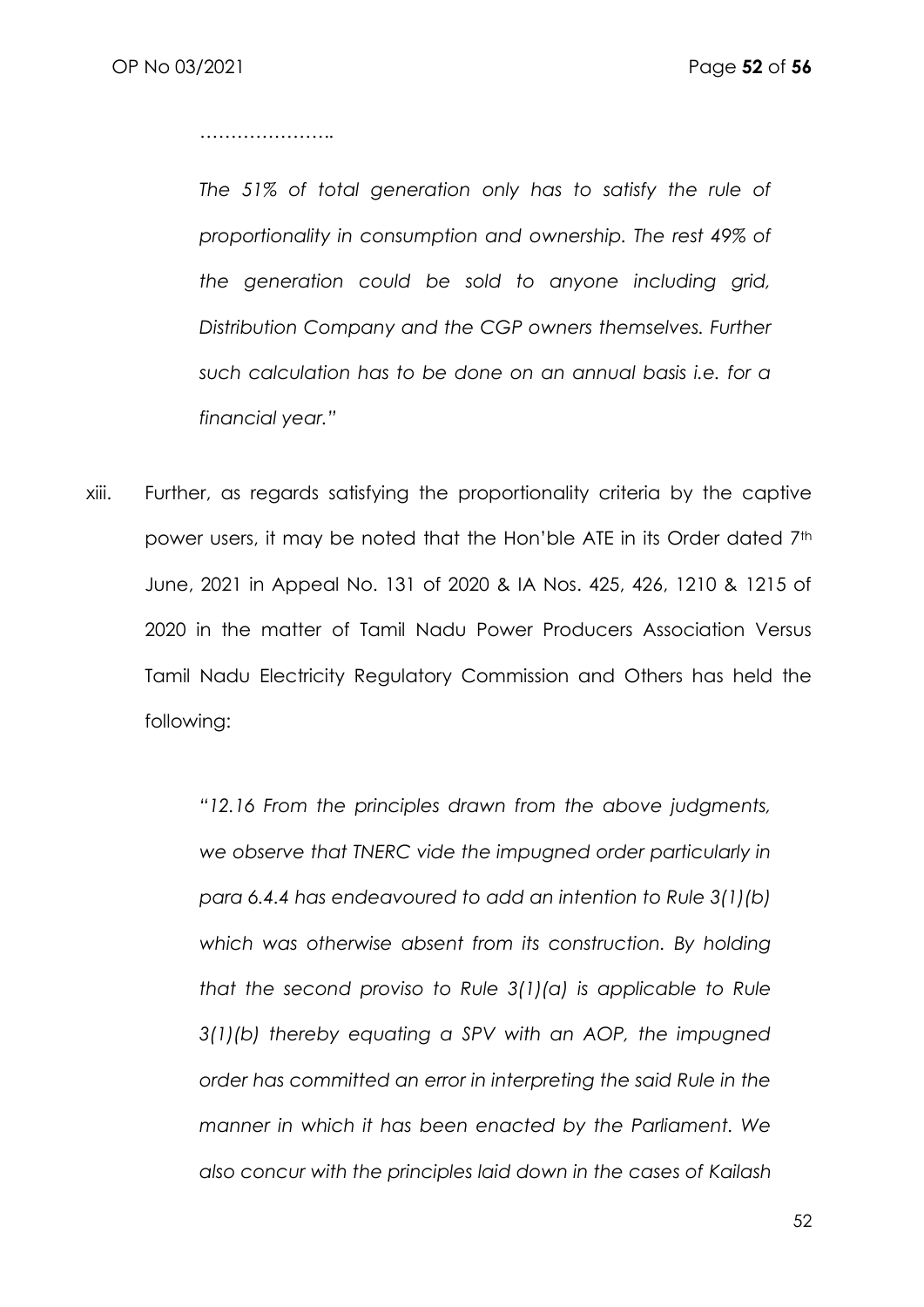*Nath (supra) and Sanjay Kumar (Supra) that a proviso is an*  exception and it cannot travel beyond the provision to which it *is a proviso. We therefore, find that the same are applicable in the facts of the present Appeal. It is settled law that the function of a proviso is to except something out of the enactment or to qualify something enacted therein which but for the proviso would be within the purview of the enactment. Applying this clear jurisprudence, TNERC could not have applied the second proviso to Rule 3(1)(a) to Rule 3(1)(b). Hence, the requirement of consuming minimum of 51% electricity generated on an annual basis and the requirement of the captive users holding 26% of the ownership of the plant in aggregate, and such consumption being in proportion to the shares of ownership of the power plant can only be applicable to power plants set-up by an AOP but cannot be applied to power plants set-up by SPV."*

xiv. Accordingly, it is construed that the requirement of consuming minimum of 51% electricity generated on an annual basis in proportion to the shares of ownership of the power plant can only be applicable to power plants set-up by an AOP but cannot be applied to power plants set-up by a Company formed as a SPV. The Commission notes that, in accordance to Form MGT-7 as submitted by the respondent (annexure R-3), 100% of turnover of the Petitioner No.1 is under the Business Activity Code D1 i.e.,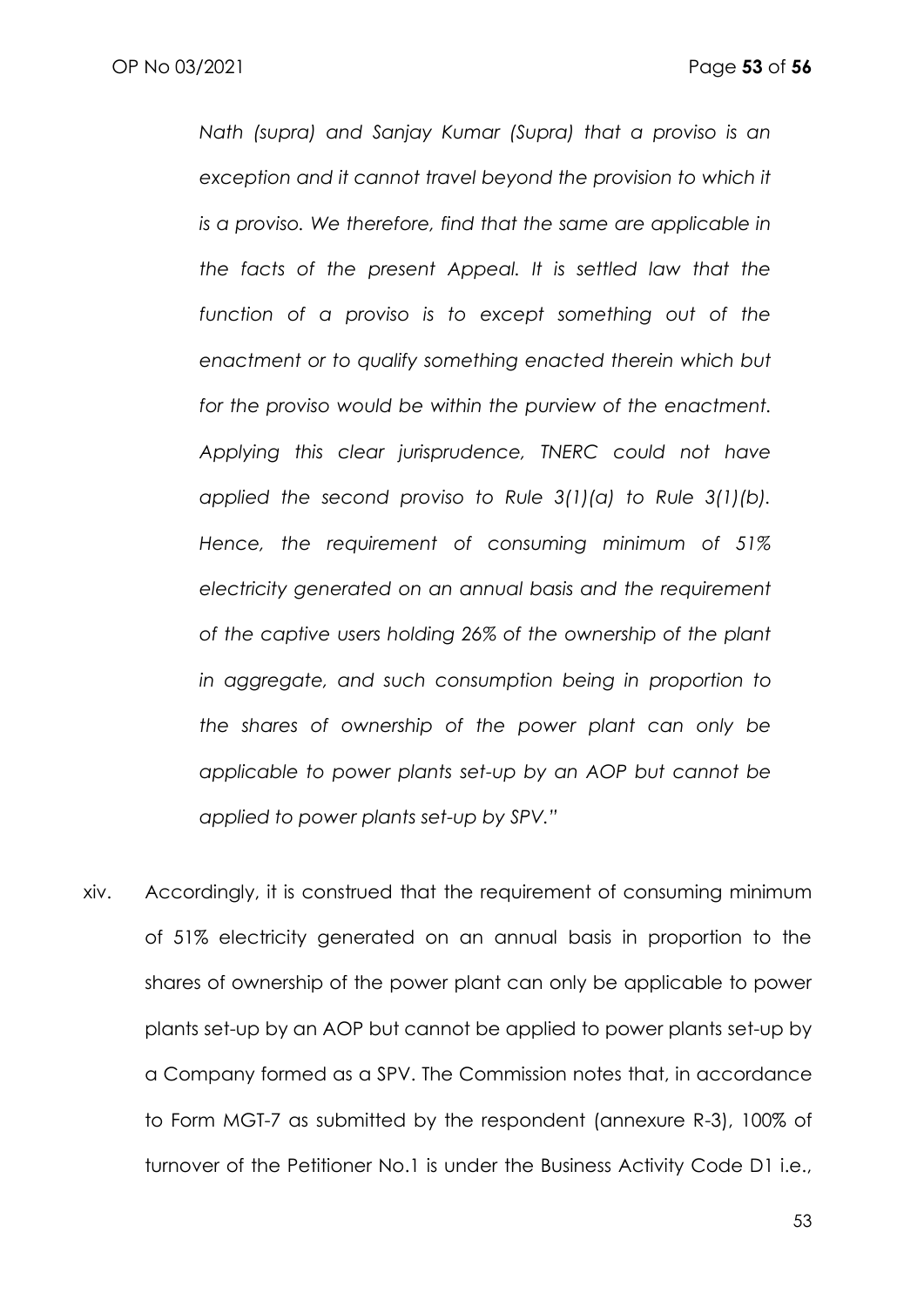Electric power generation, transmission and distribution. Since Petitioner No. 1 has entered into a wheeling and banking agreement dated 01.08.2016 (annexure P-6) with KPTCL, BESCOM CESC and GESCOM for transmission and wheeling of energy to its consumers, it can easily be construed that Petitioner No.1 in accordance with the definition of Special Purpose Vehicle (SPV) as mentioned in explanation 'd' under Rule 3(2), is a SPV engaged in generation of electricity for its captive consumers.

xv. As regards prayer (2) made by the petitioner regarding quashing the impugned letters dated 20.05.2020, 02.06.2020, 03.06.2020 and 04.07.2020, and the invoice dated 01.07.2020 [Annexure-14 (Colly)], issued by the Respondent, the Commission notes that the Petitioner has submitted letters dated 20.05.2020, 02.06.2020, 03.06.2020, the invoice is dated 01.06.2020 instead of 01.07.2020 under Annexure-14 (Colly). Further, the invoice dated 01.06.2020 is bill for the month of May, 2020 which includes demand towards 'Short Claim violation of Energy pattern of Group Captive for FY19'. Thus, once the letters dated 20.05.2020, 02.06.2020 and 03.06.2020 are set aside, the demand made towards 'Short Claim violation of Energy pattern of Group Captive for FY19' raised by the respondent will get nullified. Further, the Petitioner has submitted letter dated 04.07.2020 as annexure P-12. Thus, for the reasons stated above, we set aside the impugned demands notices issued by the Respondent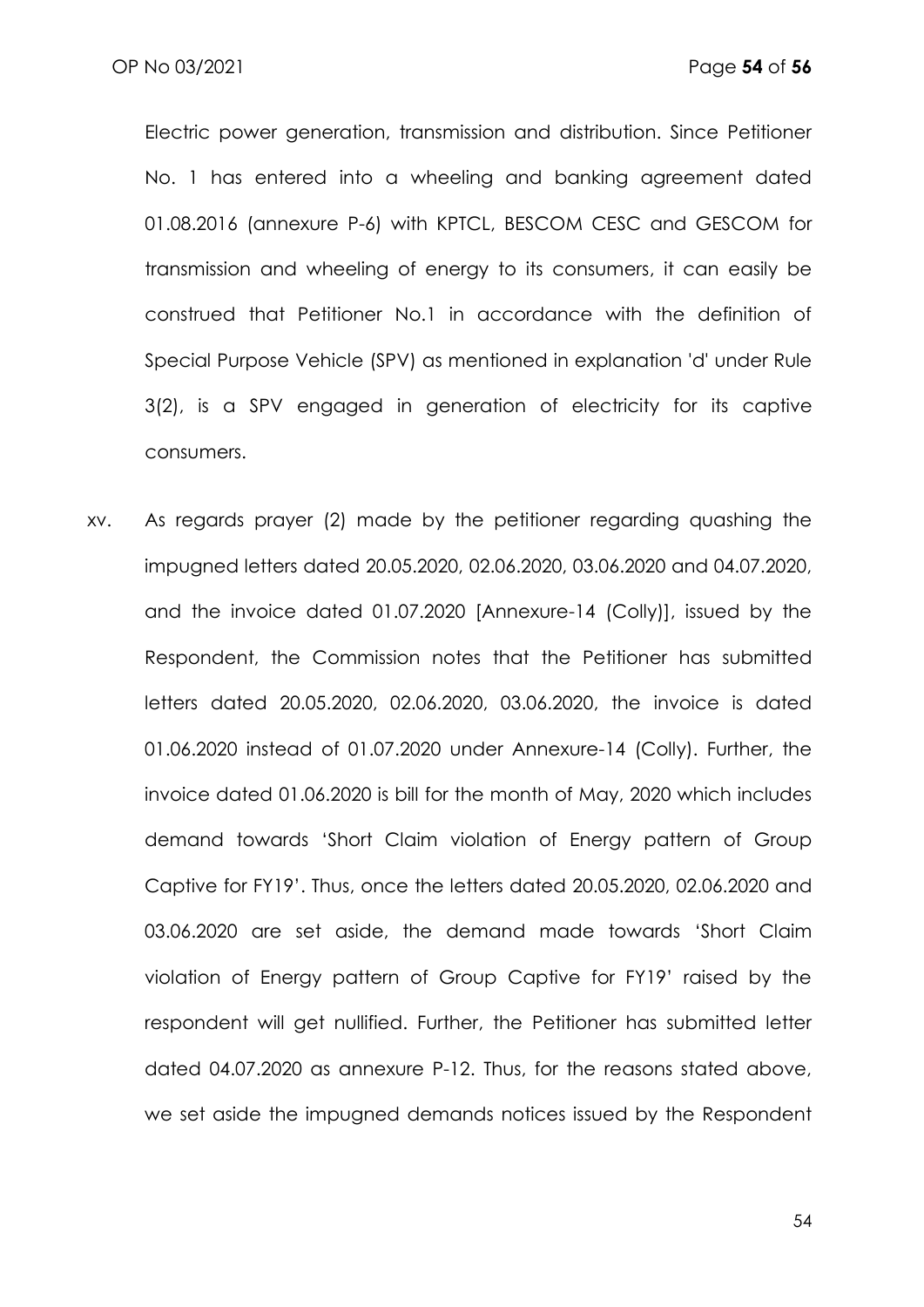to the consumers of Harapanahalli generating plant (Petitioner 2, 3 and 4) as prayed for in this petition.

xvi. For the reasons stated above, we hold issue No. 1 in affirmative and issue No. 2 in negative.

### 10. **Issue No. (3)What Order?**

For the above reasons, we pass the following:

### **O R D E R**

The Petition is partly allowed holding that:

- a. Harapanahalli power projects of Green Infra Wind Power Generation Limited, along with their consumers are captive generators/consumers for FY2018-19.
- b. All the demand notices pertaining to the petitioners (2, 3 and 4) dated 20.05.2020, 02.06.2020, 03.06.2020, 04.07.2020 and 1.07.2020 (01.06.2020), issued by the Respondent are set aside;
- c. Thus, the amount of Rs. 49,23,357.00, Rs. 27,65,425.00 and Rs. 16,40,625.00 as submitted by M/s Ultra Tech Cement Ltd. (R.R.No.- MHT-42) and Karanja Industries Pvt. Ltd. (HKHT-5 and KHT-6), respectively to the respondent in accordance with the Commission's Order dated 16.03.2021 towards cross-subsidy surcharge, Additional